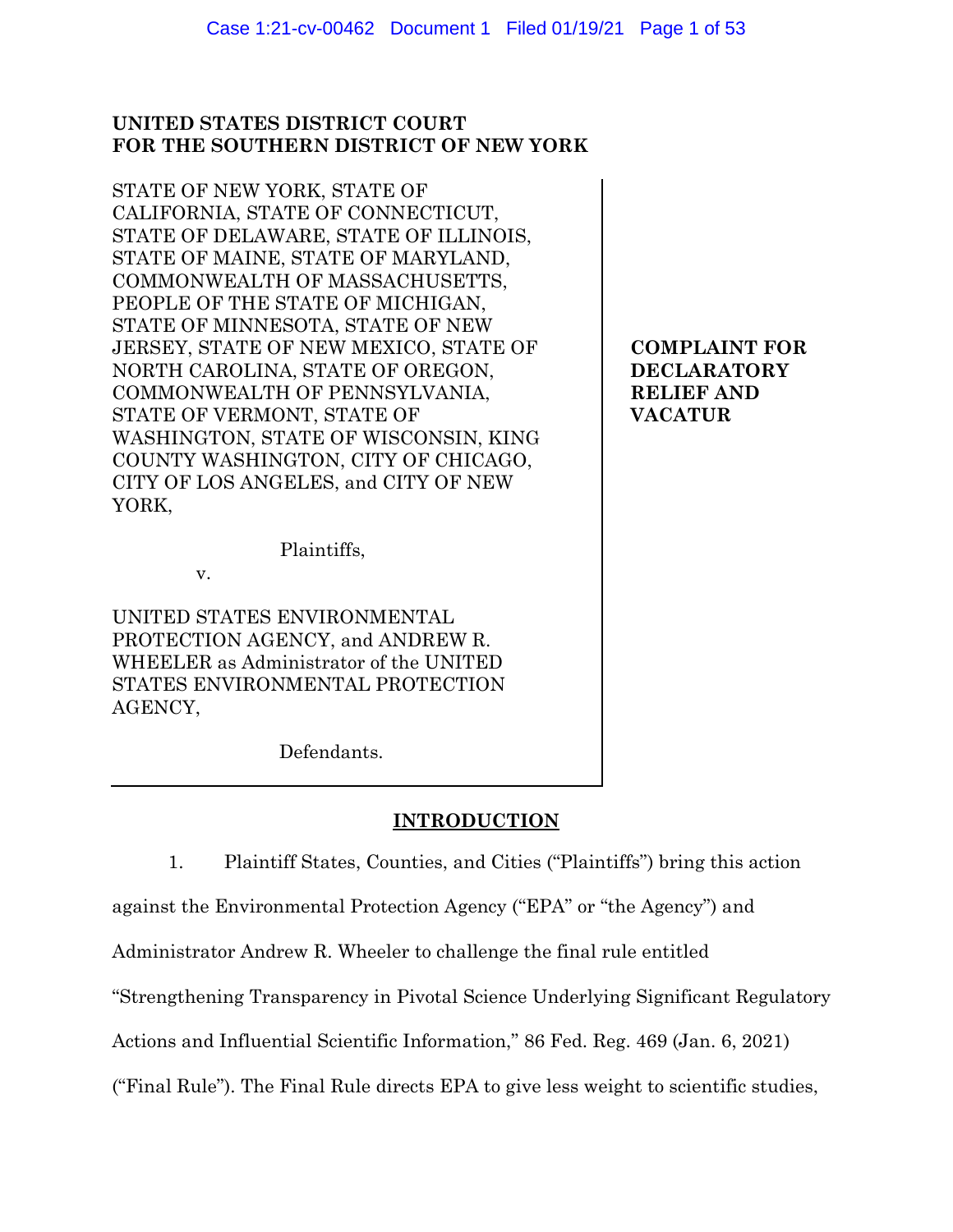### Case 1:21-cv-00462 Document 1 Filed 01/19/21 Page 2 of 53

models, or other information in its regulatory decision-making on the sole basis that the underlying dose-response data are not publicly available for independent validation. The Final Rule will not "strengthen" the validity of the scientific information relied upon by EPA; instead, it will subvert well-established Agency practices for developing science-based regulations, significantly undermining the Agency's core responsibilities to implement substantive environmental statutes through use of the "latest," "generally accepted," and "best available" science. A rule that deliberately and arbitrarily requires EPA to give less weight to relevant, peerreviewed, and probative science based on a non-scientific criterion—the public availability of underlying data—is contrary to clear congressional mandates to use the best available science to protect public health and the environment.

2. To develop quantitative limits and standards to protect public health and the environment under numerous substantive statutes, EPA relies on doseresponse data and models gathered in epidemiological studies. The underlying data in these studies necessarily include confidential medical and personally identifiable information that cannot be publicly disclosed under privacy laws and medical research ethics. For decades, these foundational studies have served as the scientific underpinnings of EPA's most important regulations to protect the public from environmental and public health threats including air and water pollution, toxic chemicals, and pesticides. By restricting the use of this fundamental science, the Final Rule poses a threat to the credibility of regulatory science, in direct conflict with EPA's core mission of protecting human health and the environment.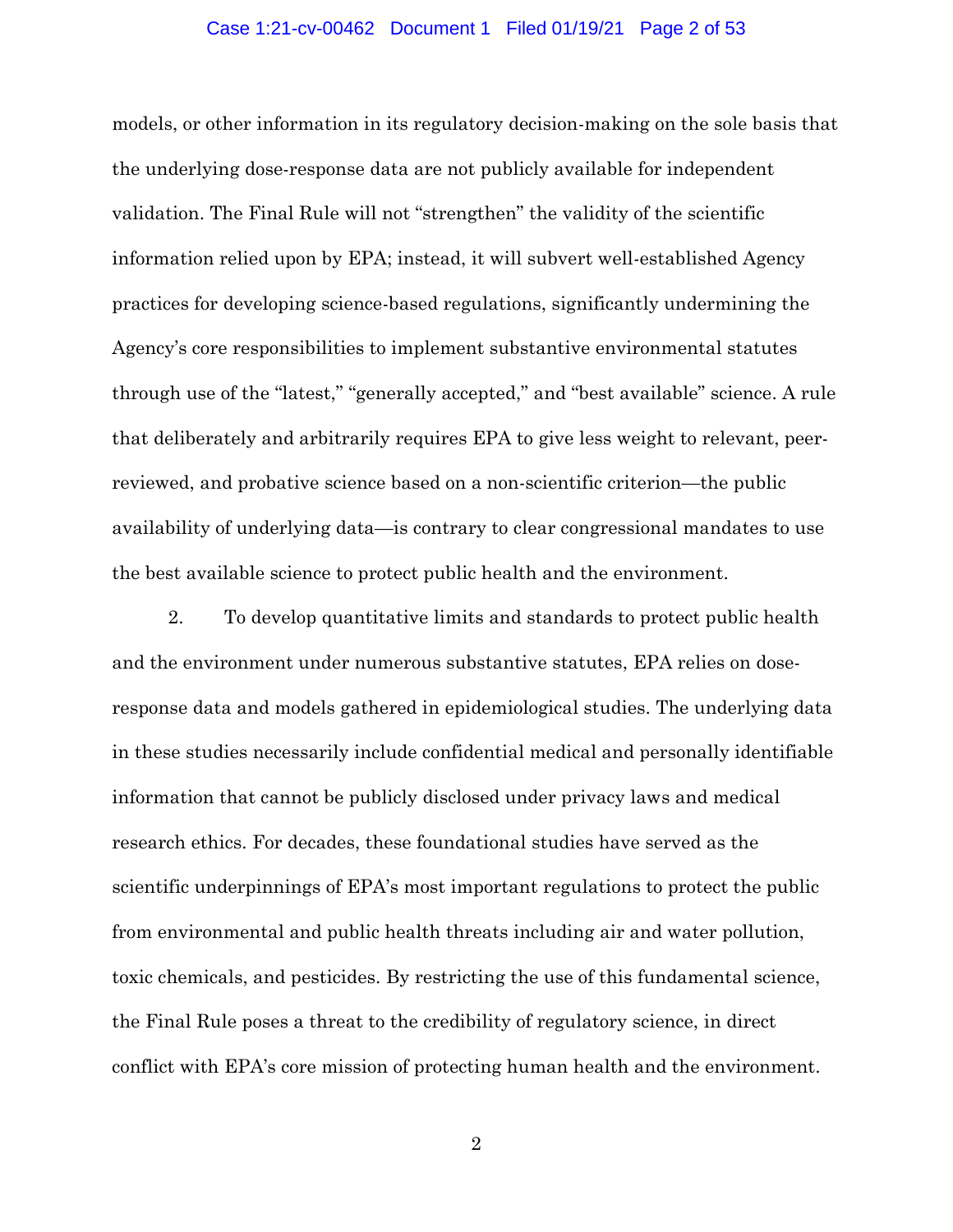### Case 1:21-cv-00462 Document 1 Filed 01/19/21 Page 3 of 53

3. Since first proposing the rule nearly three years ago, *see* Proposal to Limit Use of Scientific Evidence in Rulemaking, 83 Fed. Reg. 18,768 (Apr. 30, 2018) ("Initial Proposal"), EPA has received significant criticism from the scientific community—including from EPA's own Science Advisory Board ("SAB") and the National Academies of Sciences, Engineering, and Medicine ("NAS")—which EPA has largely ignored. Scientists have made clear that existing, well-established peerreview mechanisms already ensure that underlying research data are scientifically sound, and that the public availability of such data has no bearing on the validity of scientific studies. The Final Rule's emphasis on data availability rather than data accuracy will weaken the body of scientific evidence available to the Agency and arbitrarily reduce the weight given to valid, probative studies in EPA's development of regulations and science-based policies and decisions.

4. Moreover, EPA did not and cannot identify a valid statutory basis for promulgating the Final Rule. Rather, EPA cites to the Federal Housekeeping Statute, 5 U.S.C. § 301, a statute that governs internal agency practices and procedures, not the development of substantive rules. By its very terms, the Federal Housekeeping Statute does not apply to EPA—and even assuming EPA has some inherent housekeeping authority, EPA cannot rely on a general grant of authority to promulgate regulations or develop policies that are inconsistent with the Agency's specific statutory directives to use the "latest," "generally accepted," and "best available" science as the foundation of its regulatory decision-making. Nor does the Final Rule constitute "housekeeping" at all, given the broad substantive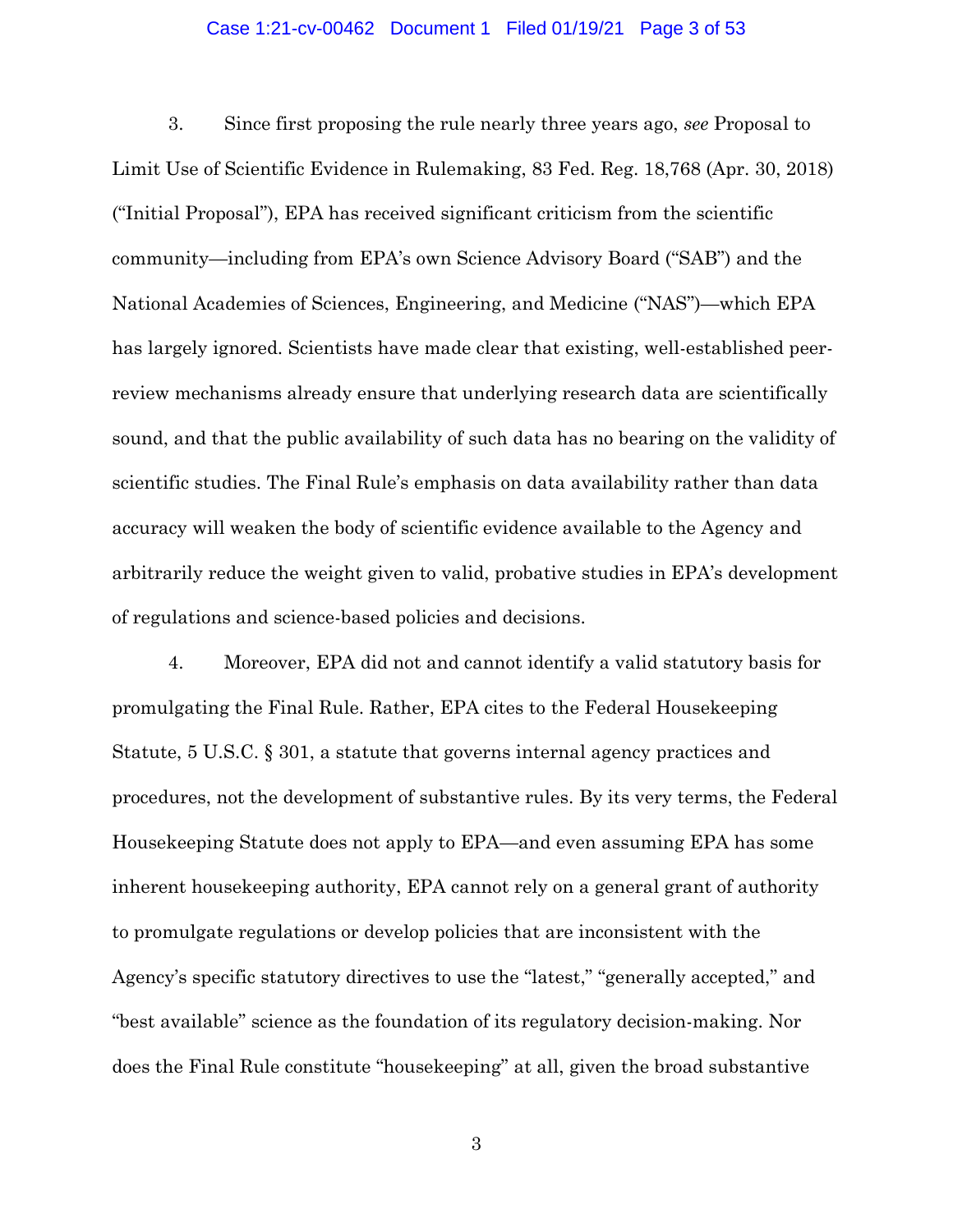#### Case 1:21-cv-00462 Document 1 Filed 01/19/21 Page 4 of 53

impact it will have on EPA's development of health-based standards and other scientific information.

5. Because the Final Rule is unlawful and harms the Plaintiffs and our residents, Plaintiffs seek a ruling from this Court declaring the Final Rule in excess of EPA's statutory authority, not in accordance with law, and arbitrary and capricious; and vacating the Final Rule on those grounds.

## **JURISDICTION AND VENUE**

6. The Court has subject matter jurisdiction pursuant to 28 U.S.C. §§ 1331 and 2201(a). Jurisdiction is also proper under the judicial review provisions of the Administrative Procedure Act ("APA"), 5 U.S.C. §§ 702 and 704.

7. Venue is proper within this federal district, pursuant to 28 U.S.C. § 1391(e), because plaintiff State of New York resides within the district.

#### **THE PARTIES**

8. Plaintiff State of New York is a sovereign state of the United States of America. As a body politic and a sovereign entity, it brings this action on behalf of itself and as trustee, guardian, and representative of all residents, citizens, and political subdivisions of New York State.

9. Plaintiff State of California is a sovereign state in the United States of America. The State of California brings this action by and through Attorney General Xavier Becerra, the Office of the Secretary of the California Environmental Protection Agency, the California Air Resources Board, the California Department of Pesticide Regulation, the California Department of Toxic Substances Control, the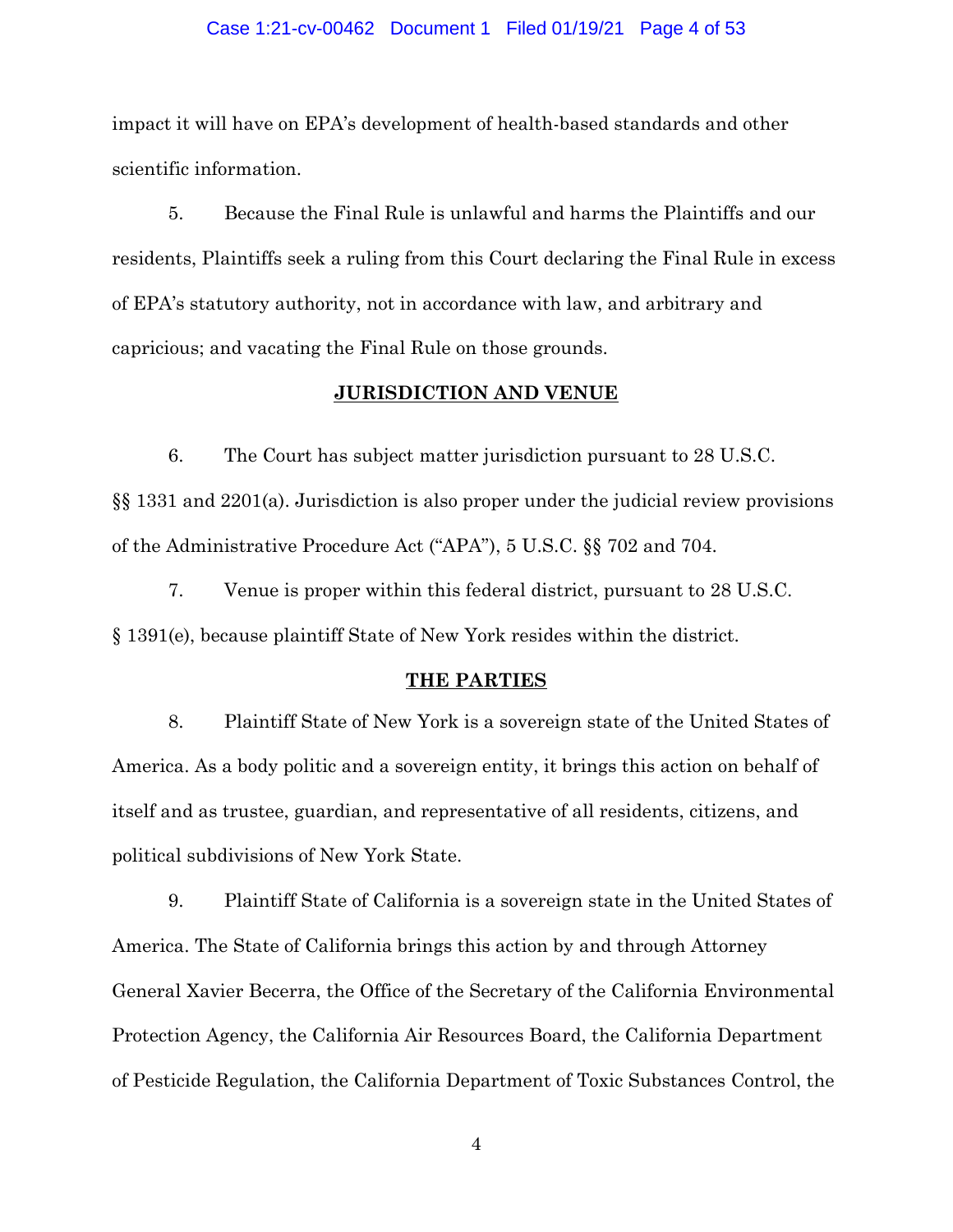#### Case 1:21-cv-00462 Document 1 Filed 01/19/21 Page 5 of 53

California Office of Environmental Health Hazard Assessment, and the California State Water Resources Control Board. The Attorney General is the chief law officer of California, Cal. Const., art. V, § 13, and is authorized to file civil suits directly involving the state's rights and interests or deemed necessary by the Attorney General to protect public rights and interests, including the State's environment and natural resources. *See* Cal. Gov't Code §§ 12511, 12600–12; *Pierce v. Superior Ct*., 1 Cal.2d 759, 761–62 (1934).

10. Plaintiff City of Chicago is a municipal corporation and home rule unit organized and existing under the constitution and laws of the State of Illinois. Chicago is the third largest city in the United States by population.

11. Plaintiff Connecticut is a sovereign state of the United States of America. As a body politic and a sovereign entity, it brings this action on behalf of itself and as trustee, guardian, and representative of all residents, citizens, and political subdivisions of Connecticut.

12. Plaintiff State of Delaware is a sovereign state of the United States of America. This action is brought on behalf of the State of Delaware by Attorney General Kathleen Jennings, as the chief law officer of the State, who is empowered to exercise all such constitutional, statutory, and common law power and authority as the public interest may require. *See Darling Apartment Co. v. Springer*, 22 A.2d 397, 403 (Del. 1941); Del. Code Ann., tit. 29, § 2504.

13. Plaintiff State of Illinois brings this action by and through Attorney General Kwame Raoul. The Attorney General is the chief legal officer of the State of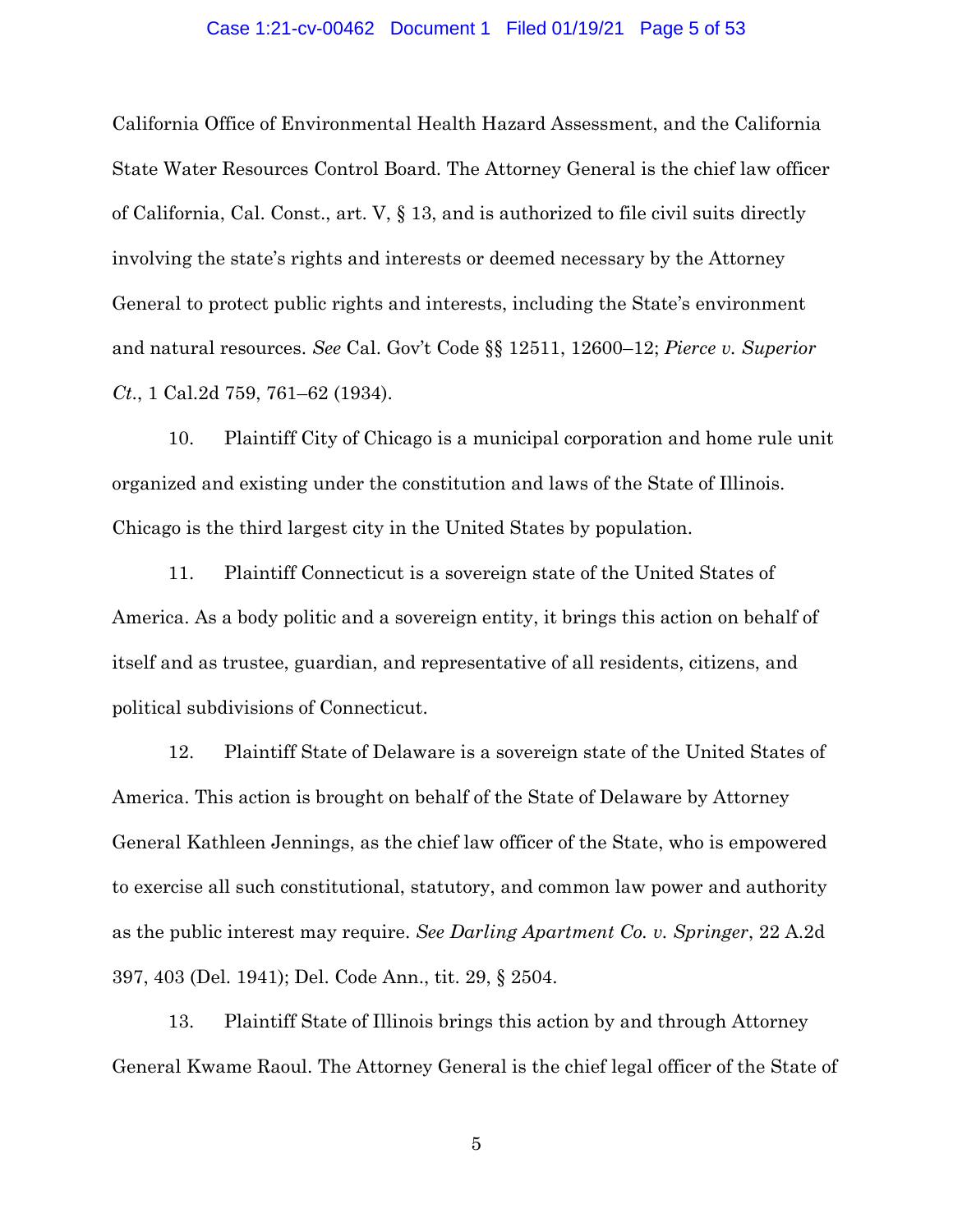Illinois (Ill. Const., art. V, § 15) and "has the prerogative of conducting legal affairs for the State." *Envt'l Prot. Agency v. Pollution Control Bd*., 372 N.E.2d 50, 51 (Ill. Sup. Ct. 1977). He has common law authority to represent the People of the State of Illinois and "an obligation to represent the interests of the People so as to ensure a healthful environment for all the citizens of the State." *People v. NL Indus.*, 604 N.E.2d 349, 358 (Ill. Sup. Ct. 1992).

14. Plaintiff King County, Washington is a political subdivision of the State of Washington and brings this action on behalf of itself.

15. Plaintiff the City of Los Angeles is a municipal corporation located within the State of California and brings this action on behalf of itself.

16. Plaintiff Maine, represented by and through its Attorney General, is a sovereign state of the United States of America. The Attorney General of Maine is a constitutional officer with the authority to represent the State of Maine in all matters and serves as its chief legal officer with general charge, supervision, and direction of the State's legal business. Me. Const. art. IX, § 11; 5 M.R.S. §§ 191–205. The Attorney General's powers and duties include acting on behalf of the State and the people of Maine in the federal courts on matters of public interest. The Attorney General has the authority to file suit to challenge action by the federal government that threatens the public interest and welfare of Maine residents as a matter of constitutional, statutory, and common law authority.

17. Plaintiff Maryland is a sovereign state of the United States of America. As a body politic and a sovereign entity, it brings this action on behalf of itself and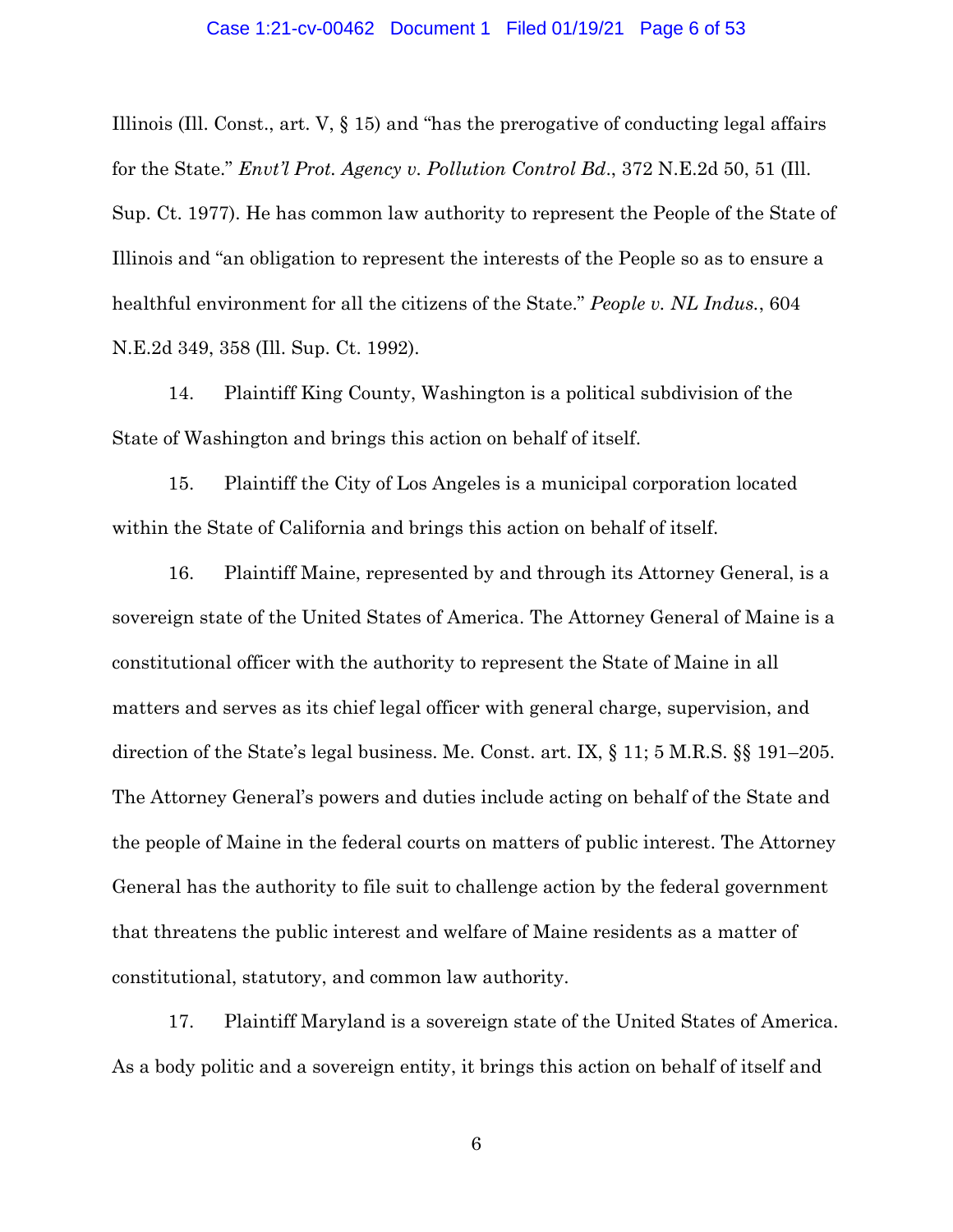#### Case 1:21-cv-00462 Document 1 Filed 01/19/21 Page 7 of 53

as trustee, guardian, and representative of all residents, citizens, and political subdivisions of Maryland.

18. Plaintiff Massachusetts is a sovereign Commonwealth of the United States of America. The Commonwealth of Massachusetts brings this action by and through Attorney General Maura Healey, the chief legal officer of the Commonwealth, on behalf of itself and its residents to protect the Commonwealth's sovereign and proprietary interests in the conservation and protection of its natural resources, public health, and the environment. *See* Mass. Const. Am. Art. 97; Mass. Gen. Laws, ch. 12, §§ 3 and 11D.

19. Plaintiff People of the State of Michigan brings this action by and through Attorney General Dana Nessel, who is authorized by statute and under common law to initiate litigation in the public interest on behalf of the People of the State of Michigan.

20. Plaintiff Minnesota is a sovereign state of the United States of America. As a body politic and a sovereign entity, it brings this action on behalf of itself and as trustee, guardian, and representative of all residents, citizens, and political subdivisions of Minnesota. The Minnesota Attorney General "shall appear for the state in all causes in the supreme and federal courts wherein the state is directly interested." Minn. Stat. § 8.01.

21. Plaintiff New Jersey is a sovereign state of the United States of America. As a body politic and a sovereign entity, it brings this action on behalf of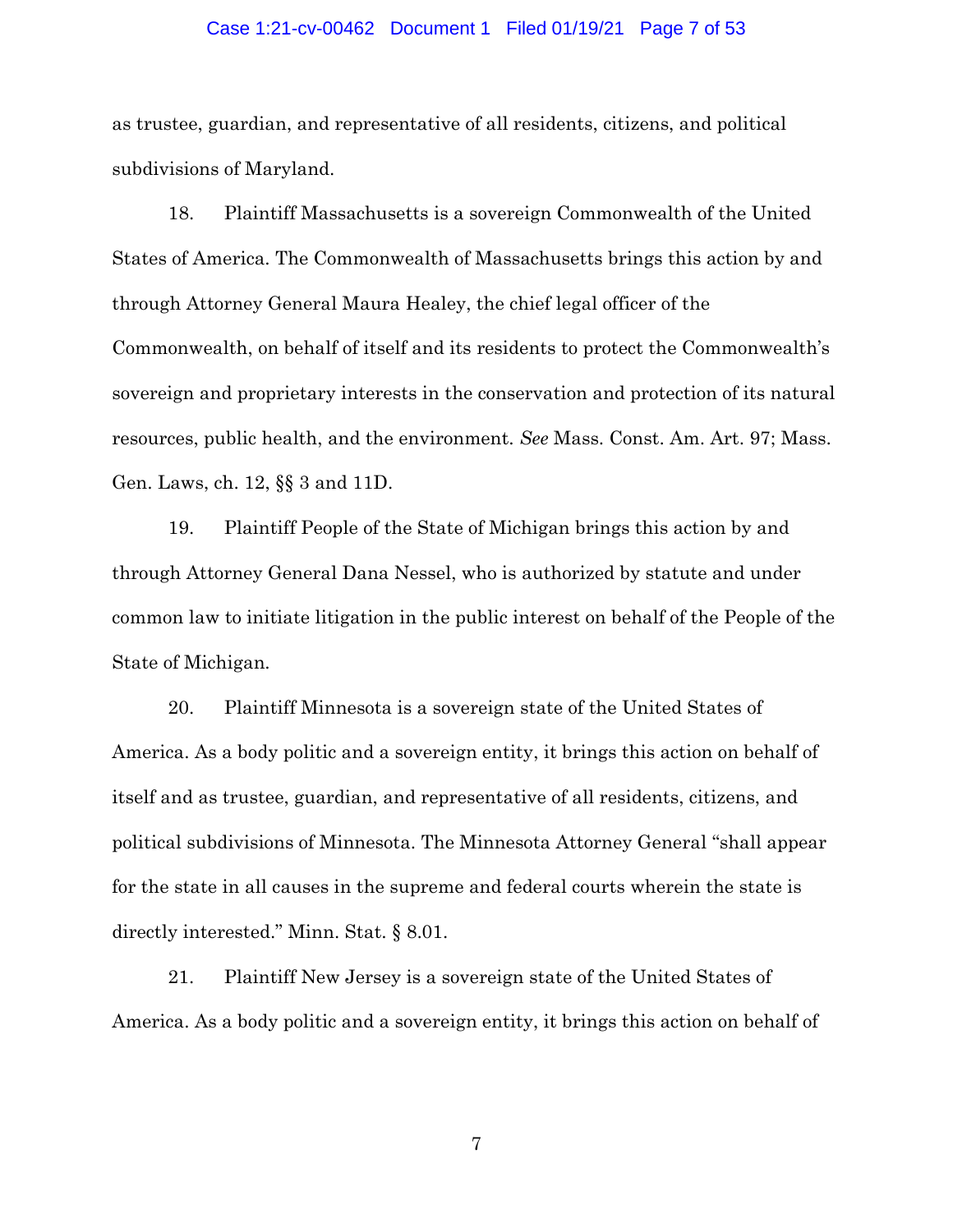### Case 1:21-cv-00462 Document 1 Filed 01/19/21 Page 8 of 53

itself and as trustee, guardian, and representative of all residents, citizens, and political subdivisions of New Jersey.

22. Plaintiff City of New York is a municipal corporation and political subdivision of the State of New York.

23. Plaintiff State of New Mexico joins in this action by and through Attorney General Hector Balderas. The Attorney General of New Mexico is authorized to prosecute in any court or tribunal all actions and proceedings, civil or criminal, when, in his judgment, the interest of the state requires such action. N.M. Stat. Ann. § 8-5-2.

24. Plaintiff State of North Carolina brings this action by and through Attorney General Joshua H. Stein. The North Carolina Attorney General is the chief legal officer of the State of North Carolina. The Attorney General is empowered to appear for the State of North Carolina "in any cause or matter . . . in which the state may be a party or interested." N.C. Gen. Stat. § 114-2(1). Moreover, the Attorney General is authorized to bring actions on behalf of the citizens of the state in "all matters affecting the public interest." *Id.* § 114-2(8)(a).

25. Plaintiff State of Oregon brings this suit by and through Attorney General Ellen F. Rosenblum. The Oregon Attorney General is the chief legal officer of the State of Oregon. The Attorney General's duties include acting in federal court on matters of public concern and upon request by any state officer when, in the discretion of the Attorney General, the action may be necessary or advisable to protect the Oregon's interests. Or. Rev. Stat. § 180.060(1).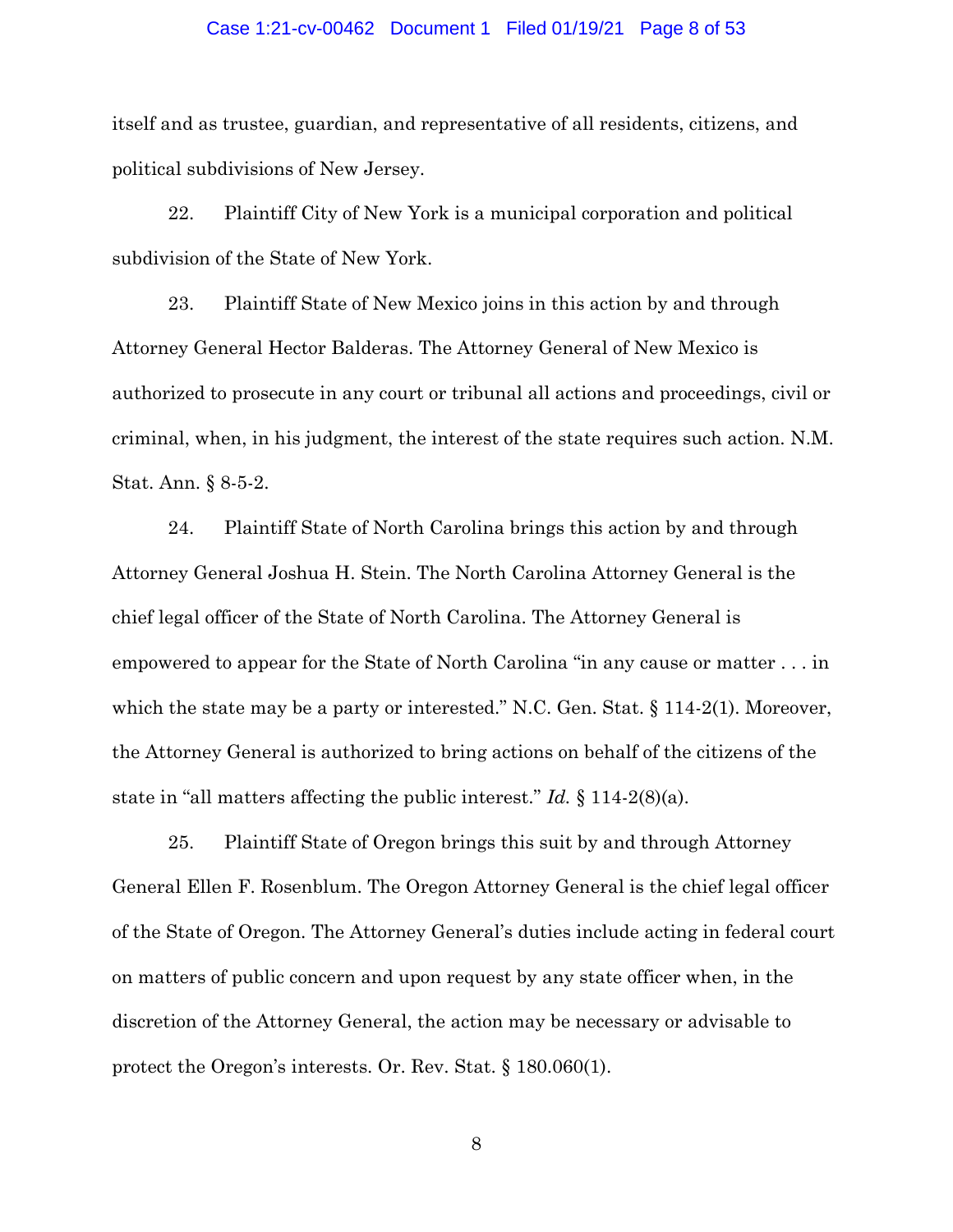### Case 1:21-cv-00462 Document 1 Filed 01/19/21 Page 9 of 53

26. Plaintiff Commonwealth of Pennsylvania is a sovereign state in the United States of America. The Commonwealth of Pennsylvania brings this action by and through Attorney General Joshua Shapiro. The Attorney General is the chief law officer of Pennsylvania, Pa. Const. art. IV, § 4, and is authorized to file civil suits on behalf of the Commonwealth. 71 P.S. § 732-204.

27. Plaintiff State of Vermont is a sovereign state of the United States of America. It brings this action through Attorney General Thomas J. Donovan, Jr. The Attorney General is authorized to represent the State in civil suits involving the State's interests when, in his judgment, the interests of the State so require.

28. Plaintiff State of Washington is a sovereign entity and brings this action to protect its own sovereign and proprietary rights. The Attorney General is the chief legal adviser to the State of Washington. The Attorney General's powers and duties include acting in federal court on matters of public concern. This challenge is brought pursuant to the Attorney General's independent constitutional, statutory, and common law authority to bring suit and obtain relief on behalf of the State of Washington.

29. Plaintiff State of Wisconsin is a sovereign state of the United States of America and brings this action by and through its Attorney General, Joshua L. Kaul, who is the chief legal officer of the State of Wisconsin and has the authority to file civil actions to protect Wisconsin's rights and interests. See Wis. Stat. § 165.25(1m). The Attorney General's powers and duties include appearing for and representing the State, on the governor's request, "in any court or before any officer,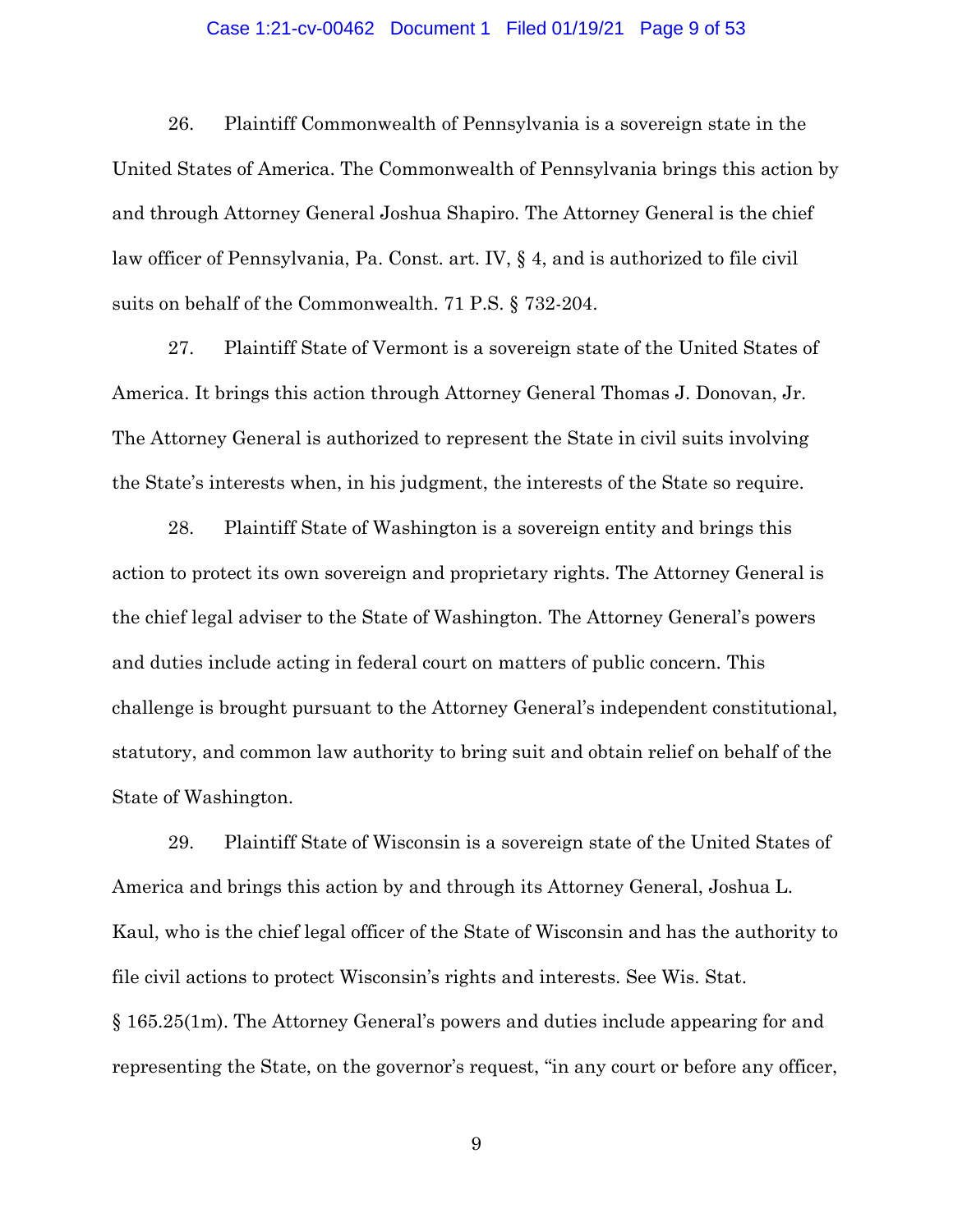#### Case 1:21-cv-00462 Document 1 Filed 01/19/21 Page 10 of 53

any cause or matter, civil or criminal, in which the state or the people of this state may be interested." *Id*.

30. Defendant EPA is an agency of the United States government.

31. Defendant Andrew R. Wheeler is the Administrator of EPA and the highest-ranking official in the EPA. He is sued in his official capacity.

### **STATUTORY FRAMEWORK**

## **The Administrative Procedure Act**

32. Under the APA, a reviewing court "shall . . . hold unlawful and set aside" agency action that is "arbitrary, capricious, an abuse of discretion, or otherwise not in accordance with law," 5 U.S.C. § 706(2)(A), or that is "in excess of statutory jurisdiction, authority, or limitations, or short of statutory right," *id*.  $§ 706(2)(C).$ 

33. An agency action is arbitrary and capricious for purposes of the APA "if the agency has relied on factors which Congress has not intended it to consider, entirely failed to consider an important aspect of the problem, offered an explanation for its decision that runs counter to the evidence before the agency, or is so implausible that it could not be ascribed to a difference in view or the product of agency expertise." *Motor Vehicle Mfrs. Ass'n v. State Farm*, 463 U.S. 29, 43 (1983). The agency "must examine the relevant data and articulate a satisfactory explanation for its action including a rational connection between the facts found and the choice made." *Id*.

34. Final agency actions are subject to judicial review under the APA. 5 U.S.C. § 704.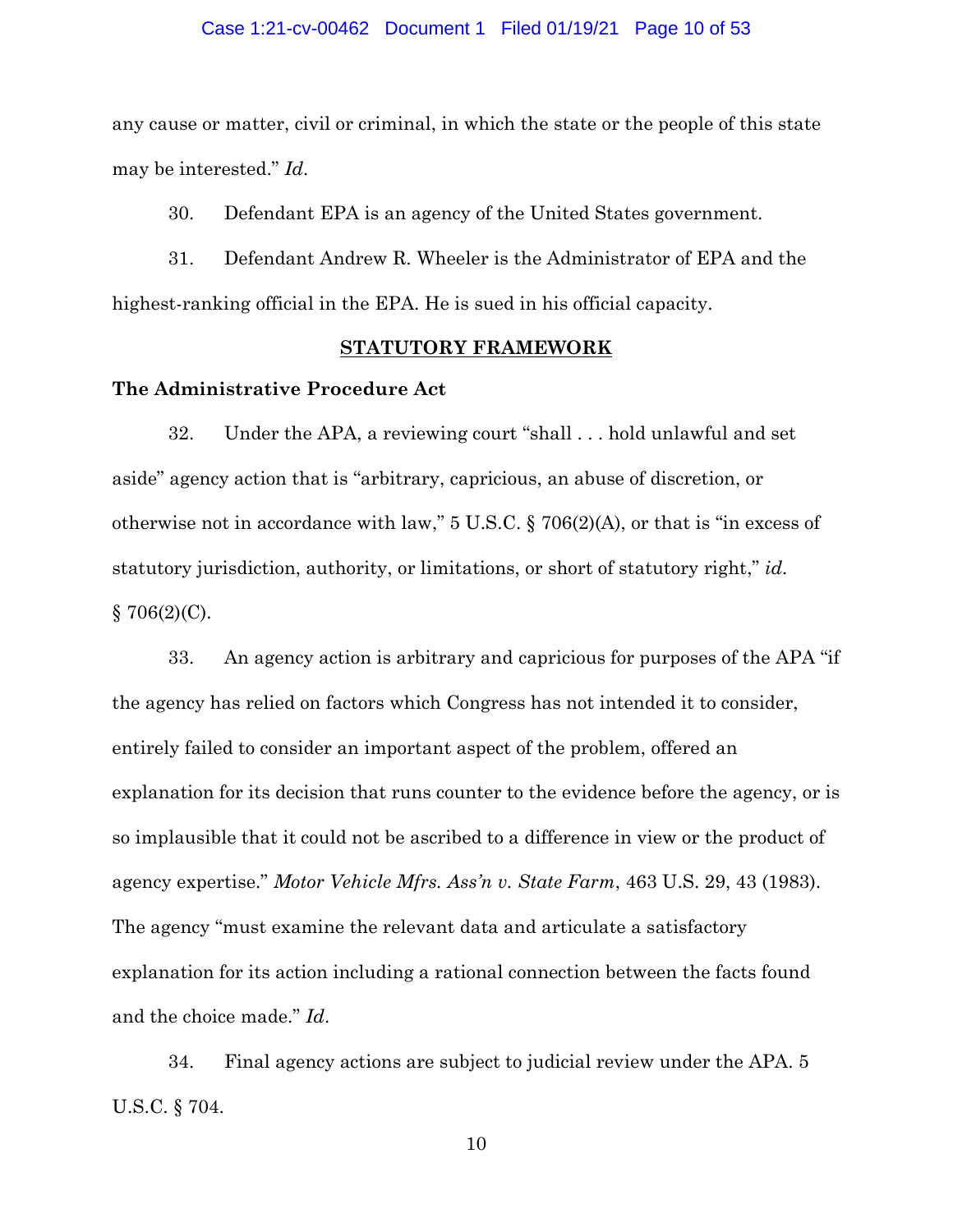## **Federal Environmental Statutes**

35. As the federal agency tasked with protecting public health and the environment, EPA administers numerous environmental statutes that require use of the "latest," "generally accepted," and "best available" science as the foundation of the Agency's standard setting and other regulatory decision-making.

## The Clean Air Act

36. The Clean Air Act ("CAA"), 42 U.S.C. §§ 7401–7671q, requires EPA to establish science-based standards to control air pollution to protect public health and welfare.

37. Sections 108 and 109 of the CAA specify that EPA's air quality criteria must "accurately reflect the latest scientific knowledge." *Id*. § 7408(a)(2). In establishing air quality criteria, EPA must consider "all identifiable effects [of air pollutants] on public health and welfare" and "include information" on certain science-based factors "to the extent practicable." *Id.* EPA must use these criteria to adopt National Ambient Air Quality Standards ("NAAQS") at levels requisite to protect public health with an adequate margin of safety. *Id*. § 7409(b).

38. Similarly, section 112 of the CAA requires EPA to evaluate health risks and effects of hazardous air pollutants ("HAPs") and to set emission standards to reduce such risks using science-based considerations. *See id*. § 7412. For instance, section 112(f) of the CAA requires EPA to investigate and report on "the actual health effects with respect to persons living in the vicinity of sources," and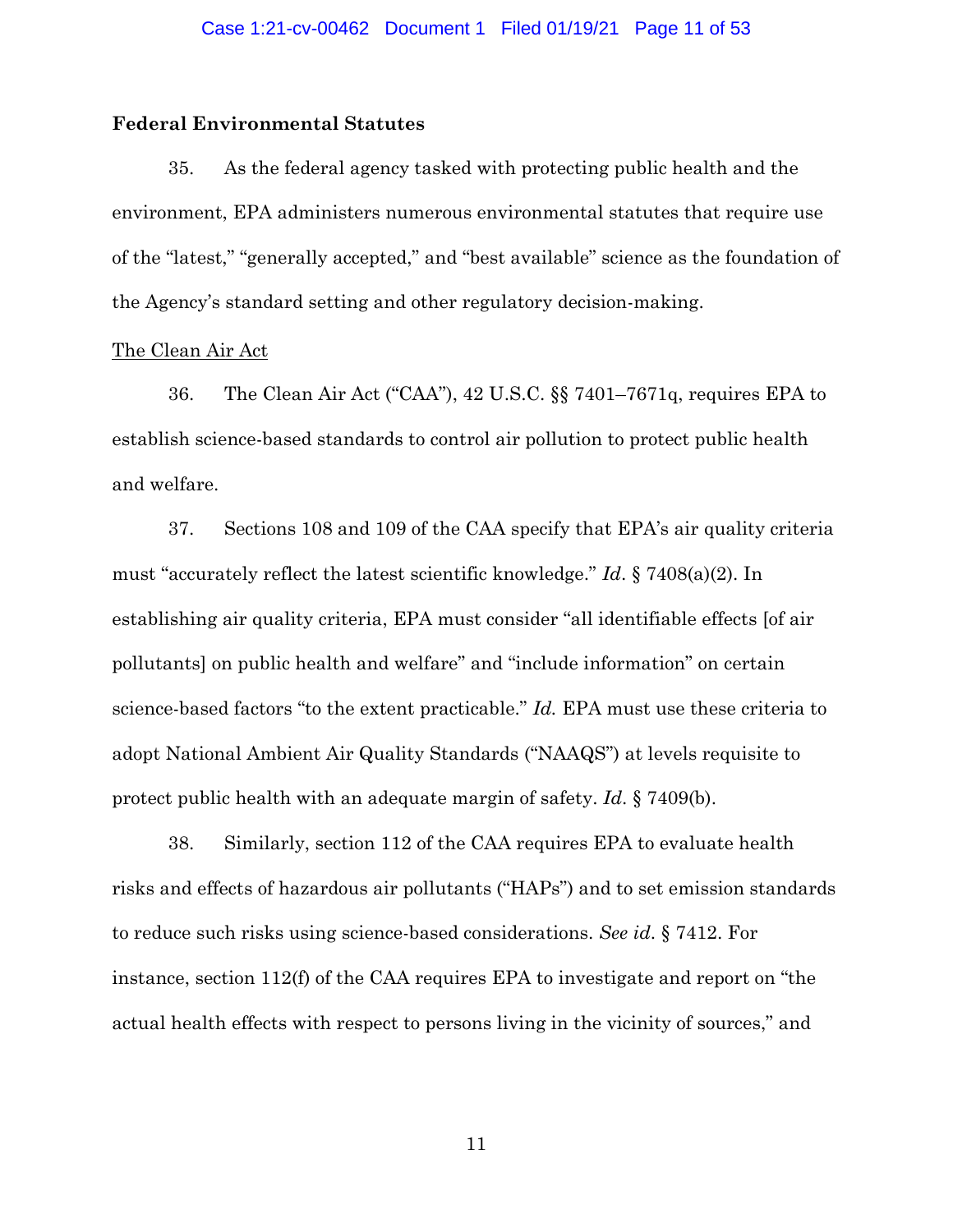### Case 1:21-cv-00462 Document 1 Filed 01/19/21 Page 12 of 53

"any available epidemiological or other health studies" regarding the effects of HAPs, as part of the residual risk requirements. *Id*. § 7412(f)(1)(C).

## The Safe Drinking Water Act

39. Congress passed the Safe Drinking Water Act ("SDWA"), 42 U.S.C. §§ 300f–300j-26, to protect the quality of drinking water in the United States. To accomplish this goal, the SDWA requires EPA to limit contaminants in public water systems by establishing a "maximum contaminant level goal" for each contaminant "at the level at which no known or anticipated adverse effects on the health of persons occur and which allows an adequate margin of safety." *Id*. § 300g-1(b)(4)(A).

40. In determining whether to regulate a contaminant, EPA must rely "on the best available public health information," *id.*  $\S 300g-1(b)(1)(B)(ii)(II)$ , and, in developing the National Primary Drinking Water Regulations, "the [EPA] Administrator shall use the best available, peer-reviewed science and supporting studies conducted in accordance with sound and objective scientific practices," *id*.  $§$  300g-1(b)(3)(A)(i).

### The Clean Water Act

41. Congress passed the Clean Water Act ("CWA"), 33 U.S.C. §§ 1251– 1387, "to restore and maintain the chemical, physical, and biological integrity of the Nation's waters." *Id*. § 1251(a). A central goal of the CWA is "to support and aid research relating to the prevention, reduction, and elimination of pollution." *Id*.  $§ 1251(b).$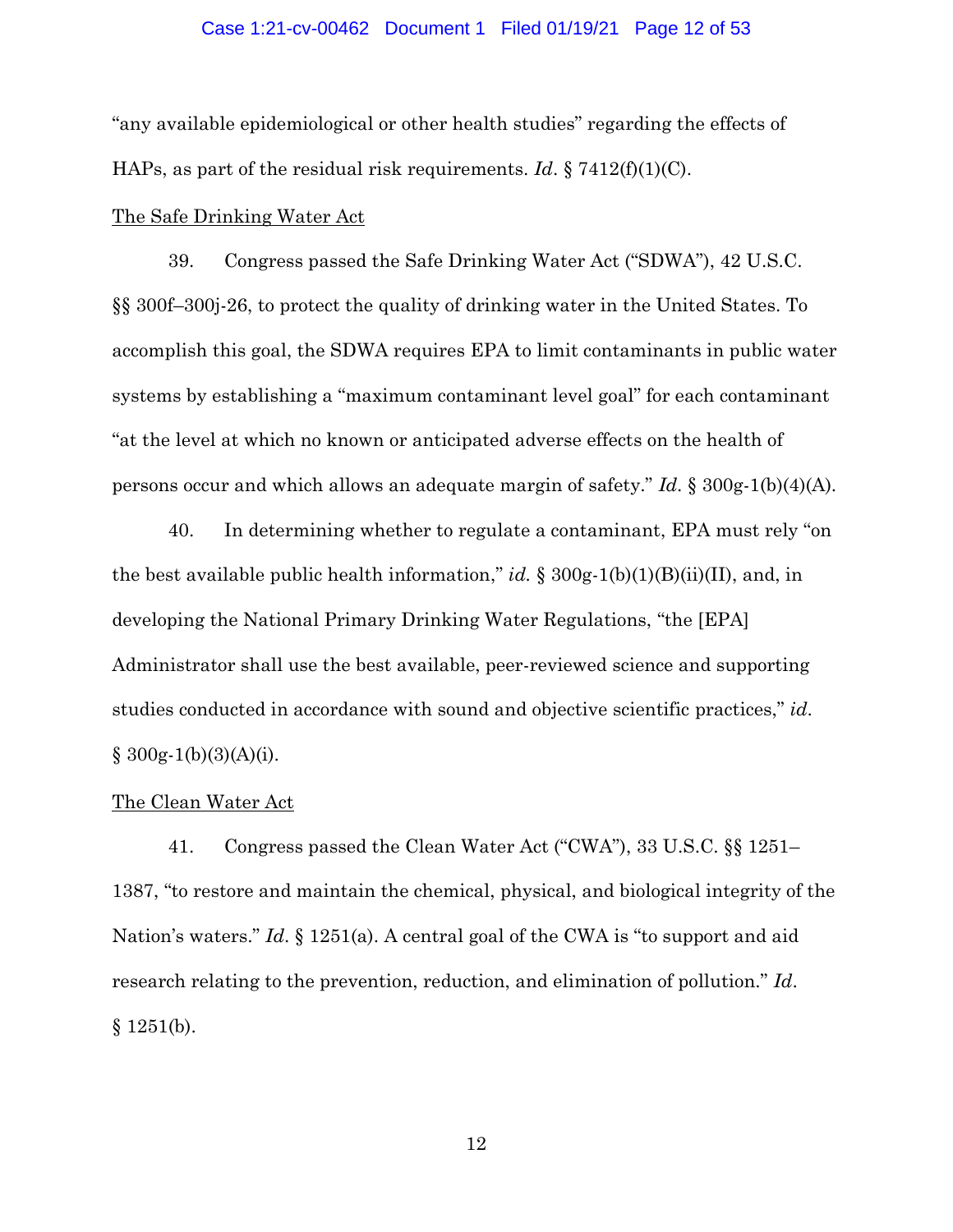### Case 1:21-cv-00462 Document 1 Filed 01/19/21 Page 13 of 53

42. Under the CWA, EPA must set water quality standards that "shall . . . protect the public health or welfare, enhance the quality of water and serve the purposes of [the CWA]." *Id.* § 1313(c)(2)(A). Water quality standards are regulations that identify designated surface water uses, along with the requisite water quality criteria necessary to protect those uses. Thus, EPA must also establish water quality criteria that "accurately reflect[] the latest scientific knowledge" and the impacts of pollutants on public health and the environment. *Id*. § 1314(a)(1).

## The Toxic Substances Control Act

43. The Toxic Substances Control Act ("TSCA"), 15 U.S.C. §§ 2601–2697, protects human health and the environment by requiring EPA to test and place restrictions on the use of chemical substances. *Id*. § 2601.

44. In its regulatory decision-making under TSCA, EPA must "use scientific information, technical procedures, measures, methods, protocols, methodologies, or models, employed in a manner consistent with the best available science." *Id*. § 2625(h). Likewise, in carrying out enumerated sections of the Act, EPA must "take into consideration information relating to a chemical substance or mixture . . . that is reasonably available." *Id*. § 2625(k).

45. TSCA also directs EPA to make regulatory decisions using a "weight of the scientific evidence" approach, which requires EPA to evaluate the strengths and weaknesses of any study reasonably available to the Agency. *Id*. § 2625(i). EPA regulations define "weight of scientific evidence" as "comprehensively, objectively, transparently, and consistently, identify[ing] and evaluat[ing] each stream of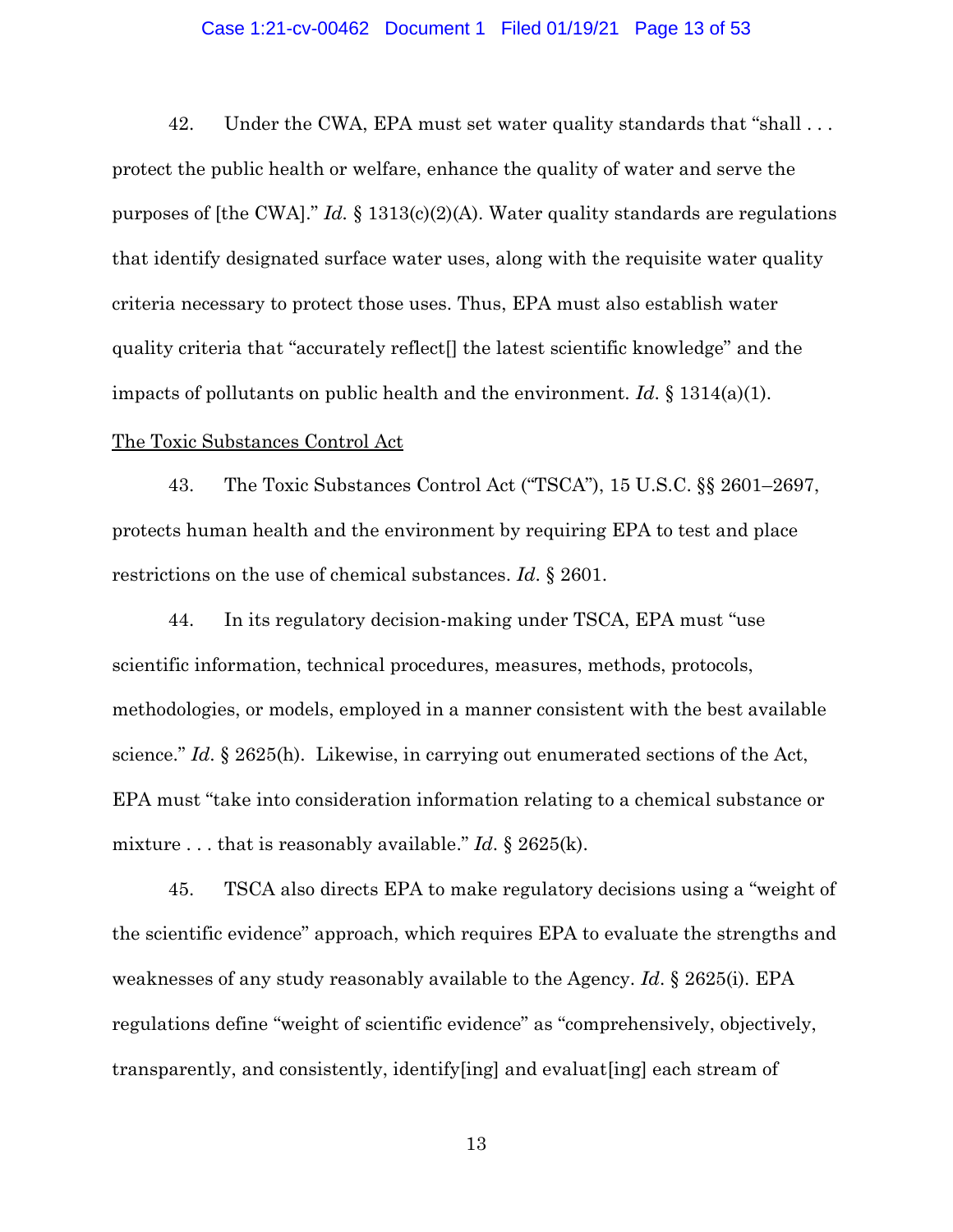### Case 1:21-cv-00462 Document 1 Filed 01/19/21 Page 14 of 53

evidence, including strengths, limitations, and relevance of each study and [] integrat[ing] evidence as necessary and appropriate based upon strengths, limitations, and relevance" for purposes of risk evaluations. 40 C.F.R. § 702.33. The Emergency Planning and Community Right-to-Know Act

46. Congress passed the Emergency Planning and Community Right-to-Know Act ("EPCRA"), 42 U.S.C. §§ 11001–11050, to help local communities protect public health and the environment from chemical hazards. The Act also requires industry to report on the storage, use, and releases of hazardous substances to federal, state, and local governments.

47. To this end, EPCRA established the Toxics Release Inventory ("TRI") program, which tracks the management of toxic chemicals that may pose a threat to human health and the environment.

48. EPCRA requires that any determination by EPA to add a chemical to the TRI "be based on generally accepted scientific principles or laboratory tests, or appropriately designed and conducted epidemiological or other population studies, available to [EPA]." *Id*. § 11023(d)(2).

## The Federal Insecticide, Fungicide, and Rodenticide Act

49. The Federal Insecticide, Fungicide, and Rodenticide Act ("FIFRA"), 7 U.S.C. §§ 136–136y, protects human health and the environment by requiring EPA to evaluate data before registering and when reviewing registration for pesticides sold or used in the United States. *Id*. § 136a. FIFRA directs EPA to cancel or deny registration to pesticide products where the pesticide or labeling does not comply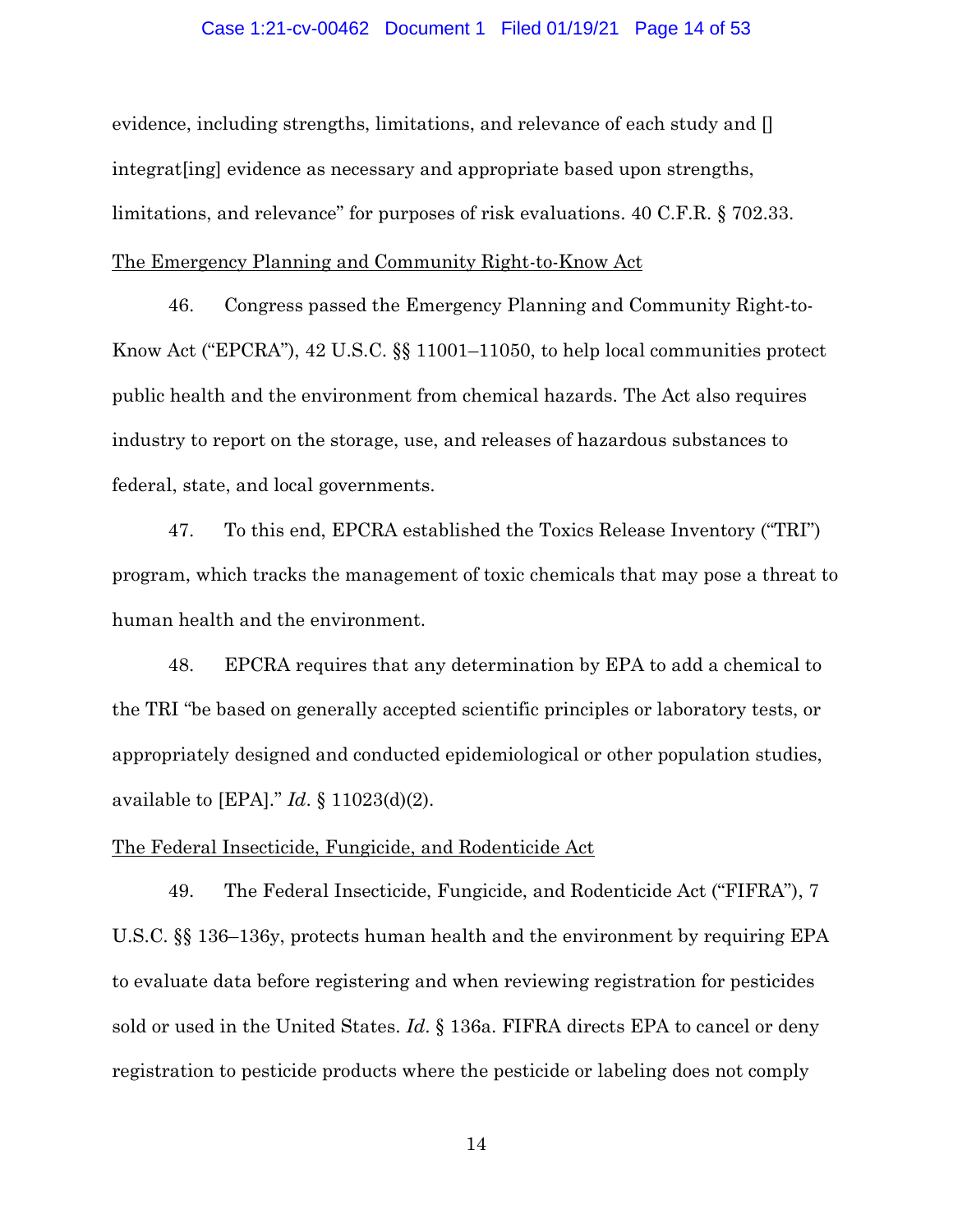### Case 1:21-cv-00462 Document 1 Filed 01/19/21 Page 15 of 53

with FIFRA requirements or the use generally causes unreasonable adverse effects on the environment. *Id.* § 136d.

50. To register or re-register a pesticide, EPA must determine that its use "will not generally cause unreasonable adverse effects on the environment." *Id*. § 136a(c)(5)(D). FIFRA defines "unreasonable adverse effects" as "any unreasonable risk to man or the environment, taking into account the economic, social, and environmental costs and benefits of the use of any pesticide." *Id*. § 136(bb).

51. EPA's pesticide registration decisions are subject to evaluation by scientific review panel and peer review. *Id*. §§ 136w(d)(1), 136w(e).

### **FACTUAL BACKGROUND**

52. Science is the backbone of EPA's regulatory decision-making. EPA relies on epidemiological studies that use dose-response data to link exposure to a pollutant, contaminant, or substance to a public health or environmental harm. Using these data, EPA sets quantitative limits and tolerances sufficient to protect public health and the environment, thereby fulfilling the Agency's responsibilities under substantive environmental statutes.

53. Dose-response data gathered in epidemiological studies have been instrumental in strengthening public health and environmental protections.

54. For example, in the landmark Harvard "Six Cities" study, researchers investigated the long-term effects of exposure to fine particulate air pollution ("PM2.5") on over 8,000 adults and 14,000 children across six U.S. cities by linking personal medical histories, occupational histories, and home locations to detailed air quality data. Based on the underlying dose-response data, researchers concluded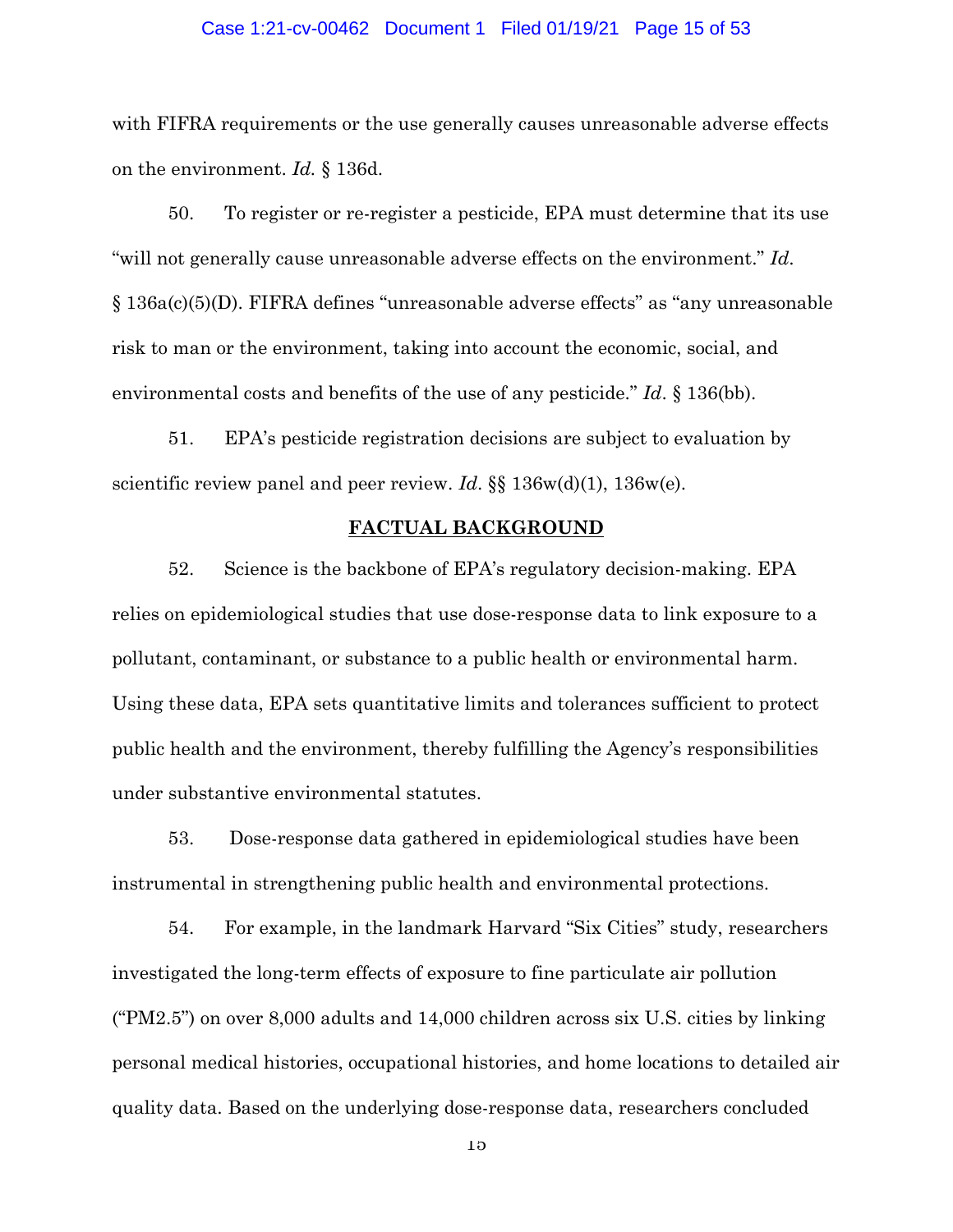#### Case 1:21-cv-00462 Document 1 Filed 01/19/21 Page 16 of 53

that individuals exposed to higher levels of PM2.5 faced a significantly higher risk of premature death. The Six Cities study, and others like it, were foundational to EPA's development of the first NAAQS for PM2.5 in 1997. *See* 62 Fed. Reg. 38,652 (July 18, 1997).

55. The dose-response data underlying epidemiological studies often consist of confidential medical or other personally identifiable information. Both the law and medical research ethics generally prohibit the public disclosure of these data. *See e.g.*, Health Insurance Portability and Accountability Act ("HIPAA") Privacy Rules, 45 C.F.R. Parts 160 and 164, Subparts A & E (establishing safeguards to protect the privacy of personal health information, and setting limits and conditions on the uses and disclosures that may be made of such information without patient authorization); 21st Century Cures Act, 42 U.S.C. § 241 (requiring government agencies to provide a certificate of confidentiality to protect the privacy of individuals participating in biomedical, behavioral, clinical, or other research); Privacy Act of 1974, 5 U.S.C. § 552a (precluding disclosure of personally identifiable information or records by government agencies except in very limited enumerated circumstances).

56. However, underlying data need not be publicly available to ensure that studies are scientifically valid. Rather, the scientific community has developed longstanding methodologies and peer-review procedures to evaluate the strength and accuracy of scientific studies and epidemiological findings that link exposure levels to environmental and public health harms. Specifically, scientists and peer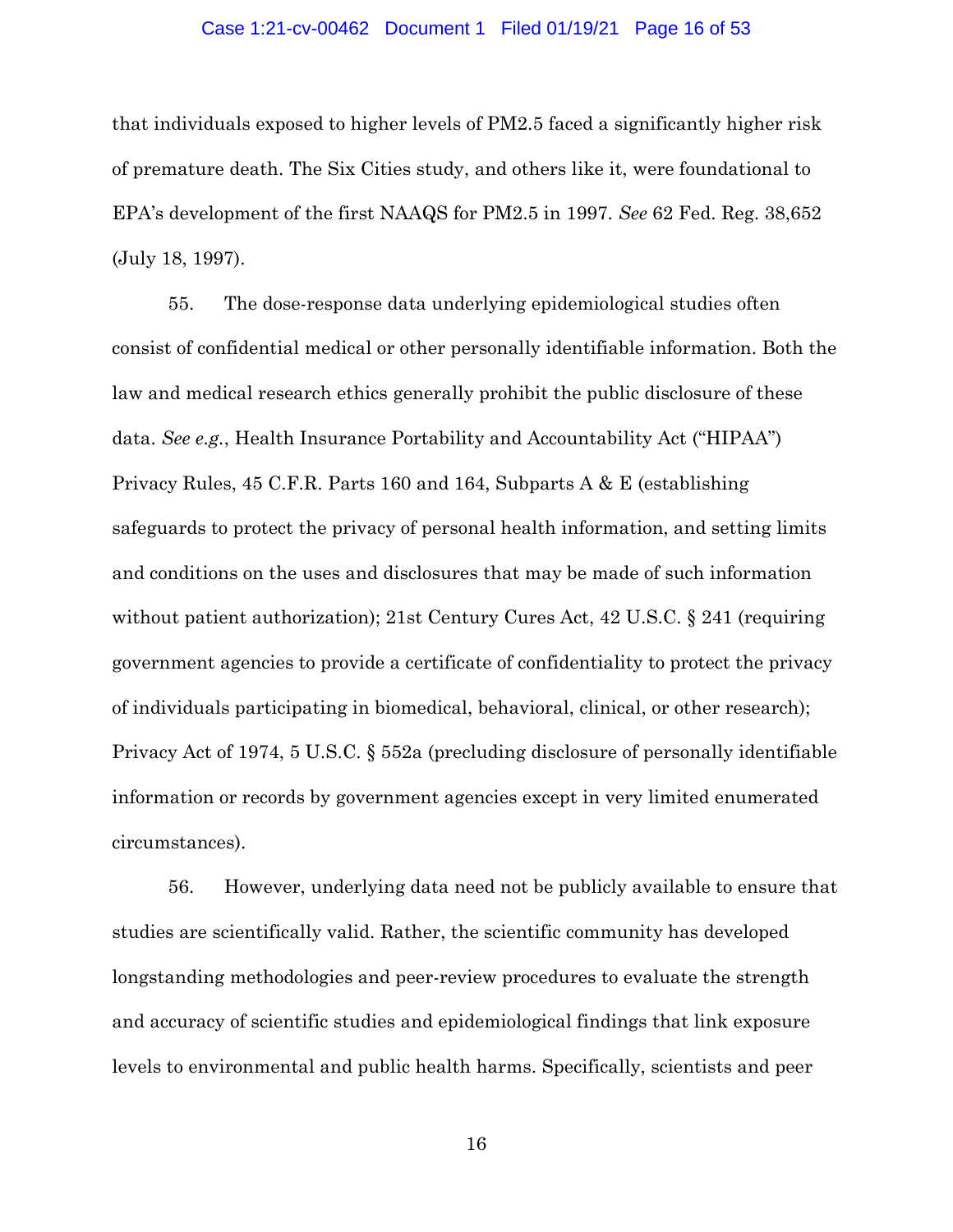### Case 1:21-cv-00462 Document 1 Filed 01/19/21 Page 17 of 53

reviewers are trained to assess research publications "by judging the articulation and logic of the research design, the clarity of the description of the methods used for data collection and analysis, and appropriate citation of previous results." Jeremy Berg, Philip Campbell, Veronique Kiermer, Natasha Raikhel, and Deborah Sweet, *Joint Statement on EPA Proposed Rule and Public Availability of Data*, Nature (Apr. 30, 2018) ("Editors' Joint Statement"), [https://www.nature.com/](https://www.nature.com/articles/d41586-018-05026-y) [articles/d41586-018-05026-y.](https://www.nature.com/articles/d41586-018-05026-y)

57. Using these procedures, scientific researchers can independently validate epidemiological studies without publicly disclosing data and analytic methods. For example, in 2000, the Health Effects Institute published its independent reanalysis of the Six Cities study, which replicated and validated the original findings, without disclosure of private data.

58. EPA uses these well-established methodologies and peer review procedures to evaluate scientific studies used in its regulatory decision-making. *See* U.S. Env't Prot. Agency, *Peer Review Handbook: 4th Ed.* (2015),

[https://www.epa.gov/sites/production/files/2016-03/documents/epa\\_peer\\_review\\_](https://www.epa.gov/sites/production/files/2016-03/documents/epa_peer_review_handbook_4th_edition.pdf) handbook 4th edition.pdf. Indeed, prior to selecting key studies to inform Agency regulations, EPA performs an extensive hazard identification and assessment process so that the quantitative limits and exposure levels ultimately chosen are supported by the overall body of scientific literature. *See, e.g.*, National Academies of Sciences, Engineering, & Medicine, *Progress Toward Transforming the Integrated Risk Information System (IRIS) Program: A 2018 Evaluation* (2018),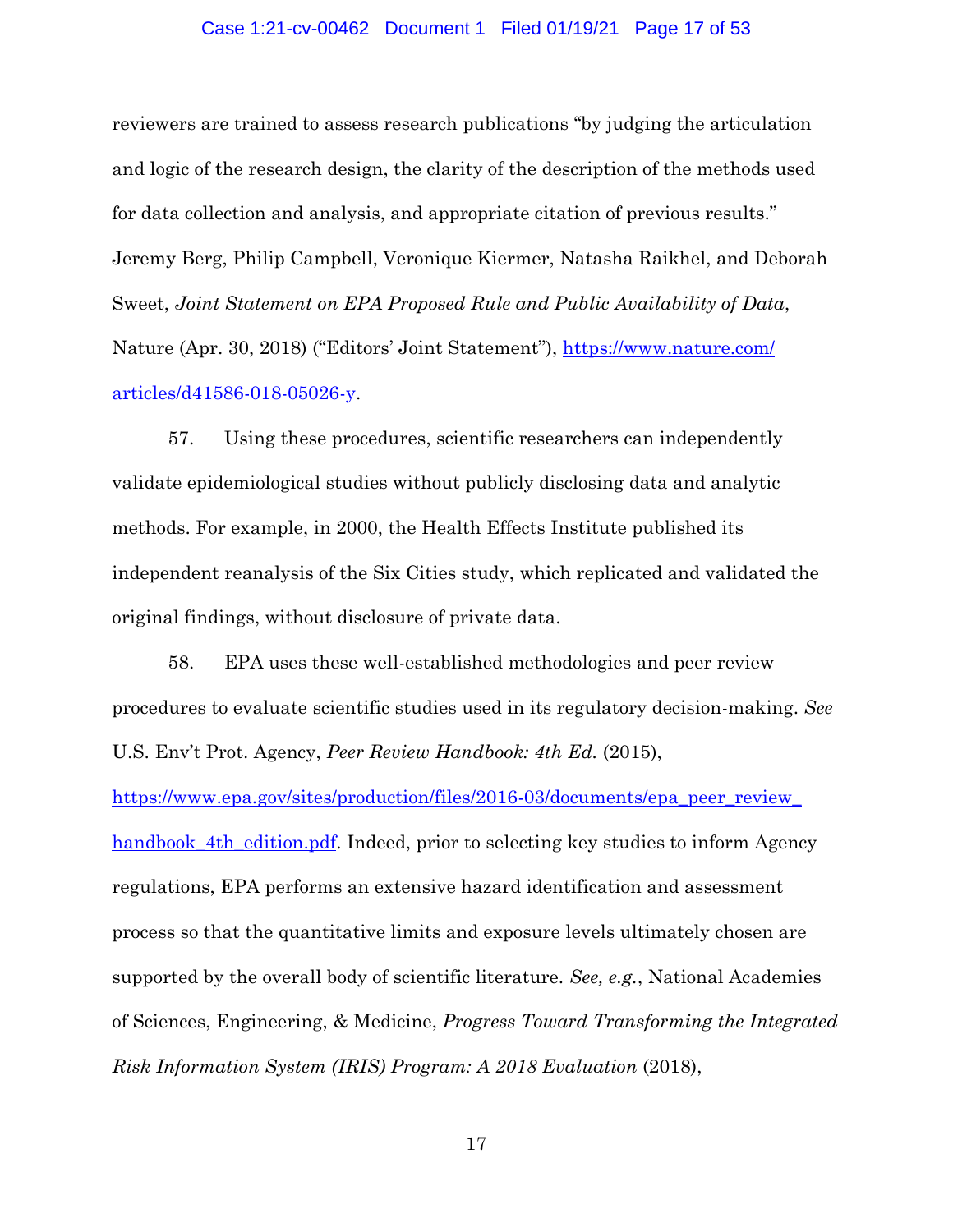### Case 1:21-cv-00462 Document 1 Filed 01/19/21 Page 18 of 53

[https://www.nationalacademies.org/our-work/review-of-advances-made-to-the-iris](https://www.nationalacademies.org/our-work/review-of-advances-made-to-the-iris-process)[process.](https://www.nationalacademies.org/our-work/review-of-advances-made-to-the-iris-process) By vetting studies through these review mechanisms, EPA ensures that the studies and data the Agency relies upon in its regulatory decision-making are scientifically valid.

## **EPA's Initial Proposal**

59. Despite this well-established framework, on April 30, 2018, EPA proposed a rule purportedly intended to "enhanc[e] the transparency and validity of the scientific information relied upon by EPA" in its regulatory decision-making. Strengthening Transparency in Regulatory Science, 83 Fed. Reg. 18,768, 18,768–69 (Apr. 30, 2018) ("Initial Proposal"). The Initial Proposal provided that, in developing regulations, EPA would ensure that dose response data and models underlying pivotal regulatory science were publicly available in a manner sufficient for validation and analysis. *Id*. EPA defined "pivotal regulatory science" as "studies, models, and analyses that drive the magnitude of the benefit-cost calculation, the level of a standard, or point of departure from which a reference value is calculated." *Id*. at 18,770. EPA stated that this science is "critical to the calculation of a final regulatory standard or level" under environmental statutes enacted to protect human health. *Id*. In other words, EPA's Initial Proposal would preclude the use of valid, probative scientific studies on the sole basis that the underlying data were not publicly available.

60. The Initial Proposal included a provision allowing the Administrator of the EPA, on a case by case basis, to "exempt significant regulatory decisions" from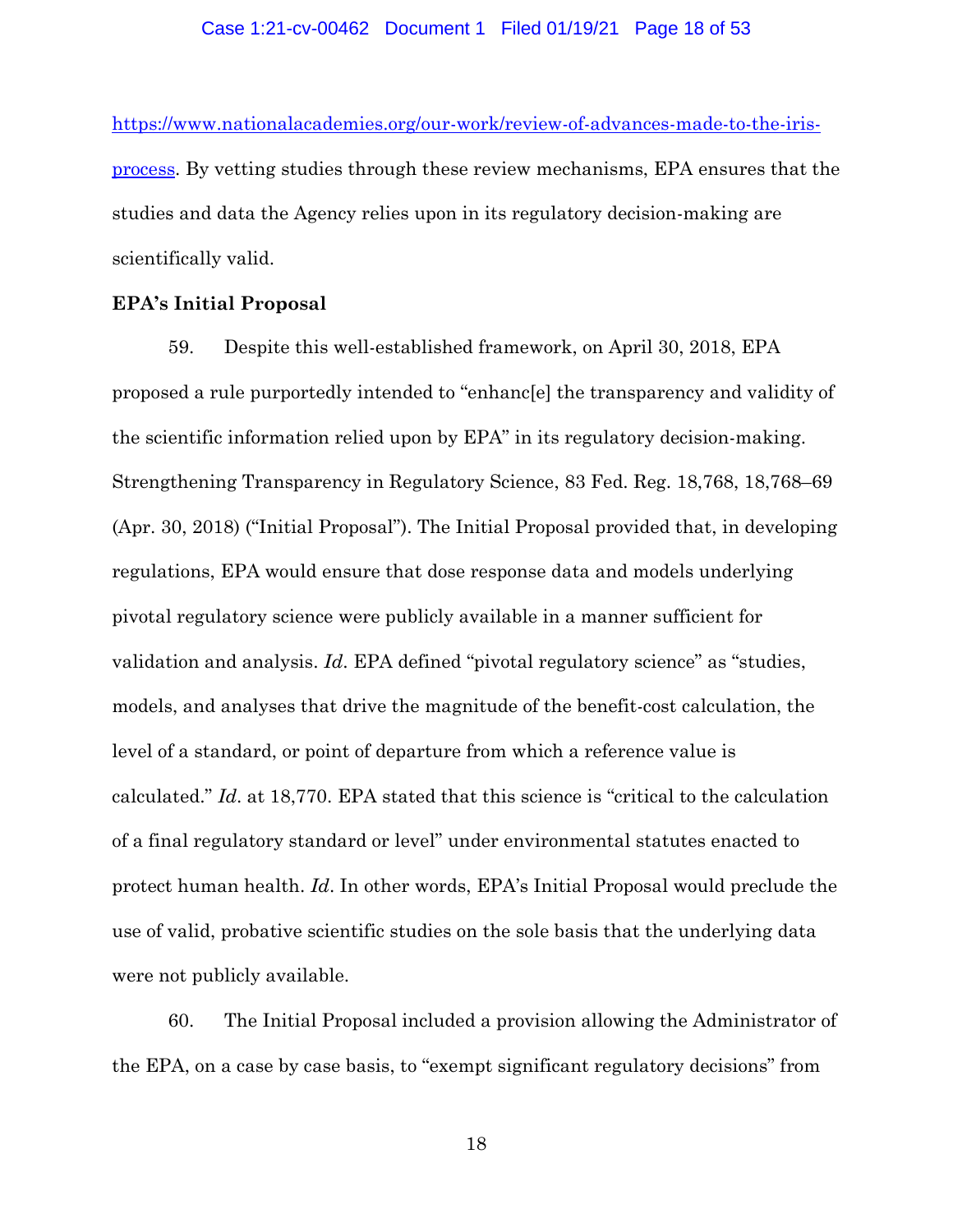### Case 1:21-cv-00462 Document 1 Filed 01/19/21 Page 19 of 53

the rule if he or she determined that compliance was "impracticable" because it was not "feasible to ensure" that the underlying data is publicly available. *Id*. at 18,772.

61. EPA did not provide objective parameters as to how the Administrator's discretionary authority would be utilized, nor did EPA define "impracticable" or "feasible."

62. As rationale for the Initial Proposal, EPA claimed that "[u]sing scientific information that can be independently validated will lead to better outcomes, and strengthen public confidence in the health and environmental protections underpinning EPA's regulatory actions." *Id*. at 18,770.

63. EPA did not articulate how independent validation would lead to "better outcomes" in public health and environmental protections, or how the purported benefits of the Initial Proposal would justify the significant change in EPA's long-standing policies in using and evaluating peer-reviewed science as the foundation of the Agency's decision-making.

### EPA's Alleged Statutory Authority for the Initial Proposal

64. In promulgating the Initial Proposal, EPA asserted that it was acting "under the authority of the statutes it administers"—specifically: CAA, 42 U.S.C. §§ 7403, 7601(a); CWA, 33 U.S.C. §§ 1254, 1361; SDWA, 42 U.S.C. §§ 300j-1, 300j-9(a)(1); the Resource Conservation and Recovery Act ("RCRA"), 42 U.S.C. §§ 6912(a)(1), 6979; the Comprehensive Environmental Response, Compensation, and Liability Act ("CERCLA"), 42 U.S.C. §§ 9616, 9660; EPCRA, 42 U.S.C. § 11048;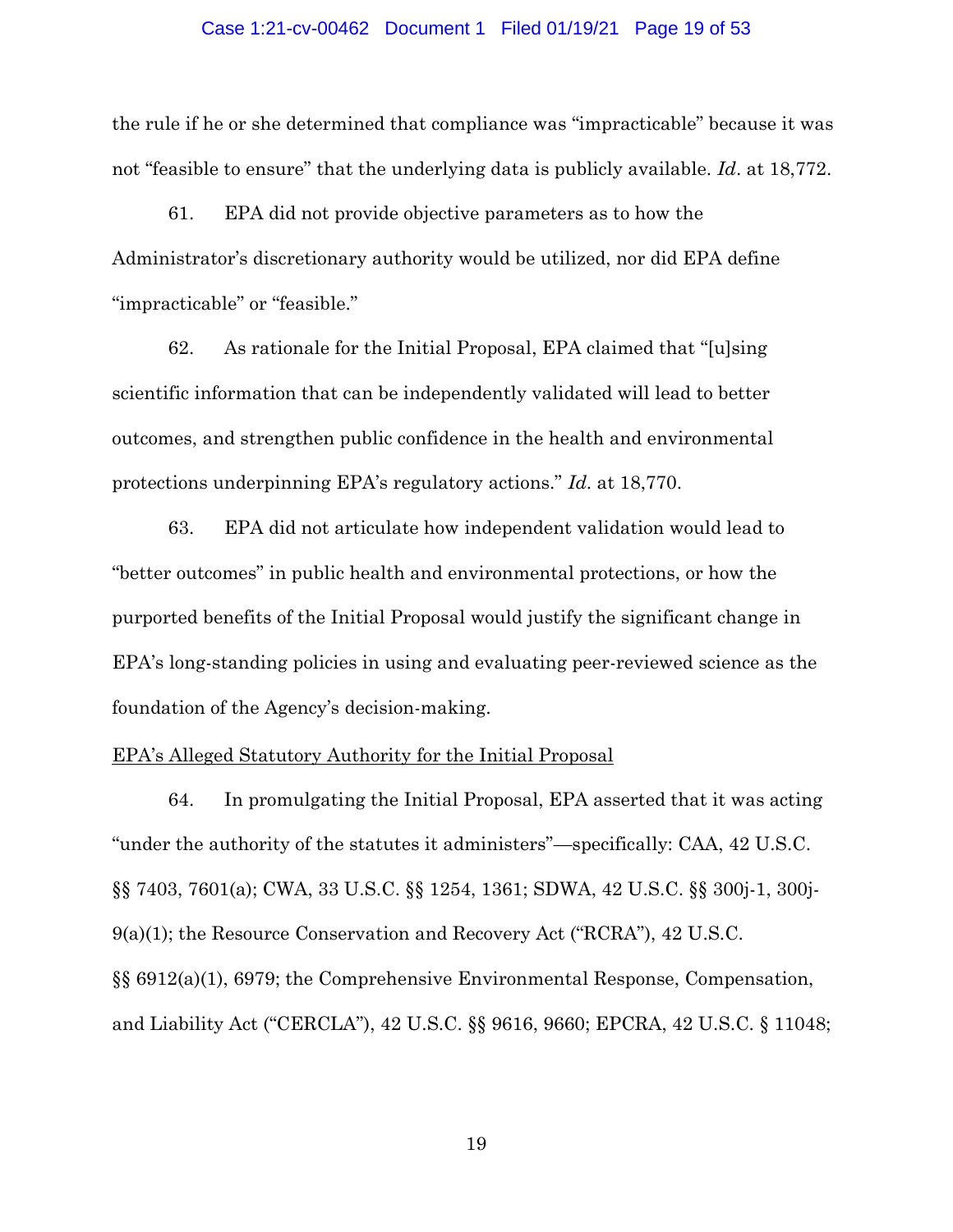#### Case 1:21-cv-00462 Document 1 Filed 01/19/21 Page 20 of 53

the Federal Insecticide, Fungicide, and Rodenticide Act ("FIFRA"), 7 U.S.C. §§ 136r(a), 136w; and TSCA, 15 U.S.C. § 2609. 83 Fed. Reg. at 18,768.

65. Many of the statutory provisions cited by EPA either authorize or mandate the Agency to undertake research or to promulgate rules "necessary" to achieve the goals of the substantive environmental statutes. *See, e.g.*, 42 U.S.C. § 7403 (requiring EPA to "establish a national research and development program for the prevention and control of air pollution"); 33 U.S.C. § 1361 (authorizing the Administrator to "prescribe such regulations as are necessary to carry out his functions under this chapter"). Other statutory provisions cited by EPA require the Agency to collect and disseminate the best available science. *See* 33 U.S.C. § 1254(l) (requiring EPA to "develop and issue . . . the latest scientific knowledge available in indicating the kind and extent of effects on health and welfare which may be expected from the presence of pesticides in water").

66. On May 25, 2018, in its notice extending the comment period for the Initial Proposal and adding a public hearing, EPA claimed a new source of authority for the Initial Proposal, stating that "EPA is proposing this rule under authority of 5 U.S.C. 301, in addition to the authorities listed in the April 30th document." 83 Fed. Reg. 24,255, 24,256 (May 25, 2018).

67. Section 301 of Title 5, known as the Federal Housekeeping Statute, imbues "[t]he head of an Executive department or military department" with authority to "prescribe regulations for the government of his [or her] department, the conduct of its employees, the distribution and performance of its business, and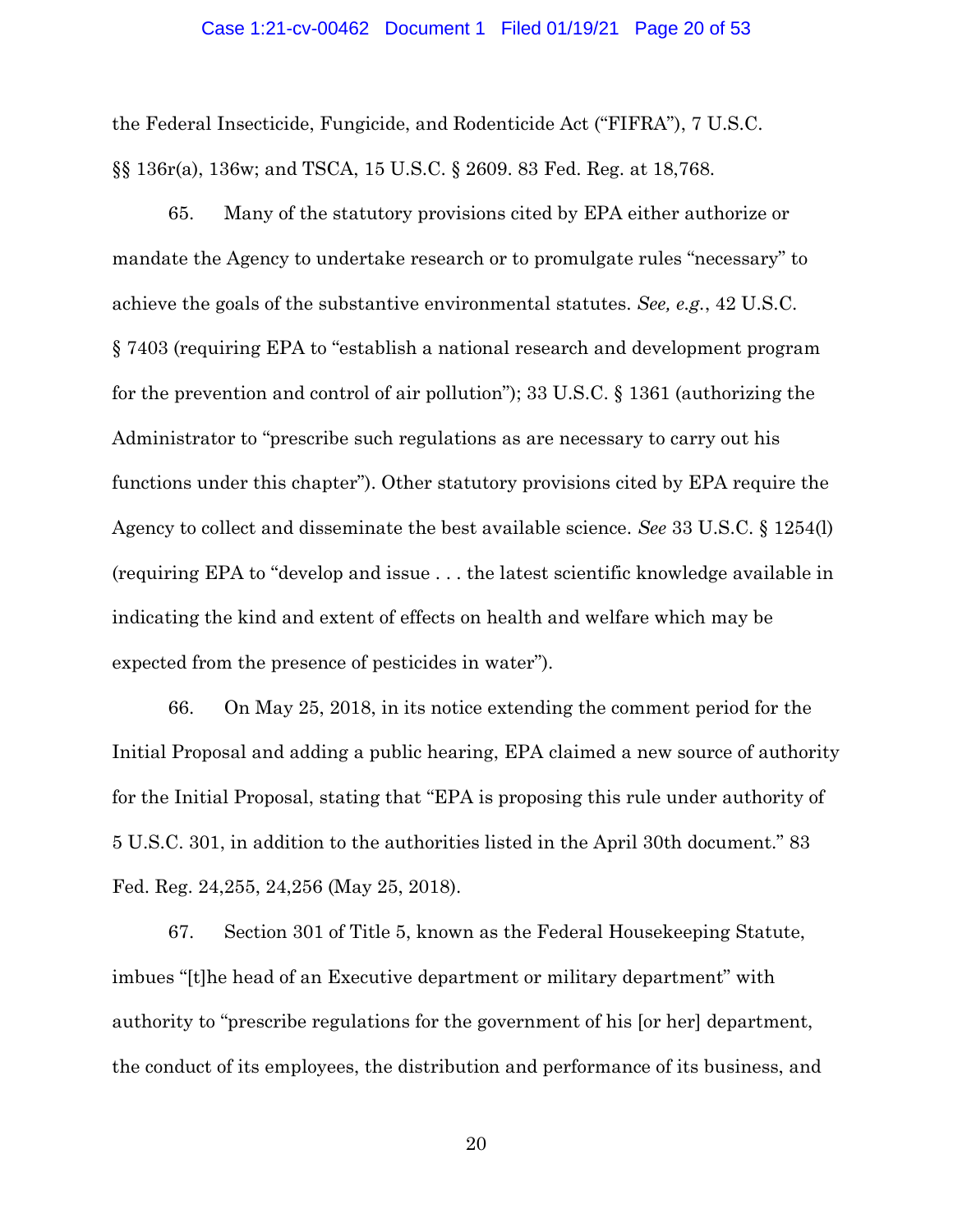### Case 1:21-cv-00462 Document 1 Filed 01/19/21 Page 21 of 53

the custody, use, and preservation of its records, papers, and property." 5 U.S.C. § 301.

68. The Federal Housekeeping Statute is "simply a grant of authority to the agency to regulate its own affairs." *Chrysler Corp. v. Brown*, 441 U.S. 281, 310 (1979). The statute "authoriz[es] what the APA terms 'rules of agency organization procedure or practice' as opposed to "'substantive rules.'" *Id*. at 309–10.

69. Section 101 of Title 5 includes an exclusive list of executive departments covered by the Housekeeping Statute; EPA is not included in that list. 5 U.S.C. § 101.

## Criticism of the Initial Proposal from the Scientific Community

70. EPA's Initial Proposal faced significant criticism. EPA received more than 590,000 comments on the proposed rule, and the scientific community including SAB and NAS—roundly criticized the Initial Proposal.

71. In a July 2018 letter to EPA, leading scientists at NAS warned that the Initial Proposal's overly stringent transparency requirement "pose[d] a threat to the credibility of regulatory science." Letter from Marcia McNutt, President, Nat'l Acad. of Sciences, C.D. Mote, Jr., President, Nat'l Acad. of Eng. & Victor J. Dzau, President, Nat'l Acad. of Med., to Andrew Wheeler, Acting Administrator, U.S. Envtl. Prot. Agency (July 16, 2018) ("NAS 2018 Letter"),

[http://www.nationalacademies.org/includes/EPA%20Proposed%20Rule%20Docket%](http://www.nationalacademies.org/includes/EPA%20Proposed%20Rule%20Docket%20EPA-HQ-OA-2018-0259%20NASEM%20Comment.pdf) [20EPA-HQ-OA-2018-0259%20NASEM%20Comment.pdf.](http://www.nationalacademies.org/includes/EPA%20Proposed%20Rule%20Docket%20EPA-HQ-OA-2018-0259%20NASEM%20Comment.pdf) NAS also expressed concerns about the EPA Administrator's broad discretion to grant exemptions based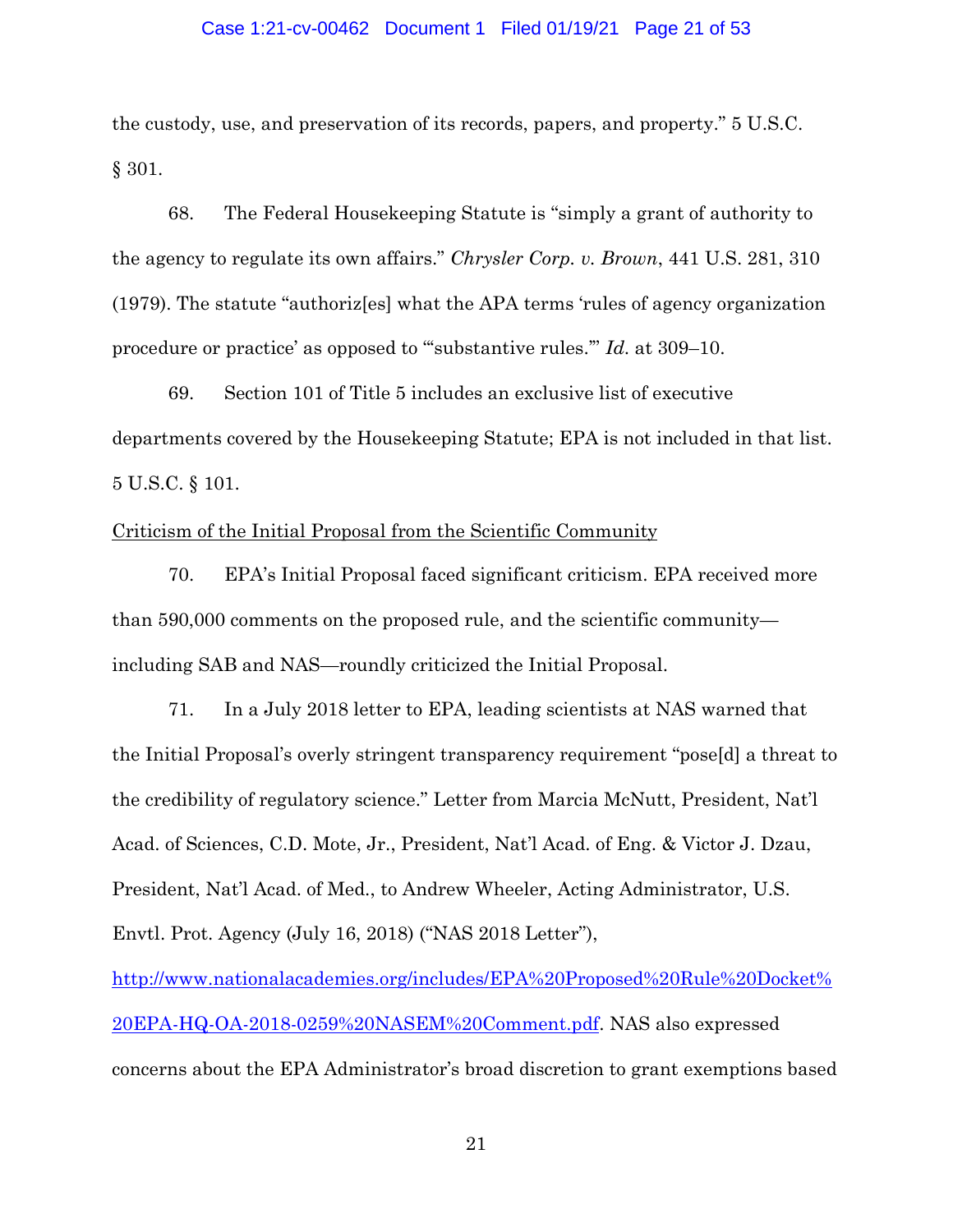#### Case 1:21-cv-00462 Document 1 Filed 01/19/21 Page 22 of 53

on impracticability because "[d]ecisions about exemptions should be based on formal agency guidance and not according to criteria established by a single EPA employee." *Id*. at 3.

72. A group of scientists and editors-in-chief at scientific journals echoed these criticisms, warning that excluding data on the basis of transparency could undermine the rigor of EPA's decision-making: "It does not strengthen policies based on scientific evidence to limit the scientific evidence that can inform them; rather, it is paramount that the full suite of relevant science vetted through peer review, which includes ever more rigorous features, inform the landscape of decision making." Editors' Joint Statement. The group explained that excluding relevant and probative studies simply because of arbitrary notions of transparency will adversely affect the Agency's decision-making processes. *Id*.

## **EPA's Supplemental Proposal**

73. On March 18, 2020, EPA issued a Supplemental Notice of Proposed Rulemaking ("Supplemental Proposal") "to clarify, modify and supplement certain provisions included in the [Initial Proposal]." 85 Fed. Reg. 15,396 (Mar. 18, 2020).

74. In the Supplemental Proposal, EPA broadened the scope of the Initial Proposal in two significant respects. *First*, EPA proposed to expand the scope of the rule to all "data and models, not only dose-response data and dose-response models." *Id*. at 15,398. EPA listed a wide range of data and models that included, but were not limited to, "environmental fate studies, bioaccumulation data, watersolubility studies, environmental fate models, engineering models, data on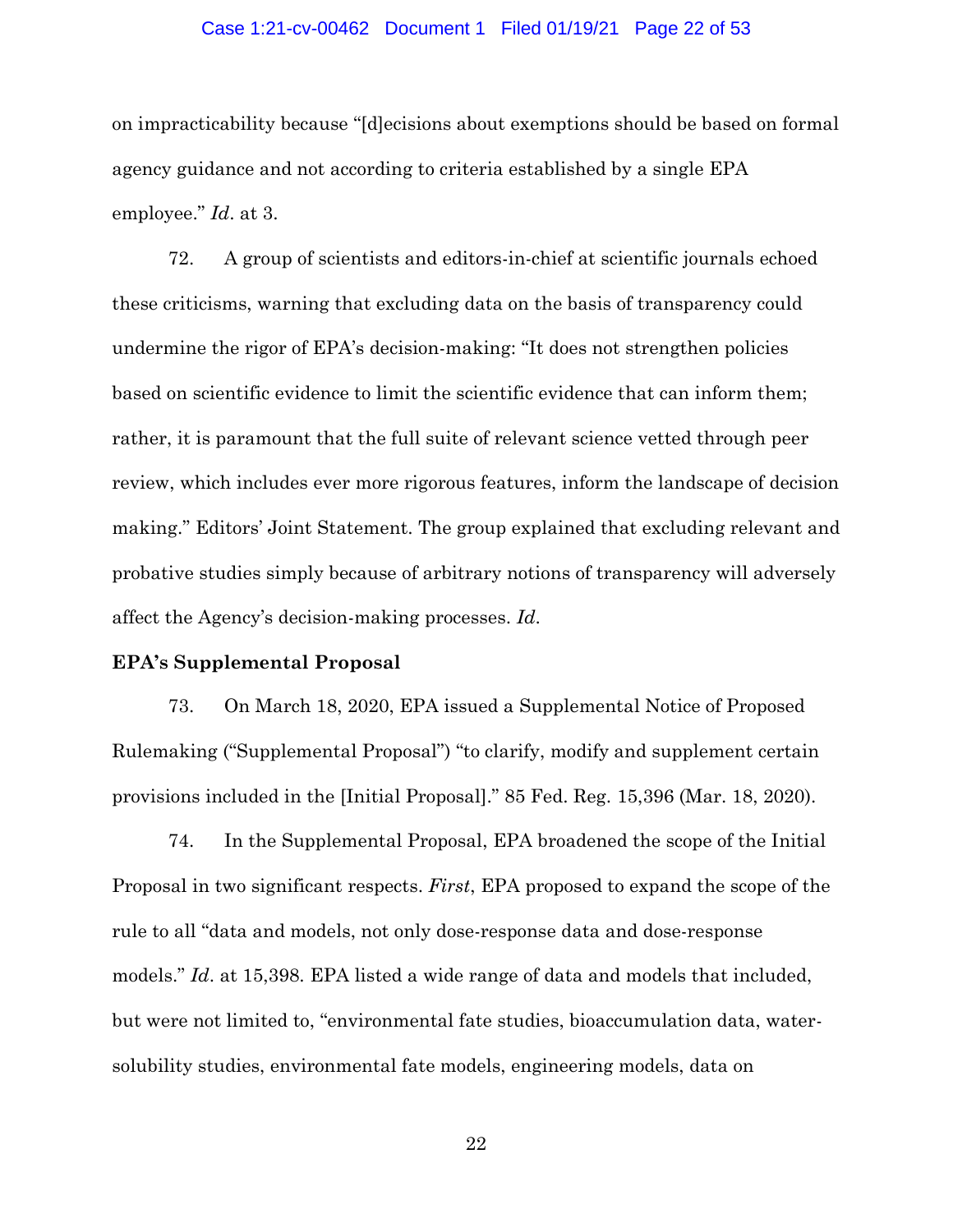### Case 1:21-cv-00462 Document 1 Filed 01/19/21 Page 23 of 53

environmental releases, exposure estimates, quantitative structure activity relationship data, and environmental studies." *Id*. at 15,400.

75. *Second*, EPA proposed to expand the scope of the rule to apply to "influential scientific information," not only to "significant regulatory decisions." *Id*. at 15,398. This expanded scope would include "scientific information the agency reasonably can determine will have or does have a clear and substantial impact on important public policies or private sector decisions." *Id*. at 15,398 n.5.

76. The Supplemental Proposal also proposed to modify key aspects of the regulatory text. Specifically, the Supplemental Proposal would allow EPA to rely on studies with underlying data and models that are publicly available "as well as studies with restricted data and models (i.e., those with confidential business information ("CBI"), proprietary data, or personally identifiable information ("PII") if there is tiered access to these data and models in a manner sufficient for independent validation." *Id*. at 15,399. EPA defined "tiered access" as techniques to reduce risks of re-identification and mitigate disclosure privacy risks. *Id*. EPA did not explain which type of information would be available at each tier or the parameters for obtaining access to data at higher, more protected tiers.

77. EPA also identified an alternative approach to modifying the Initial Proposal, whereby EPA would "give greater consideration to studies where the underlying data and models are available in a manner sufficient for independent validation either because they are publicly available or because they are available through tiered access[.]" *Id*.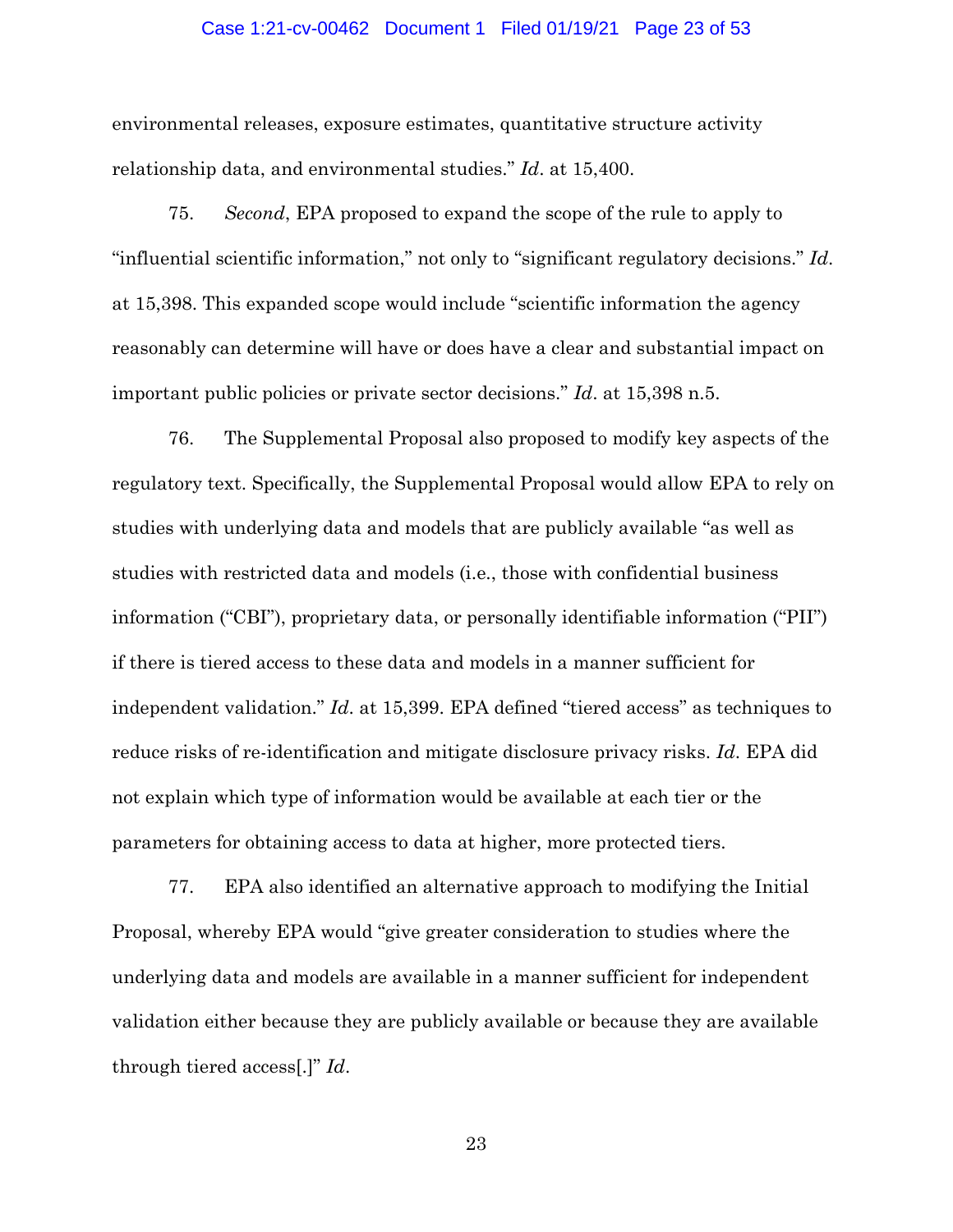#### Case 1:21-cv-00462 Document 1 Filed 01/19/21 Page 24 of 53

78. Under this alternative approach, EPA could consider studies for which the underlying data are not publicly available or where access to such data are "limited." However, any consideration of such studies would be at EPA's discretion, and the Agency could consider such studies to a "lesser" degree. *Id*. at 15,405. The Supplemental Proposal did not indicate criteria for when or how EPA would exercise discretion either to consider or to give lesser weight to such studies.

79. Like the Initial Proposal, the Supplemental Proposal proposed to allow the EPA Administrator to grant case-by-case exemptions from the rule based on his or her subjective determination that compliance with the rule is "impracticable." *Id*. at 15,406; 83 Fed. Reg. at 18,774.

80. The Supplemental Proposal narrowed the grounds for exemption to cases where compliance is impracticable because: (1) technological barriers make sharing the data or models infeasible; (2) development of the data or model was completed before the date of the rule; or (3) making the data and models publicly available is contrary to law. 85 Fed. Reg. at 15,406. The Supplemental Proposal, however, did not provide definitions or standards to guide the EPA Administrator's determination of what is "practicable" or "feasible," or what would constitute a "technological barrier." Nor did the Supplemental Proposal require the Administrator to delineate the criteria applied in granting an exemption.

### EPA's Alleged Statutory Authority for the Supplemental Proposal

81. In the Supplemental Proposal, EPA stated that it no longer "propose[d] to interpret provisions of a particular statute or statutes that it administers." 85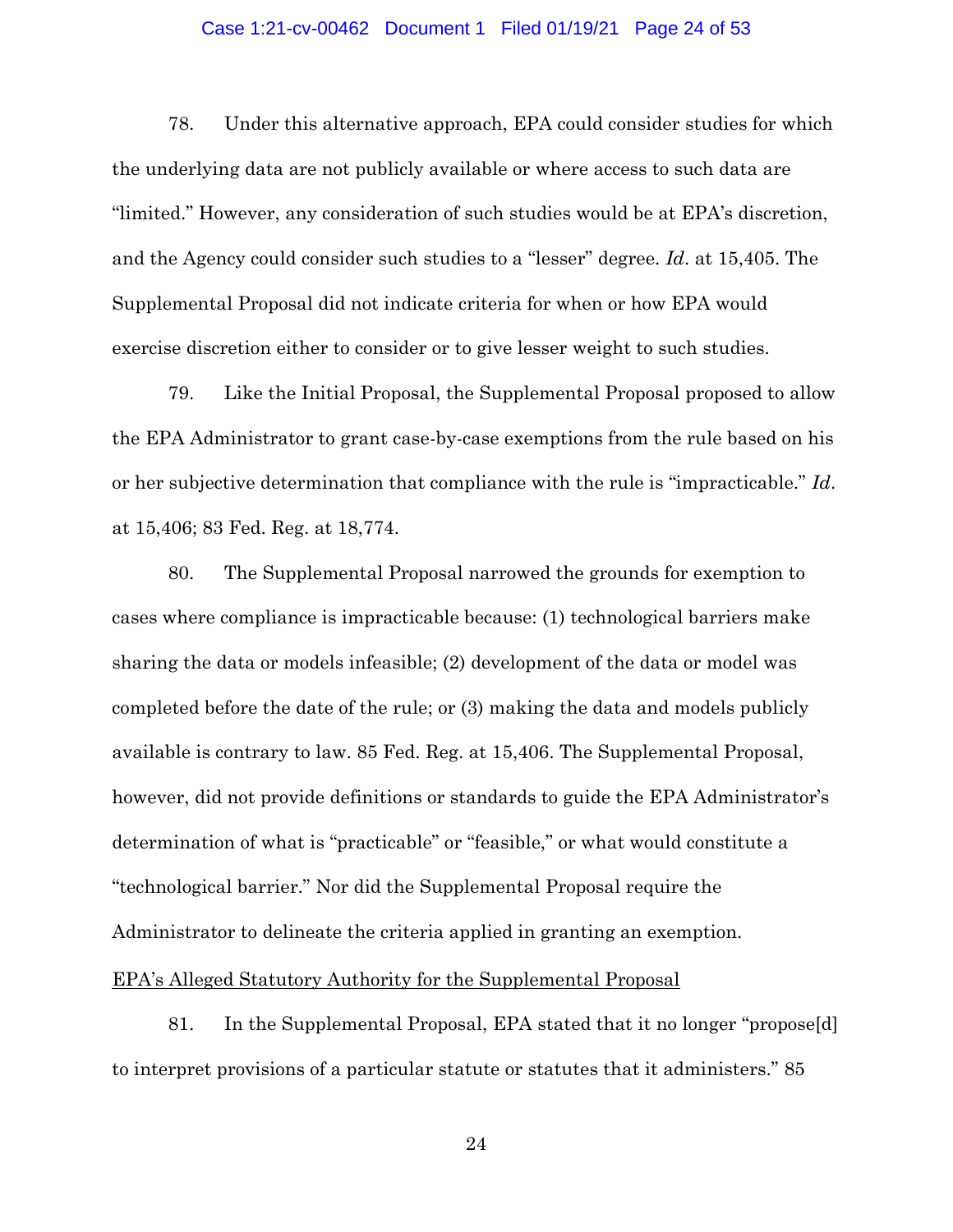#### Case 1:21-cv-00462 Document 1 Filed 01/19/21 Page 25 of 53

Fed. Reg. at 15,398. Rather, EPA suggested that it had full authority to promulgate the rule under the Federal Housekeeping Statute as a result of Reorganization Plan No. 3 of 1970. *Id*.

82. In alleging this authority, EPA maintained that the proposed rule "exclusively pertains to the internal practices" of the Agency because it "describes how EPA will handle studies when data and models underlying science that is pivotal to EPA's significant regulatory decisions or influential scientific information are or are not publicly available in a manner sufficient for independent validation and analysis." *Id*. EPA contended that the Supplemental Proposal should be understood as an internal "housekeeping" measure. *Id*. at 15,397–98.

83. However, an agency cannot rely on general "housekeeping authority" to promulgate regulations or develop policies that are otherwise inconsistent with more specific statutory directives. *Glob. Van Lines, Inc. v. Interstate Commerce Comm'n*, 714 F.2d 1290, 1293–97 (5th Cir. 1983).

## Criticism of the Supplemental Proposal from the Scientific Community

84. Like the Initial Proposal, the Supplemental Proposal drew broad criticism from the scientific community, stakeholders and the public, receiving over 396,000 public comments.

85. In its comments on the Supplemental Proposal, SAB critiqued EPA's justifications, maintaining that "[t]here is minimal justification provided in the Proposed Rule for why existing procedures and norms utilized across the U.S. scientific community, including the federal government, are inadequate." Science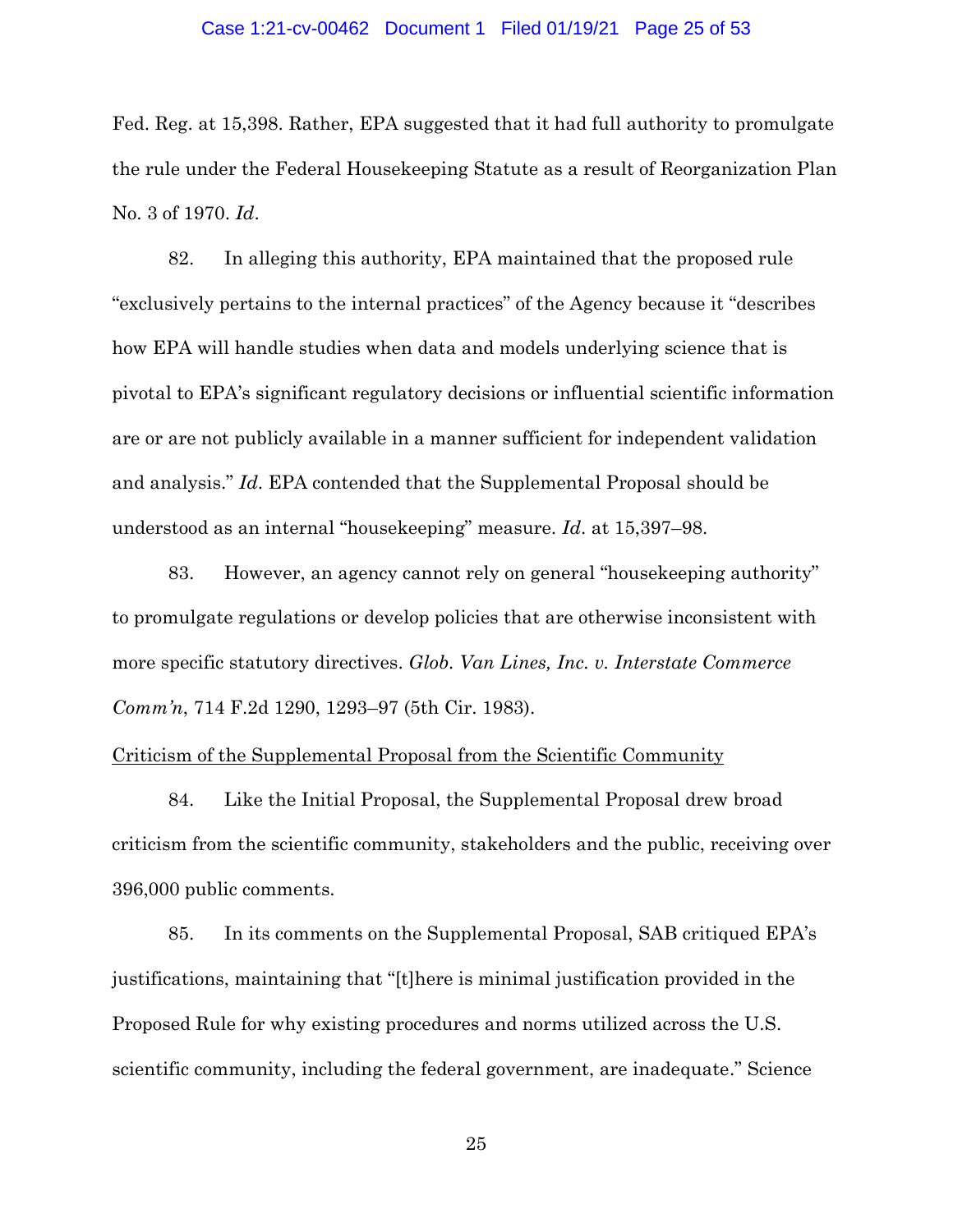#### Case 1:21-cv-00462 Document 1 Filed 01/19/21 Page 26 of 53

Advisory Board Consideration of the Scientific and Technical Basis of EPA's Proposed Rule Titled "Strengthening Transparency in Regulatory Science" (Apr. 24, 2020). SAB questioned how the Supplemental Proposal would actually "improve transparency and the scientific integrity of the regulatory outcomes in an effective and efficient manner." *Id*.

86. SAB also expressed considerable concerns about the expanded scope of the Supplemental Proposal "to include studies relied upon in influential scientific information (i.e., scientific information that will or does have a clear and substantial impact on important public policies or private sector decisions)." *Id*. at 2. According to SAB, "[i]n some cases, this requirement could be complex and/or impractical because studies could be considered when integrating the evidence but not directly used to determine specific regulatory standards or levels." *Id*. at 4.

87. SAB warned that the lack of objective criteria in the Supplemental Proposal could bring systematic bias into EPA's regulatory decision-making. Specifically, "[EPA's] exclusion of segments of the scientific literature, with the possibility of inclusion of other selected information without pre-defined criteria, could allow systematic bias to be introduced with no easy remedy. The proposed exception process applies no constraints on how this mechanism could be used or that it be restricted to the issue of confidential data." *Id*. at 16. SAB concluded that "[s]uch a proposal is inconsistent with the scientific method that requires all credible data be used to understand an issue and to allow systematic review to evaluate past research." *Id*.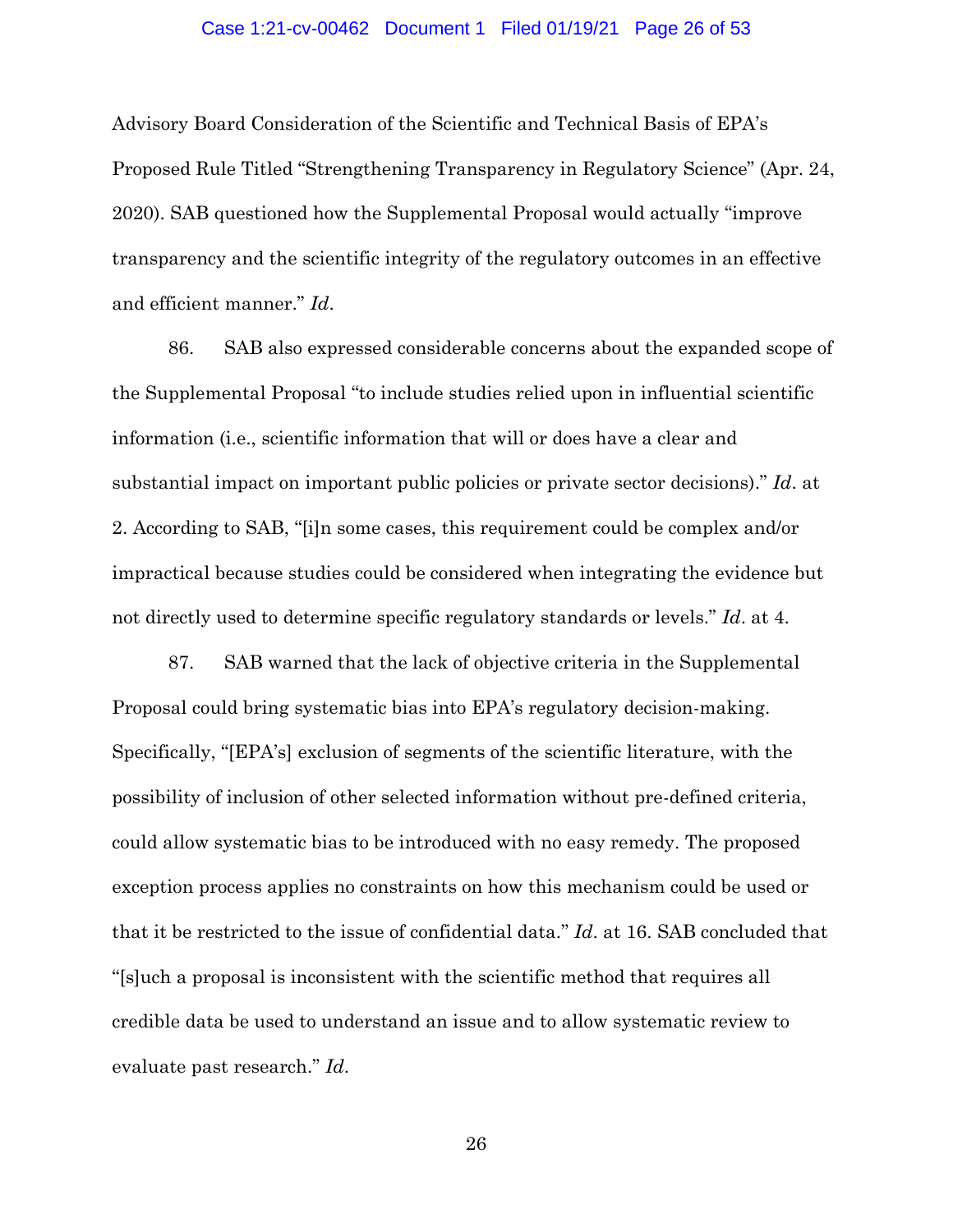## **EPA's Final Rule**

88. On January 6, 2021, EPA published the Final Rule in the Federal Register, 86 Fed. Reg. 469. The Final Rule provides that "when promulgating significant regulatory actions or developing influential scientific information, [EPA] will determine which studies constitute pivotal science and give greater consideration to those studies determined to be pivotal science for which the underlying dose-response data are available in a manner sufficient for independent validation." *Id*. at 470. Under the Final Rule, EPA will give greater consideration to pivotal science based on dose-response data that include confidential business information, proprietary data, or personally identifiable information if those data are available through restricted access sufficient for independent review. *Id*. at 492.

89. EPA retreats in the Final Rule, narrowing the scope of the Final Rule to dose-response data underlying pivotal science, as opposed to all underlying data, "because of the influence [dose-response] data have on particularly impactful decisions at the Agency." *Id*. at 474–75. Under the Final Rule, "pivotal science" includes scientific studies "that are integral to characterizing dose-response relationships" and that "drive the requirements or quantitative analyses of EPA significant regulatory actions or influential scientific information." *Id*. at 480.

90. In the Final Rule, EPA acknowledges that underlying dose-response data may not be publicly available due to technological infeasibility or privacy reasons. *Id*. at 477. In such cases, "EPA may still use the pivotal science after either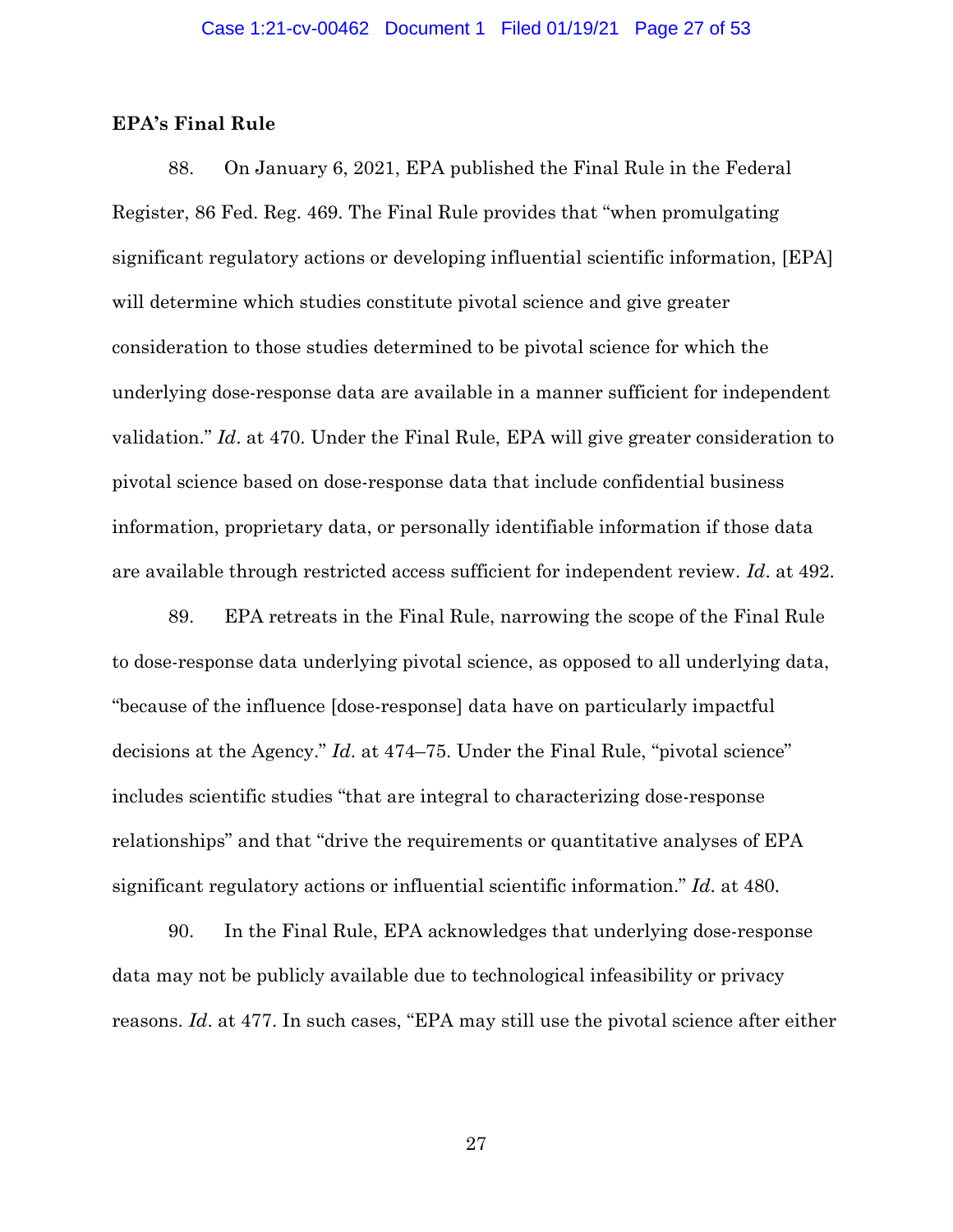#### Case 1:21-cv-00462 Document 1 Filed 01/19/21 Page 28 of 53

giving it lesser consideration or receiving an exemption from the [EPA] Administrator." *Id*.

91. The Final Rule also states that if there are conflicts between the Final Rule and environmental statutes and regulations, the Final Rule "will yield and the statutes and regulations will be controlling." *Id*. at 470; *see also* Final Rule § 30.3(b). However, EPA does not explain what would constitute a "conflict," who would make the determination of a "conflict," what criteria the person(s) identifying the conflict would apply, or what it would mean for the Final Rule to "yield" to substantive environmental statutes or regulations.

92. The Final Rule retains the exemption provision for the EPA Administrator, with additional considerations. *Id*. at 487. Specifically, the Final Rule allows the Administrator to grant exemptions on a case-by-case basis if he or she determines (1) technological or other barriers render sharing the data infeasible; (2) the dose-response data were completed prior to publication of the Final Rule; (3) public availability of underlying data would conflict with various laws and regulations; (4) a third-party has conducted reanalysis; or (5) factors used in determining the consideration to afford pivotal science indicate that full consideration is justified. *Id*. at 493. EPA also added a provision requiring the Agency to "document the rationale for any exemptions granted by the Administrator in the significant regulatory action or influential scientific information" as part of the proposed rulemaking. *Id*.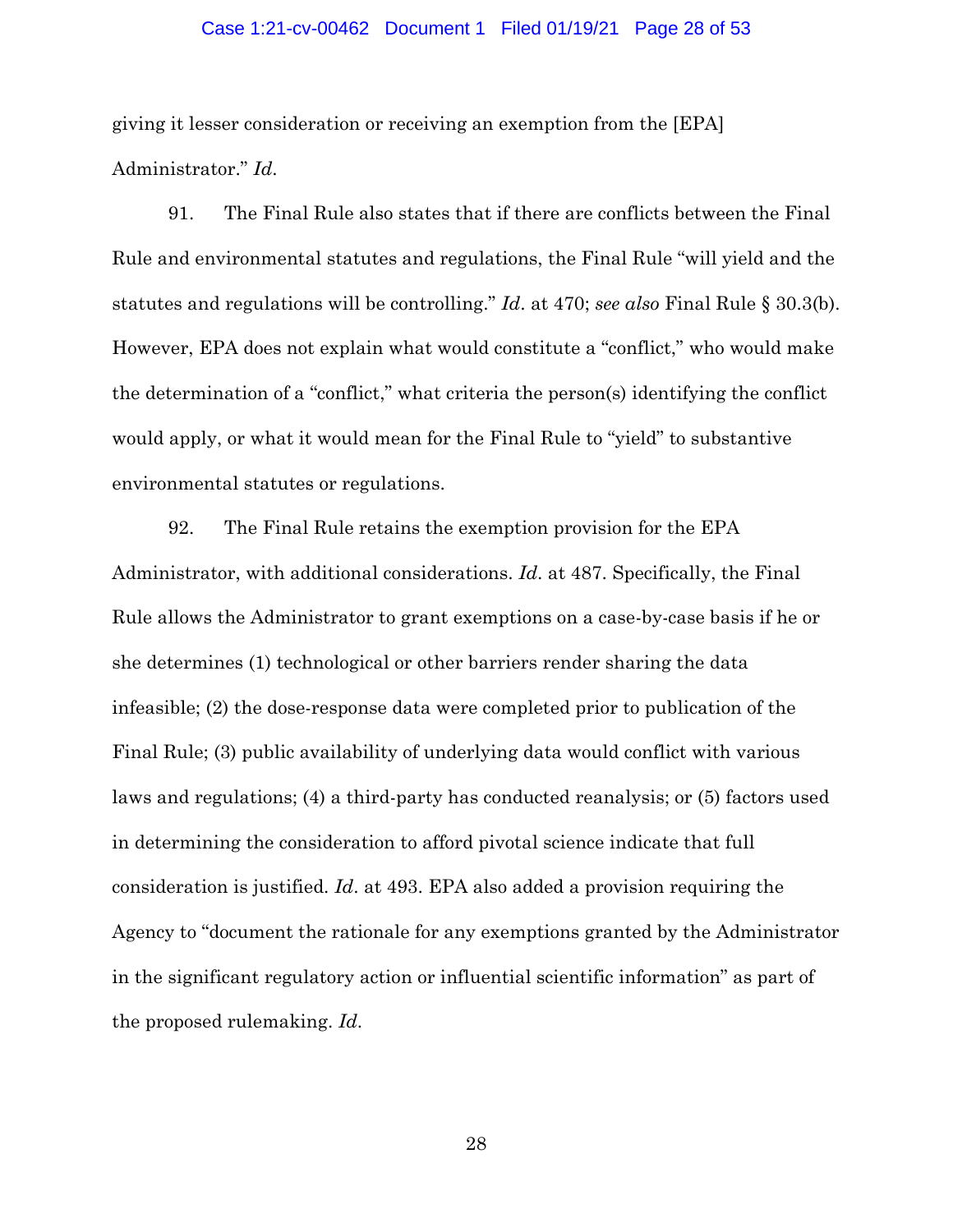#### Case 1:21-cv-00462 Document 1 Filed 01/19/21 Page 29 of 53

### EPA's Alleged Statutory Authority for the Final Rule

93. In promulgating the Final Rule, EPA relies exclusively on the Federal Housekeeping Statute as its legal authority, maintaining that the Final Rule "pertains to the internal practices of the EPA." *Id*. at 471. While acknowledging that EPA is "not one of the 'Executive departments' referred to in 5 U.S.C. 101," EPA again alleges that it gained housekeeping authority through Section 301 of the Reorganization Plan No. 3 of 1970, 84 Stat. 2086 (July 9, 1970). *Id*.

94. EPA argues that because "Section  $2(a)(1)$ -(8) of the Reorganization Plan transferred to the EPA functions previously vested in several agencies and Executive departments including the Departments of the Interior and Agriculture," and Section (2)(a)(9) transferred to the EPA administrator "authority, provided by law, to prescribe regulations relating primarily to the transferred functions," among other things, "the concomitant federal housekeeping authority to issue procedural rules was transferred to EPA." *Id*.

95. However, the Reorganization Plan No. 3 of 1970 simply transferred certain functions from the Department of Health, Education, and Welfare ("HEW") to the newly established EPA. HEW was later divided into the Departments of Education and Health and Human Services. EPA fails to note that Congress amended 5 U.S.C. § 101 to add the Departments of Education and Health and Human Services but did not add EPA. Subsequently, Congress amended 5 U.S.C. § 101 to add other federal entities, but declined to add EPA, reflecting clear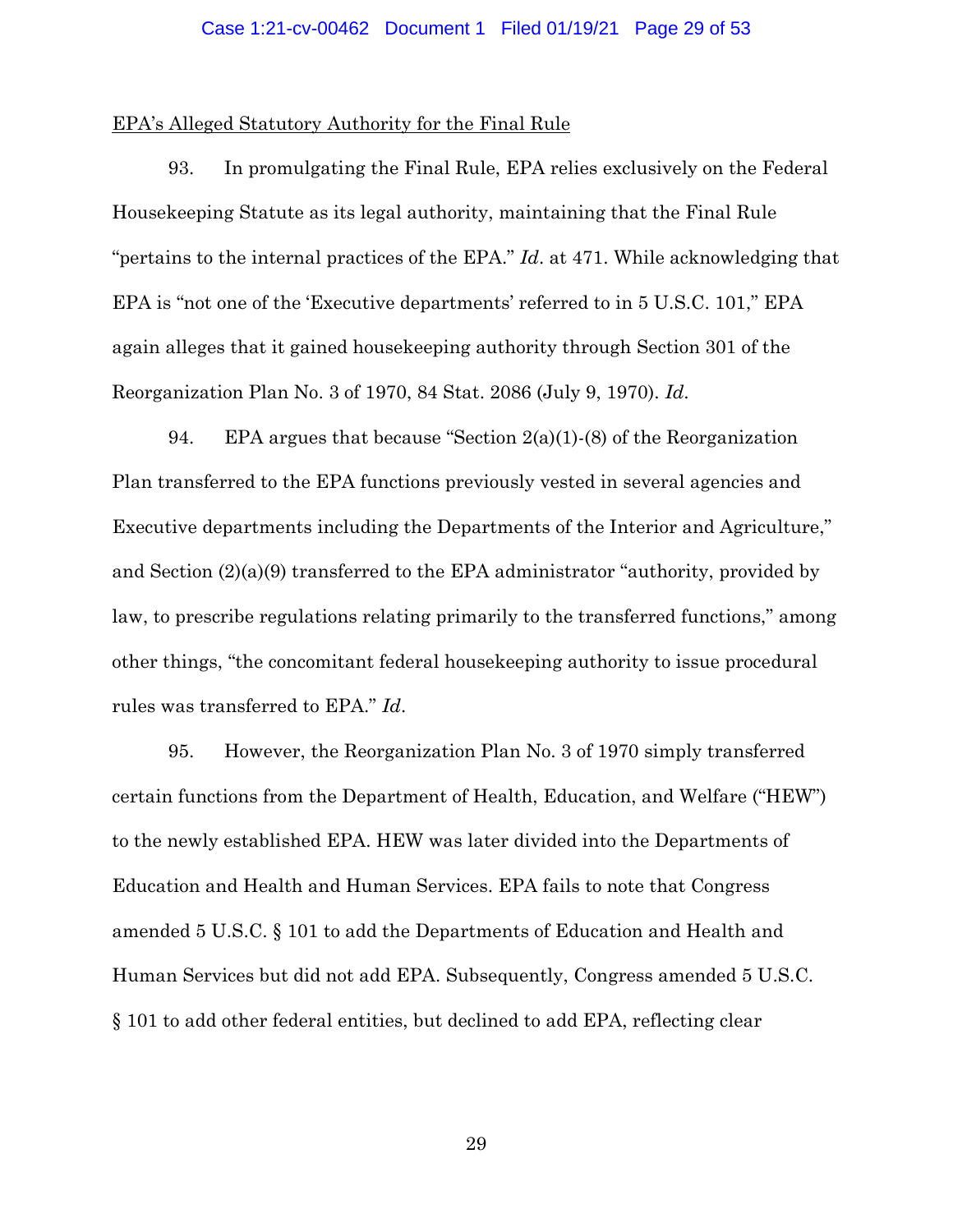#### Case 1:21-cv-00462 Document 1 Filed 01/19/21 Page 30 of 53

congressional intent not to confer the authority of the Federal Housekeeping Statute to EPA.

96. EPA also cites a 2008 opinion from the Office of Legal Counsel of the Department of Justice ("2008 OLC Opinion") on EPA's authority to establish regulations on government personal property, such as government-issued cell phones, as the basis for its rulemaking authority under the Federal Housekeeping Statute. *Id*. (citing Authority of EPA to Hold Employees Liable for Negligent Loss, Damage, or Destruction of Government Personal Property, 32 O.L.C. 79, 2008 WL 4422366 (May 28, 2008)).

97. But the 2008 OLC Opinion explicitly finds that "EPA is not an 'Executive department' within the meaning of section 301," and that any housekeeping authority would come from EPA's organic statute. 2008 OLC Opinion at 82. And, unlike the Final Rule, the EPA policy addressed in the 2008 OLC Opinion had no effect outside of EPA and was not inconsistent with specific statutory directives on the subject matter of the policy.

98. In addition, EPA cites decisions by the Second and Fourth Circuits that "recognized that the EPA has the authority to issue regulations governing its internal affairs and assumed that authority comes from section 301." *Id.* (citing *EPA v. General Elec. Co*., 197 F.3d 592, 595 (2d Cir. 1999); *Boron Oil Co. v. Downie*, 873 F.2d 67, 69 (4th Cir. 1989)).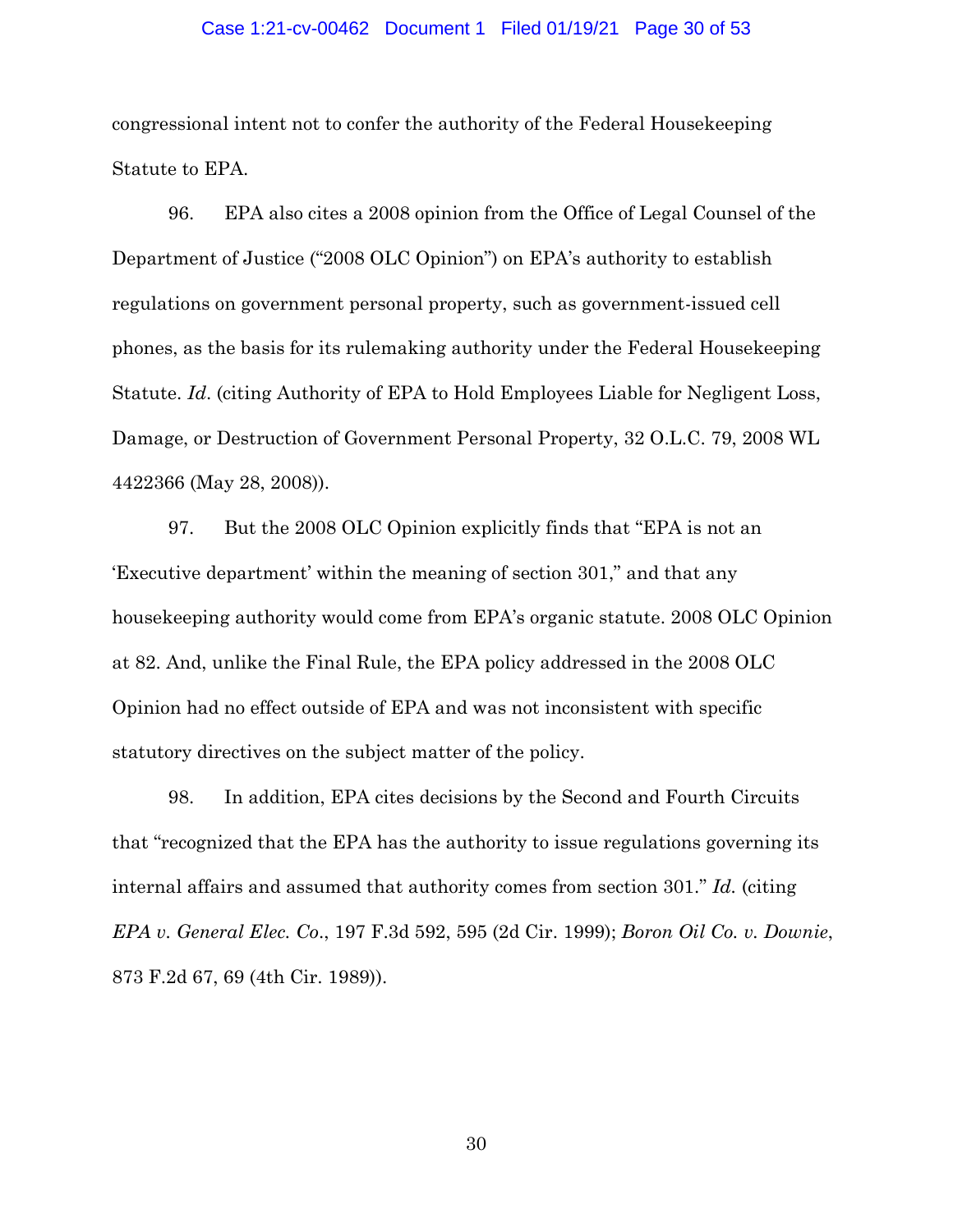### Case 1:21-cv-00462 Document 1 Filed 01/19/21 Page 31 of 53

99. These decisions, however, are inapposite, because they did not address the question of EPA's authority to promulgate regulations, such as the Final Rule, under the Federal Housekeeping Statute.

### Effective Date of the Final Rule

100. EPA declared the Final Rule immediately effective upon publication in the Federal Register on January 6, 2021. 86 Fed. Reg. at 472.

101. EPA asserts that the Final Rule governs internal Agency organization, procedure, and practice, and therefore is exempt from the 30-day delayed-effective date requirements of the APA. *Id*. (citing 5 U.S.C. §§ 553(d)(2)).

102. EPA also maintains that, even if the delayed-effective date requirements applied to the Final Rule, there would be "good cause" for making the Final Rule immediately effective "because immediate implementation of the rule . . . is crucial for ensuring confidence in EPA decision-making." *Id*. (citing 5 U.S.C.  $§ 553(d)(3)$ .

103. Yet EPA did not explain why immediate implementation is crucial. To the contrary, EPA admitted that the Agency still needs to issue implementation guidelines to execute the Final Rule consistently across programs, including a process for designating key studies as pivotal science, documenting the availability of dose-response data, and requesting an Administrator's exemption.

104. "Good cause" exceptions are appropriate only in limited circumstances, such as emergency rulemakings and cases of impracticability. *See, e.g.*, *Reeves v. Simon*, 507 F.2d 455, 457 (Temp. Emer. Ct. App. 1974) (finding good cause to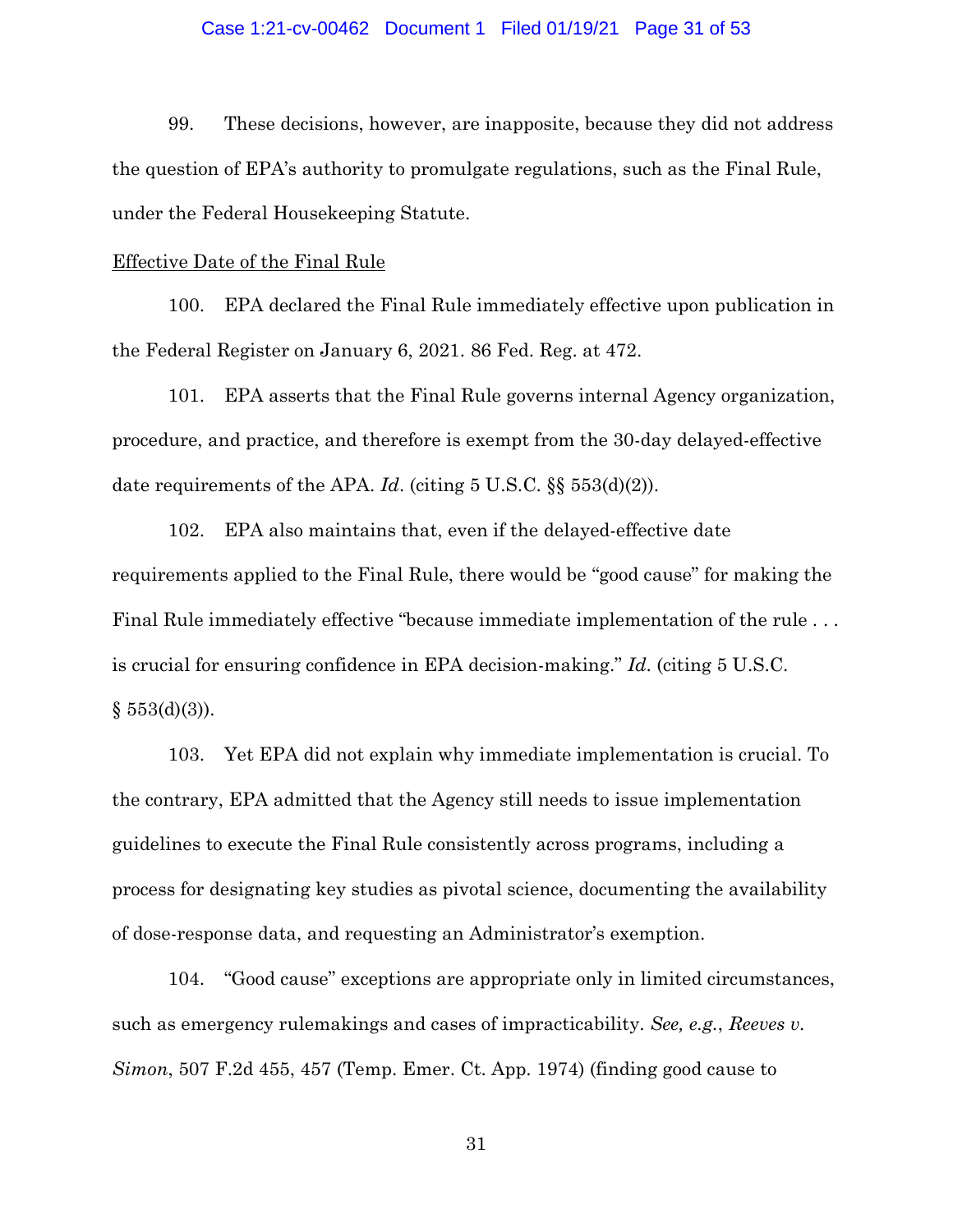#### Case 1:21-cv-00462 Document 1 Filed 01/19/21 Page 32 of 53

dispense with thirty-day publication requirement because of a national gasoline shortage emergency); *Riverbend Farms, Inc. v. Madigan*, 958 F.2d 1479, 1486 (9th Cir. 1992) (finding good cause to make a final rule immediately effective because the record showed that it was impossible for the Secretary of Agriculture to estimate orange volume restrictions more than thirty days in advance). Any "good cause" exceptions under the APA must be "narrowly construed and only reluctantly countenanced." *New Jersey v. EPA*, 626 F.2d 1038, 1045 (D.C. Cir. 1980).

## **HARM TO THE PLAINTIFFS**

105. Contrary to EPA's assertion, the Final Rule will have substantial direct effects on the Plaintiffs. Specifically, the Final Rule harms the Plaintiffs' substantive, proprietary, and informational interests. An order from this Court vacating the Final Rule would preclude EPA from arbitrarily and unlawfully giving less weight to relevant and probative scientific studies, models, or other information in its regulatory decision-making and development of scientific information, therefore preventing these harms to the Plaintiffs.

## **The Final Rule Injures the Plaintiffs' Substantive Interests in the Health and Safety of Our Residents and Our Natural Resources**

106. The Final Rule will harm the Plaintiffs' substantive interests in protecting the health and safety of our residents and our natural resources because it will weaken the body of scientific information relied upon by the Agency in its regulatory decision-making.

107. For decades, EPA has relied on dose-response data gathered in epidemiological studies to set quantitative limits and tolerances sufficient to protect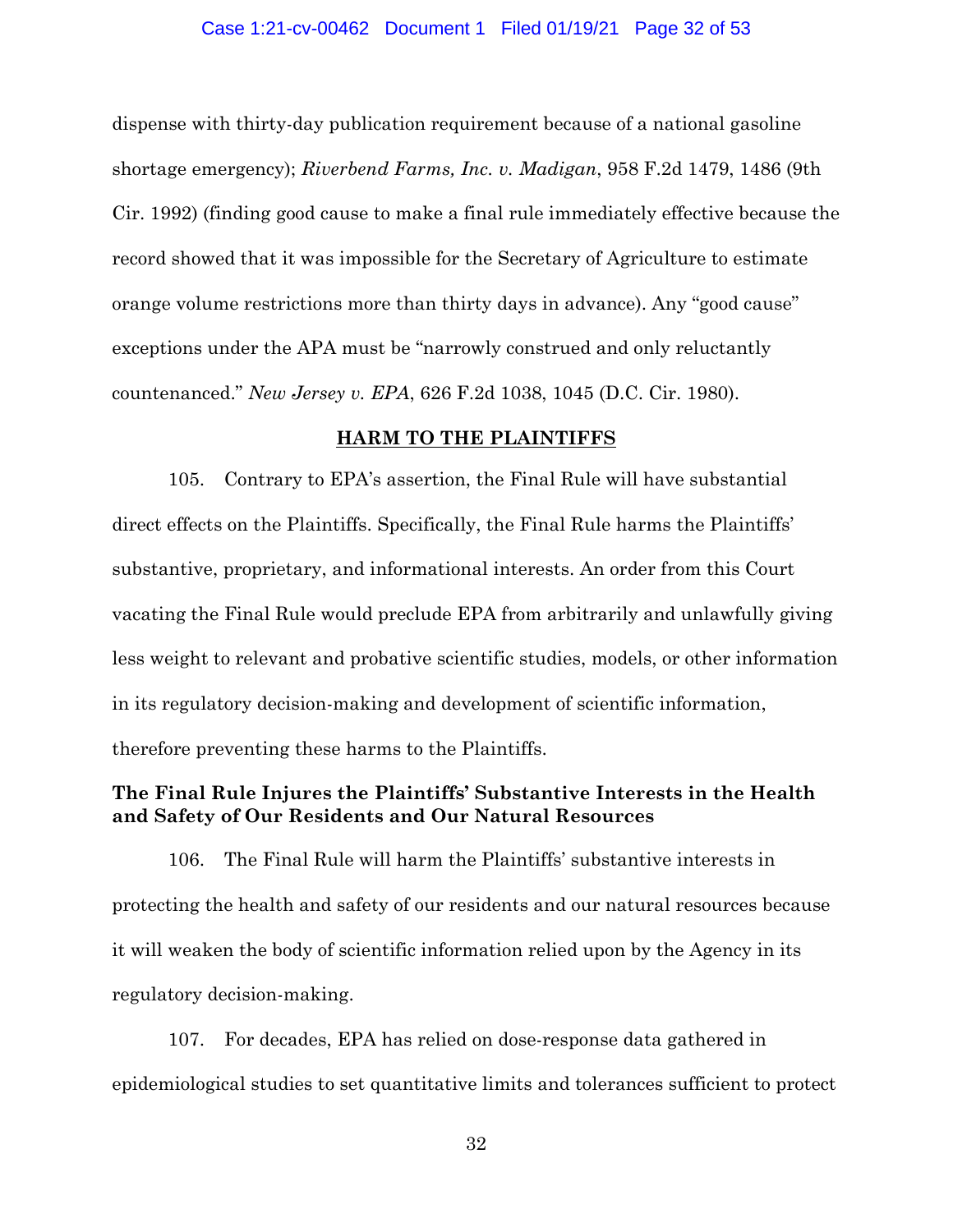#### Case 1:21-cv-00462 Document 1 Filed 01/19/21 Page 33 of 53

public health and the environment. These underlying data necessarily include personally identifiable information that cannot be disclosed under law and medical ethics. For instance, as discussed above, the Six Cities Study was instrumental in establishing the first NAAQS for PM2.5, a dangerous air pollutant linked to respiratory conditions and premature death.

108. The Final Rule, however, directs EPA to give less weight to critical studies like the Six Cities Study, likely resulting in less protective NAAQS for pollutants like PM2.5 and ozone. Because of weakened NAAQS, the Plaintiffs' residents will be subject to greater air pollution that will cause or exacerbate public health harms, such as respiratory conditions like asthma in children and adults, cardiovascular disease, diabetes, and cancer, resulting in premature deaths.

109. The Final Rule will also result in environmental harms. As the Supreme Court has recognized, State Plaintiffs are entitled to "special solicitude" in seeking to remedy environmental harms. *Massachusetts v. EPA*, 549 U.S. 497 519– 22 (2007). State Plaintiffs have a concrete interest in preventing harm to their natural resources, including their state-owned and state-regulated water and air, as a result of regulations promulgated with less than the best available science.

110. For instance, regulations promulgated by EPA under the CWA and the CAA impact water and air quality in the States. Unlawful regulations, based on arbitrarily restricted science due to implementation of the Final Rule, could lead to harmful levels of pollutants in the air and water of the States.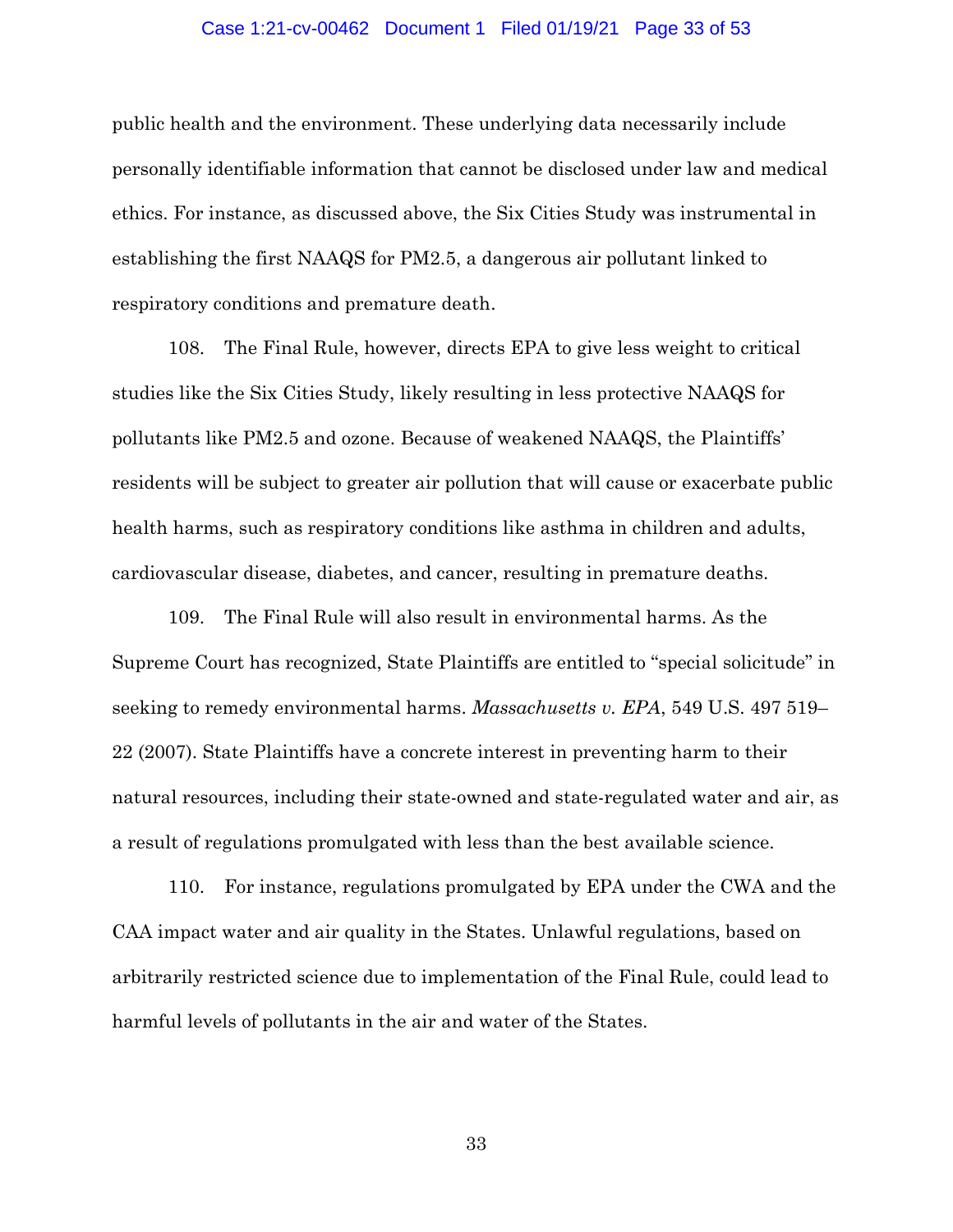### Case 1:21-cv-00462 Document 1 Filed 01/19/21 Page 34 of 53

111. Weakened federal regulations will be especially harmful because many Plaintiffs' environmental and public health laws and regulations explicitly adopt substantive standards set by EPA or require an express justification for any deviation. For example, Pennsylvania's Department of Environmental Protection may not promulgate air quality control measures to implement NAAQS if the control measures are more stringent than federal measures unless it demonstrates that the higher standard is necessary to attain or maintain NAAQS, to satisfy related CAA requirements, to prevent assessment or imposition of CAA sanctions, or to comply with a final federal court decree. *See* Pa. Consol. Stat. § 4004.2. Similarly, New Jersey's Department of Environmental Protection must justify any deviation from federal standards pursuant to N.J. Executive Order 27 (Whitman 1994). For these Plaintiffs, weakened federal standards resulting from the application of the Final Rule will either weaken the standards applicable at the State level or require the Plaintiffs to initiate proceedings to impose and justify the imposition of different standards based on rigorous, comprehensive science, thus imposing economic and administrative burdens on such Plaintiffs that would not be imposed absent EPA's action challenged here.

112. In addition, many federal laws explicitly preempt States from adopting more stringent standards than EPA. For example, FIFRA prohibits a State from imposing pesticide labeling or packaging requirements in addition to or different from what EPA requires. 7 U.S.C. § 136v(b). This prohibition will prevent States from implementing more stringent labeling requirements in response to weakened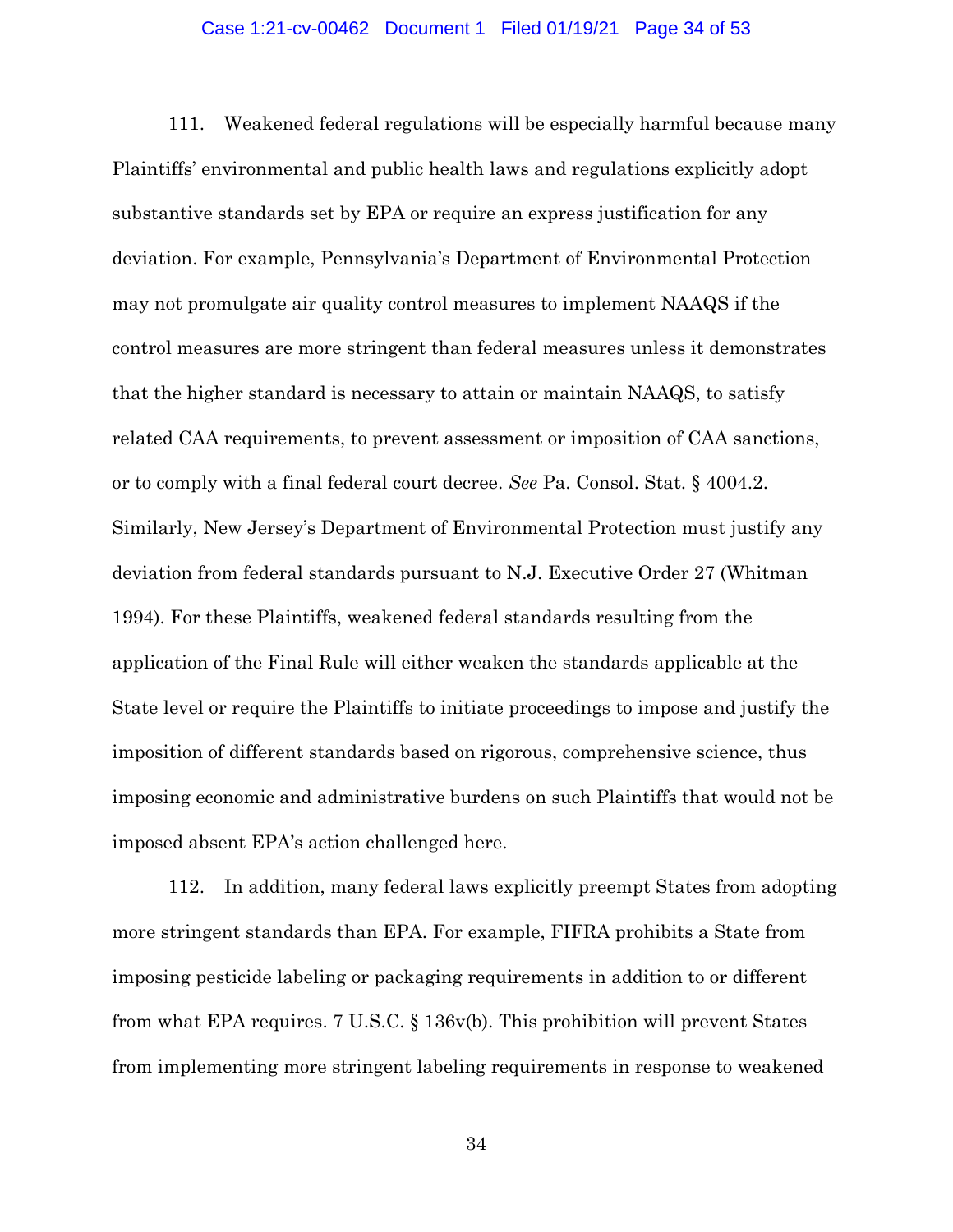#### Case 1:21-cv-00462 Document 1 Filed 01/19/21 Page 35 of 53

federal pesticide regulations. Plaintiff States will therefore be unable to adequately warn their residents of the public health and environmental harms resulting from pesticides.

113. Still more, many Plaintiffs have limited expertise to develop their own standards to protect public health and the environment and rely on EPA's standards. For instance, States may have little toxicology or risk assessment expertise and rely on EPA to promulgate appropriate quantitative limits and exposure levels to protect the health and safety of their residents. Some cities rely on EPA to set air quality standards due to a lack of resources and expertise.

114. Even for Plaintiffs that have the capacity to adopt and implement more stringent regulatory standards than EPA, those Plaintiffs may still face environmental and public health harms because other States may rely on EPA's weakened standards. For example, even if a State has cancelled the use of a pesticide due to its human health or environmental effects, that State will not able to prevent produce containing that pesticide residue from entering the State if EPA has established a tolerance for the pesticide residue. As a result, despite their best efforts, the Plaintiffs may not be able to fill the regulatory gaps created by the Final Rule.

# **The Final Rule Injures the Plaintiffs' Proprietary Interests**

115. The Final Rule also harms the Plaintiffs in their proprietary capacity. By undermining the quality of scientific studies, models, and other information used by EPA in setting regulatory standards and limits to protect public health and the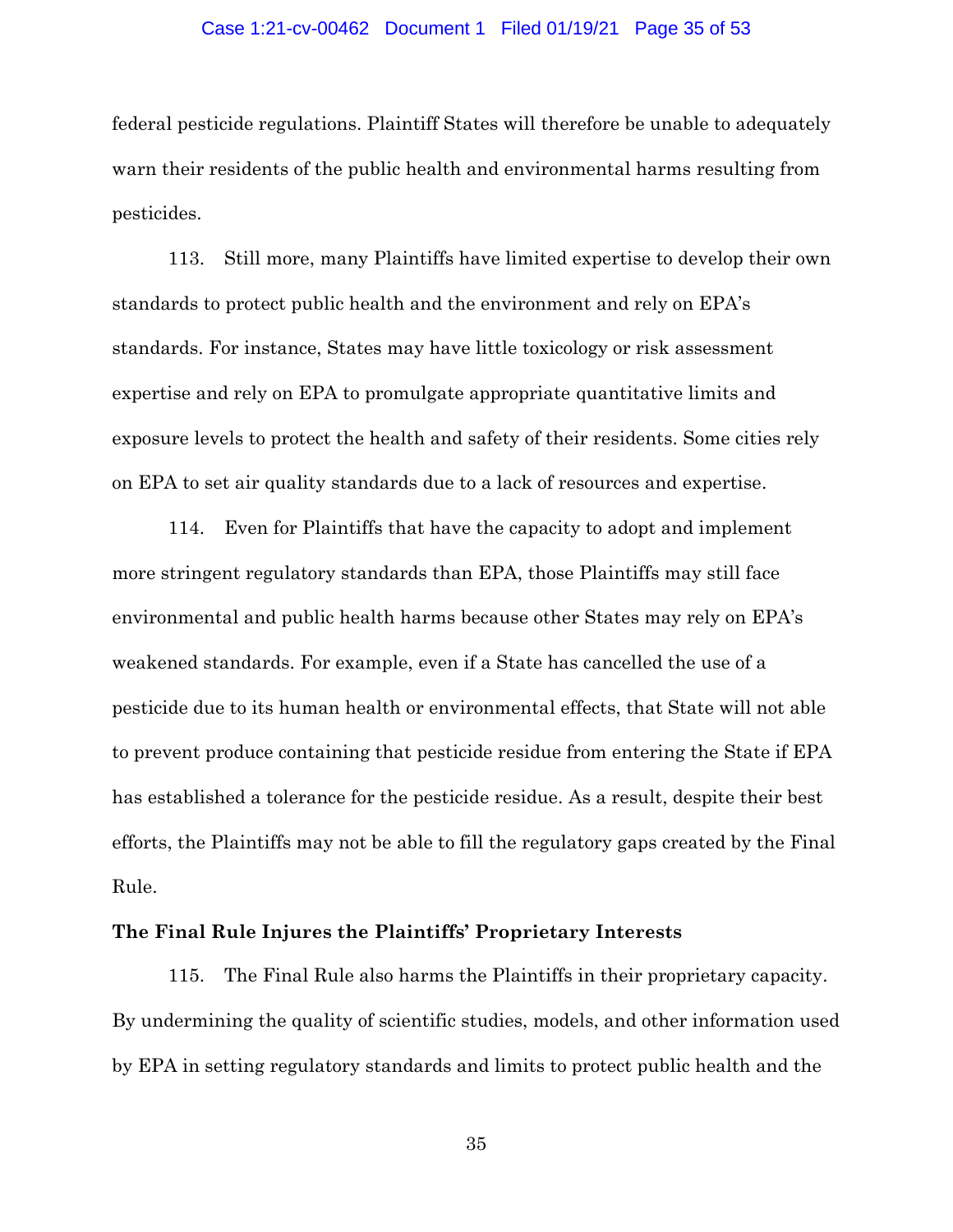### Case 1:21-cv-00462 Document 1 Filed 01/19/21 Page 36 of 53

environment, the Final Rule will force the Plaintiffs to expend resources to conduct their own research and implement more protective standards.

116. In addition, the Final Rule impairs the Plaintiffs' proprietary interests by increasing healthcare costs and requiring the Plaintiffs to expend more resources to address public health disparities. For example, the New York State Department of Environmental Conservation's Office of Environmental Justice directs resources to disproportionately impacted communities and enhances public participation through grant opportunities, enforcement of environmental laws and programs, and consultation with local industries. California's Community Air Protection Program ("CAPP") helps to reduce exposure in communities most impacted by air pollution. CAPP works with communities throughout California to measure and reduce adverse health impacts from air pollution, including through targeted incentive funding to deploy cleaner technologies in communities experiencing localized air pollution. The Final Rule hinders these efforts by adopting changes that allow EPA to avoid consideration of the impacts on public health and environmental justice, as shown in epidemiological studies, in promulgating environmental regulations.

## **The Final Rule Injures Plaintiffs' Informational Interests**

117. Lastly, the Final Rule harms the Plaintiffs in their informational capacity. Because many Plaintiffs lack the resources or expertise to conduct their own scientific research, they rely on scientific reports and information published by EPA to inform their own regulatory decision-making. Because of the Final Rule, EPA's published scientific resources will no longer be informed by the "latest,"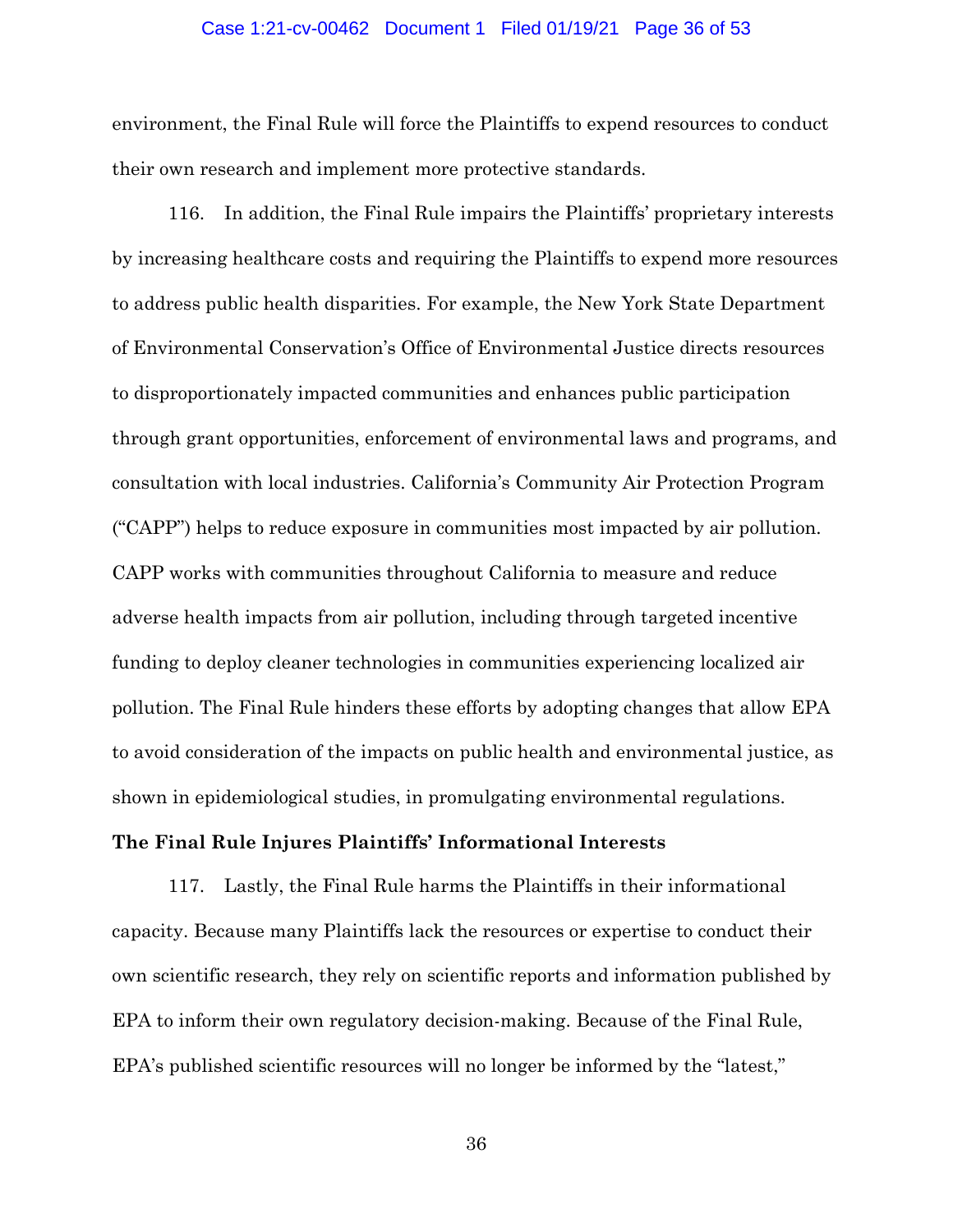### Case 1:21-cv-00462 Document 1 Filed 01/19/21 Page 37 of 53

"generally accepted," and "best available" science. This scientifically deficient information will stymie the efforts of the Plaintiffs to develop quantitative standards and limits adequate to protect public health and the environment.

118. The Plaintiffs have suffered concrete substantive, proprietary, and informational harms caused by EPA's promulgation of the Final Rule. A judgment from this Court vacating the entire Final Rule will redress these harms to the Plaintiffs by requiring that EPA continue to utilize the best available science in fulfilling its statutory duties. Therefore, the Plaintiffs have standing to bring this action.

# **FIRST CLAIM FOR RELIEF The Final Rule is** *Ultra Vires* **Agency Action**

119. The Plaintiffs reallege and incorporate by reference the allegations set forth in all preceding paragraphs.

120. The APA provides that this Court "shall" "hold unlawful and set aside" agency action that is "in excess of statutory jurisdiction, authority, or limitations, or short of statutory right."  $5 \text{ U.S.C.} \$   $706(2)(\text{C}).$ 

121. EPA cannot promulgate the Final Rule under the Federal Housekeeping Statute because the statute, by its plain terms, grants no authority to EPA. As EPA concedes, 5 U.S.C. § 101 provides an exclusive list of executive departments covered by the Federal Housekeeping Statute—and EPA is not on that list.

122. Even if EPA does have "housekeeping" authority under the Federal Housekeeping Statute or from some other source, the Final Rule does not constitute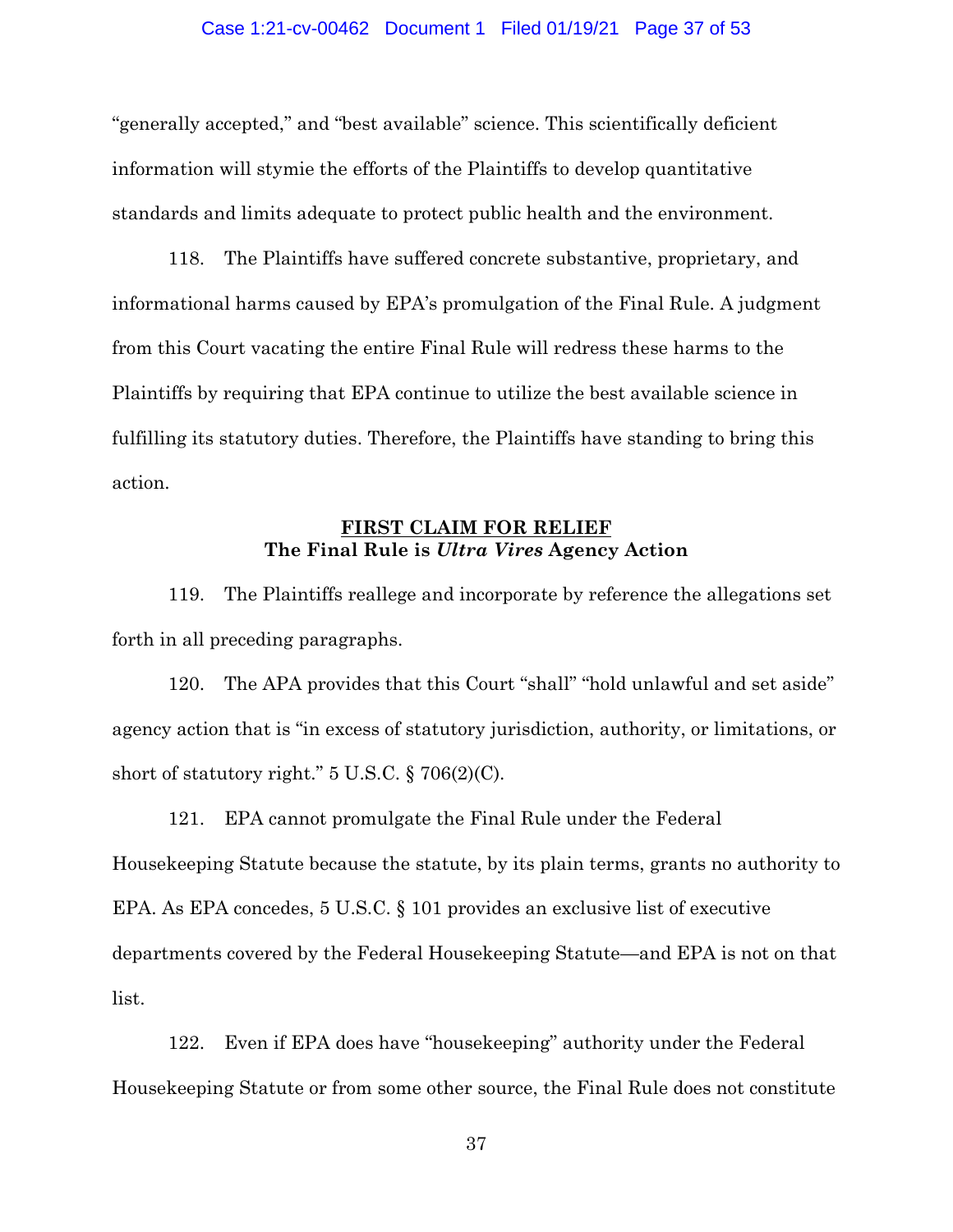### Case 1:21-cv-00462 Document 1 Filed 01/19/21 Page 38 of 53

a "housekeeping measure," given its considerable substantive impact on EPA's regulatory decision-making. The Final Rule would alter substantive standards for evaluating scientific research, undermining the integrity of the EPA's regulatory decision-making and inhibiting the Agency's ability to protect public health and the environment.

123. Finally, EPA cannot rely on the Federal Housekeeping Statute's general grant of authority to promulgate regulations or develop policies that are inconsistent with the Agency's specific statutory directives to use the "latest," "generally accepted," and "best available" science as the foundation of the EPA's regulatory decision-making. *See* 42 U.S.C. § 7408(a)(2) (CWA); *id*. §§ 300g-1(b)(1)(B)(ii)(II), 300g-1(b)(3)(A)(i) (SDWA); 33 U.S.C. § 1314(a)(1) (CWA); 15 U.S.C. §§ 2625h, 2625k (TSCA); 42 U.S.C. § 11023(d)(2) (EPCRA); 7 U.S.C. § 136a(c)(5)(D) (FIFRA).

124. No statute authorizes the Final Rule, and EPA lacks any inherent authority to regulate absent a statutory basis.

125. Accordingly, the Final Rule is "in excess of statutory jurisdiction, authority, or limitations, or short of statutory right." The Final Rule should be held unlawful and set aside under the APA, 5 U.S.C. § 706(2)(C).

## **SECOND CLAIM FOR RELIEF The Final Rule Conflicts with EPA's Statutory Responsibilities**

126. The Plaintiffs reallege and incorporate by reference the allegations set forth in all preceding paragraphs.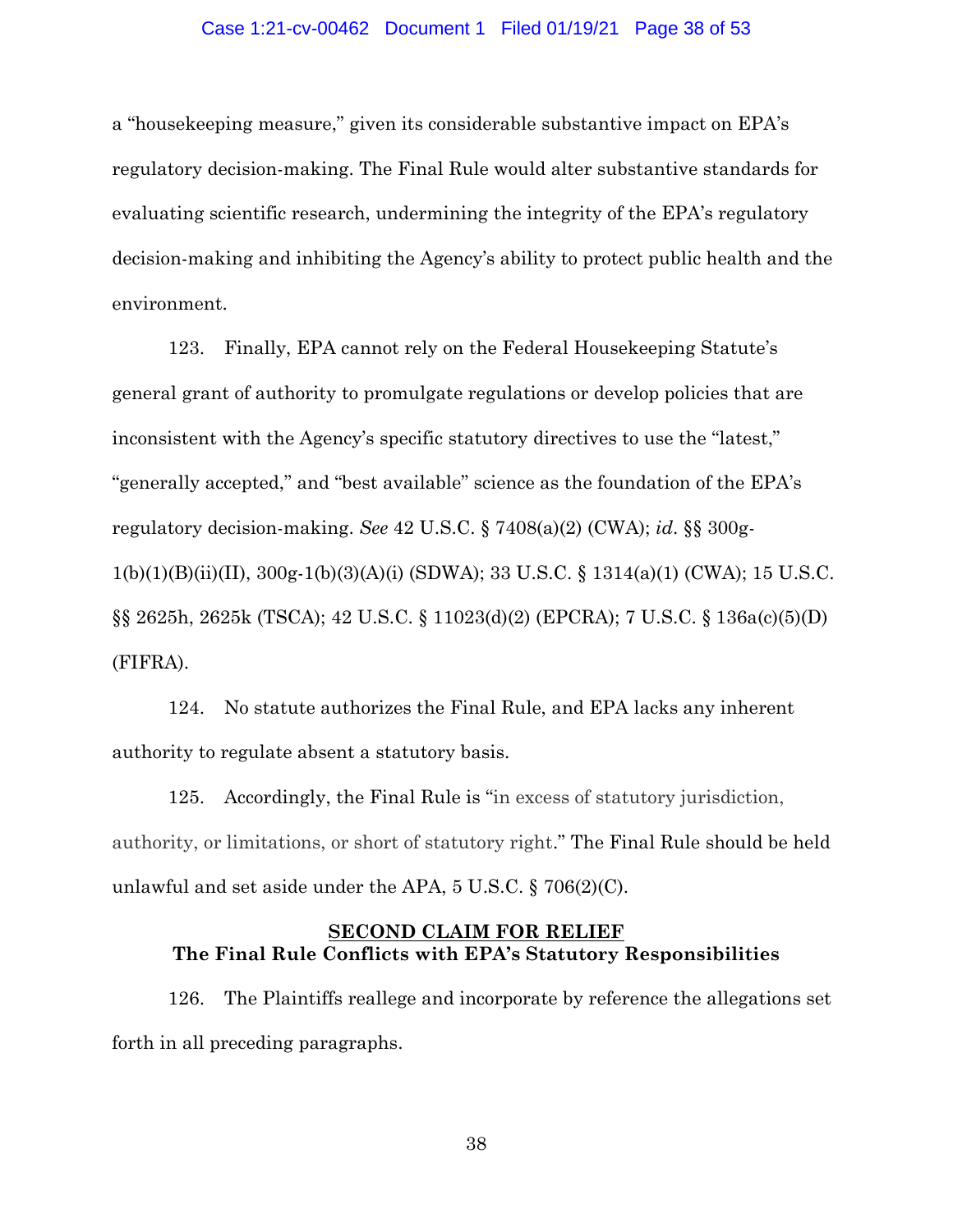### Case 1:21-cv-00462 Document 1 Filed 01/19/21 Page 39 of 53

127. The APA provides that this Court "shall" "hold unlawful and set aside" agency action that is "in excess of statutory jurisdiction, authority, or limitations, or short of statutory right."  $5 \text{ U.S.C.} \$   $706(2)(\text{C}).$ 

128. As explained above, EPA administers numerous environmental statutes that require use of the "latest," "generally accepted," and "best available" science as the foundation of the Agency's regulatory decision-making.

129. The Final Rule—which directs EPA to give less weight to scientific information based on the availability of underlying dose-response data for independent validation—conflicts with EPA's legal responsibilities under those substantive environmental statutes:

> a. The Clean Air Act: In establishing air quality criteria under the CAA, EPA must consider "all identifiable effects on public health or welfare which may be expected from the presence of such pollutant in the ambient air," and "include information" on defined factors, "to the extent practicable." 42 U.S.C. § 7408(a)(2). EPA cannot ensure that air quality criteria "accurately reflect the latest scientific knowledge" if the Agency weighs scientific studies, models, or other information based on a criterion—the public availability of underlying data—that does not reflect the scientific validity of the studies models or other information. Moreover, EPA must set NAAQS at levels requisite to protect public health with an adequate margin of safety,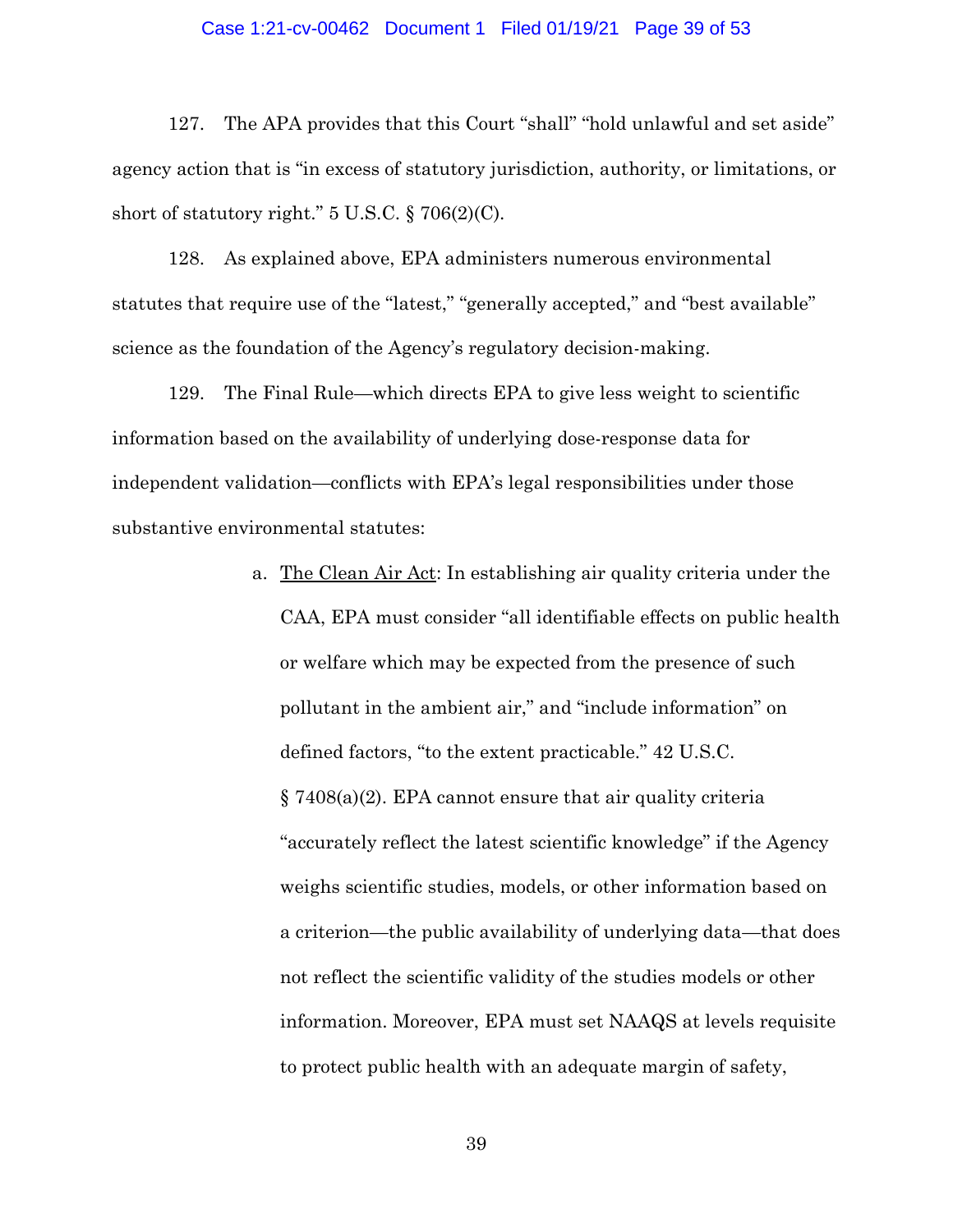which requires EPA to weigh studies and information based on their scientific merit, not based on public availability of the underlying data. *Id*. § 7409(b). The Final Rule conflicts with these clear congressional mandates under the CAA.

- b. The Safe Drinking Water Act: Under the SDWA, EPA must rely "on the best available public health information" when deciding whether to regulate a drinking-water contaminant. In developing the National Primary Drinking Water Regulations, "to the degree that an Agency action is based on science, the [EPA] Administrator shall use the best available, peer-reviewed science and supporting studies conducted in accordance with sound and objective scientific practices." *Id*. §§ 300g- $1(b)(1)(B)(ii)(II), 300g-1(b)(3)(A)(i)$ . EPA's action to give less weight to relevant scientific information when regulating drinking water is unlawful under the SWDA.
- c. The Clean Water Act: The CWA directs EPA to establish water quality standards that "shall . . . protect the public health or welfare, enhance the quality of water and serve the purposes of [the CWA]," 33 U.S.C.  $\S$  1313(c)(2)(A), and establish water quality criteria that "accurately reflect[] the latest scientific knowledge" and the impacts of pollutants on public health and the environment, *id*. § 1314(a)(1). The Final Rule requires EPA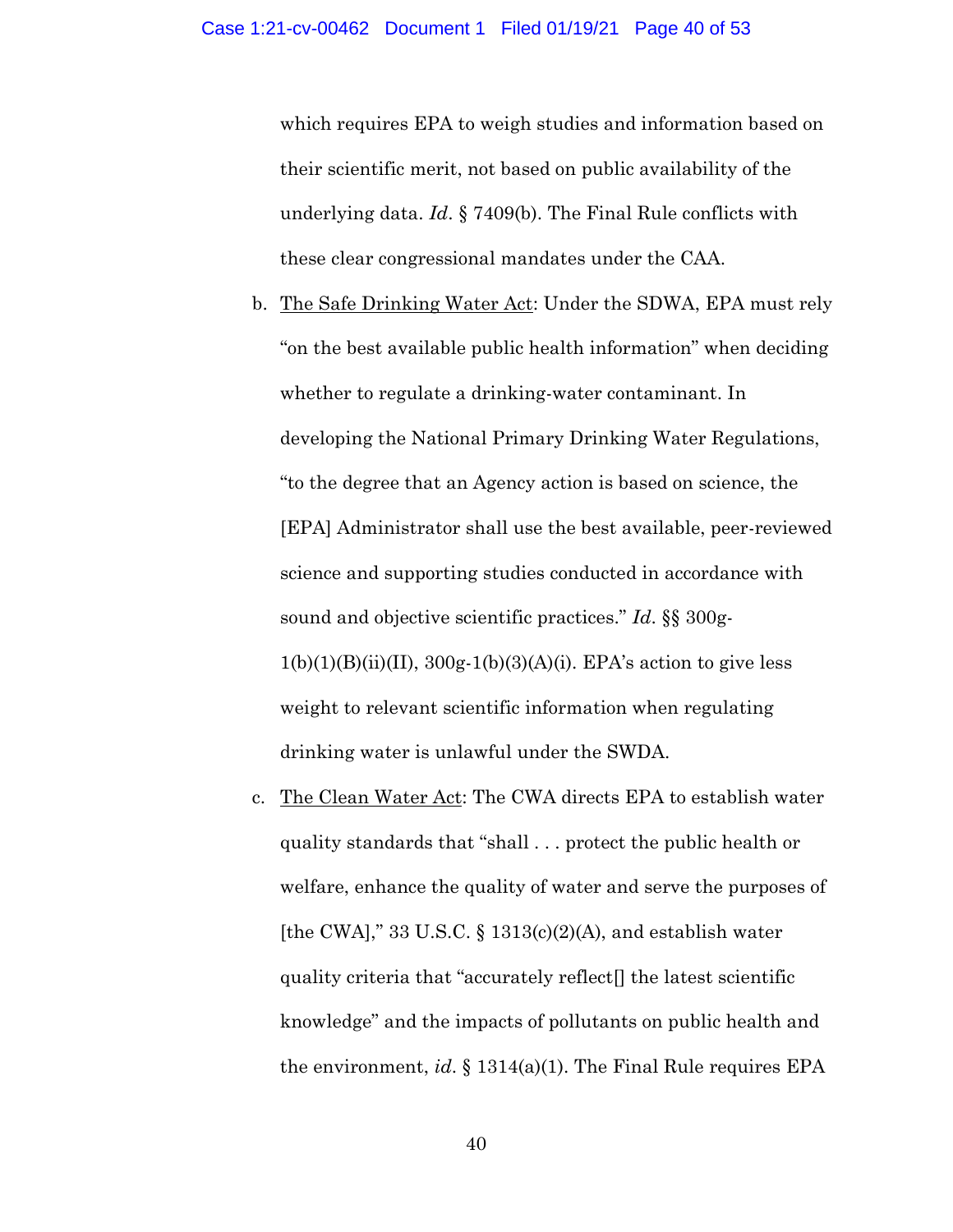to give less weight to the "latest scientific knowledge" if such knowledge did not meet the Final Rule's arbitrary transparency requirements, therefore conflicting with the CWA's command. Accordingly, EPA's Final Rule is unlawful under the CWA.

- d. The Toxic Substances Control Act: Numerous provisions of TSCA make clear that EPA may not prohibit the consideration of non-public data in regulatory decision-making. *See* 15 U.S.C. §§ 2625(h), 2625(k). Because it arbitrarily limits EPA's consideration of relevant and probative scientific studies, models, and information in setting standards, the Final Rule is inconsistent with TSCA's directives and is therefore unlawful.
- e. The Emergency Planning and Community Right-to-Know Act: EPCRA requires EPA to make determinations about whether to list new chemicals in the statute's Toxic Release Inventory program "based on generally accepted scientific principles or laboratory tests, or appropriately designed and conducted epidemiological or other population studies, available to [EPA]." 42 U.S.C. § 11023(d)(2). The Final Rule undermines this mandate to consider scientifically accepted toxicological studies, and therefore, the Final Rule is unlawful under EPCRA.
- f. The Federal Insecticide, Fungicide, and Rodenticide Act: Before registering or re-registering a pesticide under FIFRA, EPA must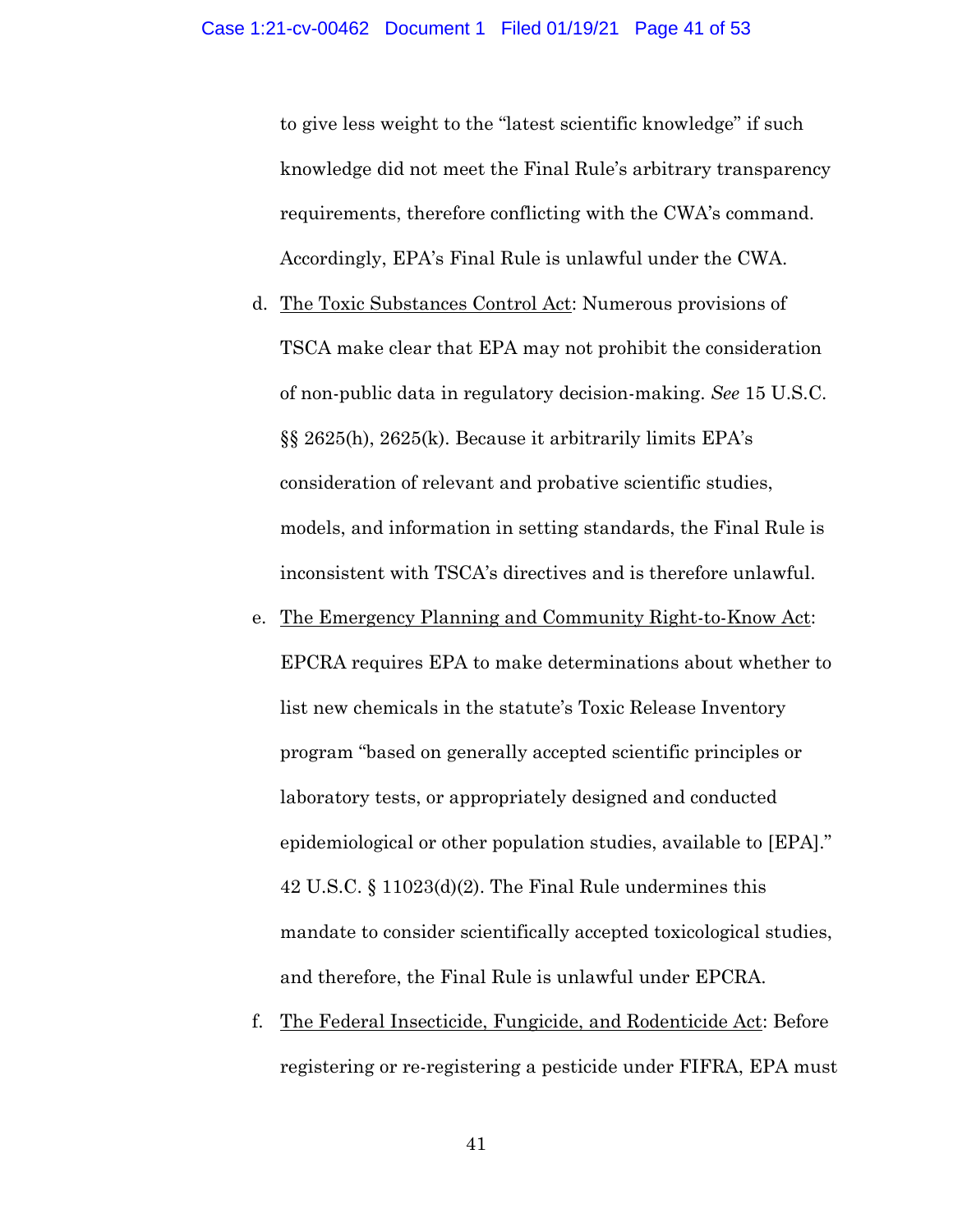determine that its use "will not generally cause unreasonable adverse effects on the environment,"  $7 \text{ U.S.C.} \$   $136a(c)(5)(D)$ . The Final Rule is unlawful under FIFRA because it subverts this statutory mandate by directing EPA to arbitrarily downplay probative, peer-reviewed scientific studies on adverse environmental effects of pesticides.

130. Because it conflicts with EPA's duties under the statutes discussed above, the Final Rule is "in excess of [EPA's] statutory jurisdiction, authority, or limitations, or short of statutory right," 5 U.S.C. § 706(2)(C).

131. Nor is the Final Rule saved by EPA's inclusion of an exemption provision, Final Rule § 30.7, or its addition of a vague, catchall disclaimer provision that the Final Rule will yield in the event of conflict with "statutes EPA administers, or their implementing regulations." Final Rule § 30.3(b).

132. As a result, the Final Rule should be held unlawful and vacated under the APA, 5 U.S.C. § 706(2)(C).

# **THIRD CLAIM FOR RELIEF The Final Rule Is Arbitrary and Capricious**

133. Plaintiffs reallege and incorporate by reference the allegations set forth in all preceding paragraphs.

134. The APA provides that this Court "shall" "hold unlawful and set aside" agency action that is "arbitrary, capricious, [or] an abuse of discretion." 5 U.S.C. § 706(2)(A). An agency action is arbitrary and capricious for purposes of the APA "if the agency has relied on factors which Congress has not intended it to consider,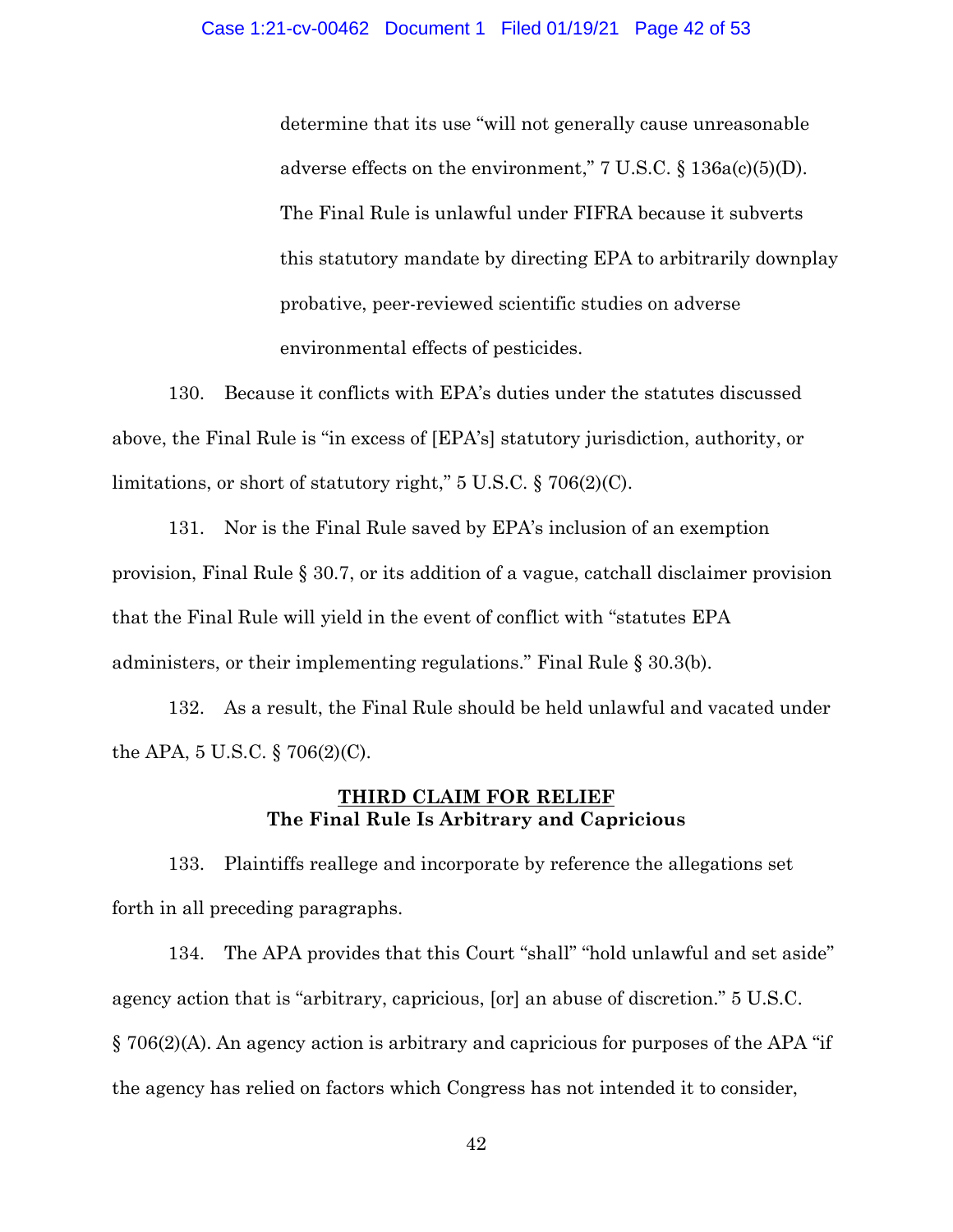#### Case 1:21-cv-00462 Document 1 Filed 01/19/21 Page 43 of 53

entirely failed to consider an important aspect of the problem, offered an explanation for its decision that runs counter to the evidence before the agency, or is so implausible that it could not be ascribed to a difference in view or the product of agency expertise." *State Farm*, 463 U.S. at 43. EPA acted arbitrarily and capriciously in promulgating the Final Rule in several respects:

135. *First*, EPA acted arbitrarily and capriciously by promulgating a Final Rule that is inconsistent with well-established standards of scientific practice and that fails to address criticisms from the nation's science experts, including those from SAB and NAS. The Final Rule's arbitrary emphasis on data availability rather than data accuracy will weaken—not enhance—the body of scientific evidence available to the Agency. EPA's explanation for the Final Rule runs counter to the evidence before the Agency, and thus, the Final Rule is not the result of reasoned decision-making nor can it be ascribed to Agency expertise.

136. *Second*, EPA acted arbitrarily and capriciously by failing to provide a reasoned explanation of how or why EPA's longstanding practices are inadequate, or how the new procedures would enhance the scientific integrity of EPA's rulemaking. Deviating from well-established scientific review procedures, without a reasoned, rational explanation of how the new procedures will enhance the integrity of EPA's regulatory decision-making, threatens both public health and the environment and is unlawful under the APA.

137. *Third*, EPA acted arbitrarily and capriciously by investing the EPA Administrator with vast discretion regarding the consideration of important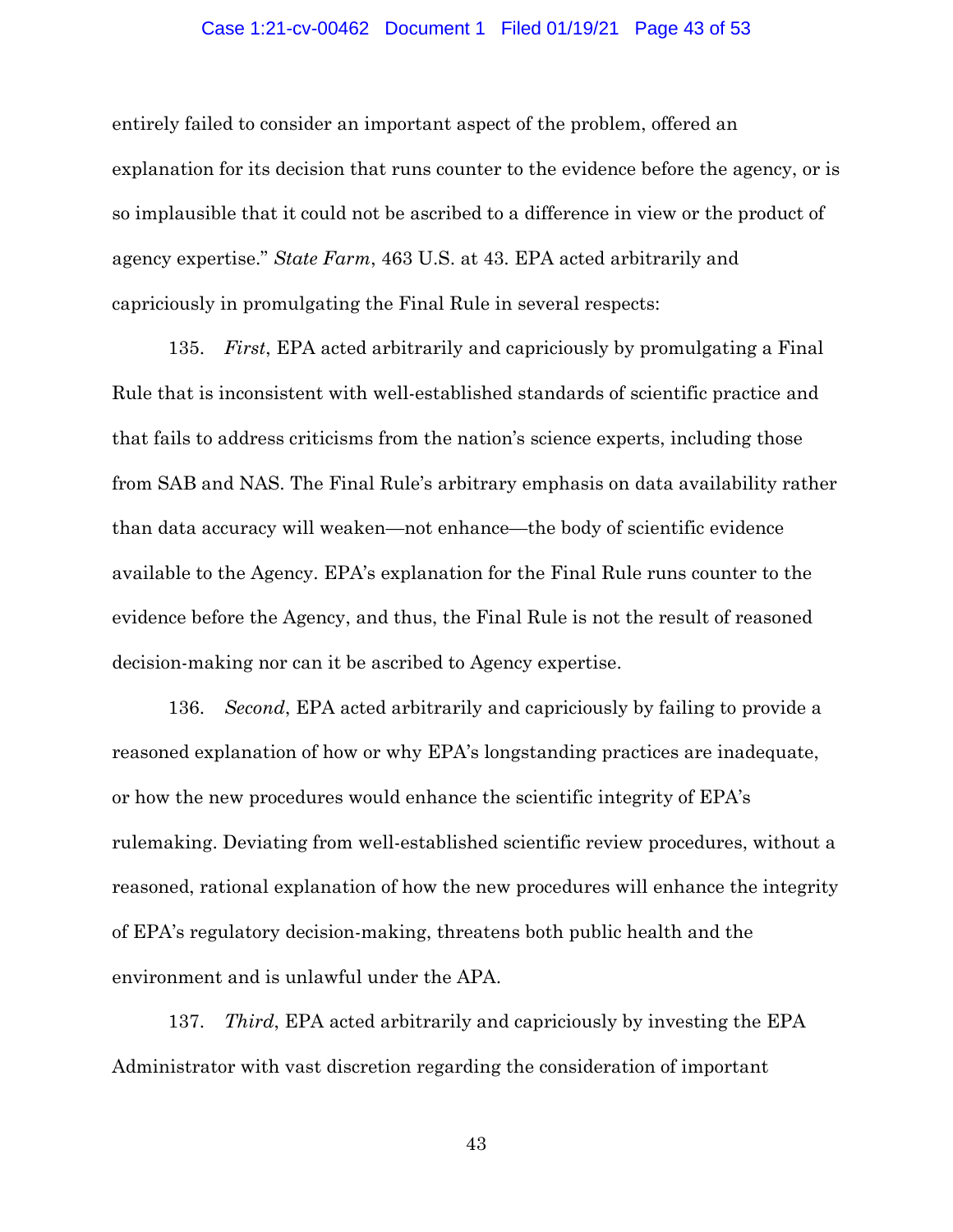#### Case 1:21-cv-00462 Document 1 Filed 01/19/21 Page 44 of 53

scientific information without objective criteria to guide that discretion to ensure that the Administrator's decisions are not arbitrary. The Administrator's ability to include certain studies at his or her discretion compounds the extent to which EPA could deviate from its science-based decision-making requirements of the substantive statutes the Agency is charged with implementing. The added requirement that the Agency document the Administrator's exemption decisions does not cure the unlawful grant of discretion. As a result, the Final Rule does not constitute reasoned decision-making under the APA.

138. *Fourth*, EPA acted arbitrarily and capriciously in promulgating the Final Rule because the Agency considered factors that Congress did not intend for it to consider. No environmental statute allows EPA to give less weight to relevant, probative science based on public availability of the underlying data, or to create a time- and resource-intensive process inconsistent with well-accepted scientific procedures. Rather, Congress directed EPA to promulgate regulations using the "latest," "generally accepted," and "best available" science as the foundation of the Agency's regulatory actions in order to protect public health and the environment.

139. *Fifth*, EPA acted arbitrarily and capriciously by providing only vague explanations for key aspects of the Final Rule. For example, EPA declined to identify which stage of data would need to be available to allow for independent validation. 86 Fed. Reg. at 479. EPA also failed to explain its logic regarding the requirements for reanalysis. For instance, EPA states "that reanalysis studies are most cost-effective when they are focused on studies of the greatest interest to the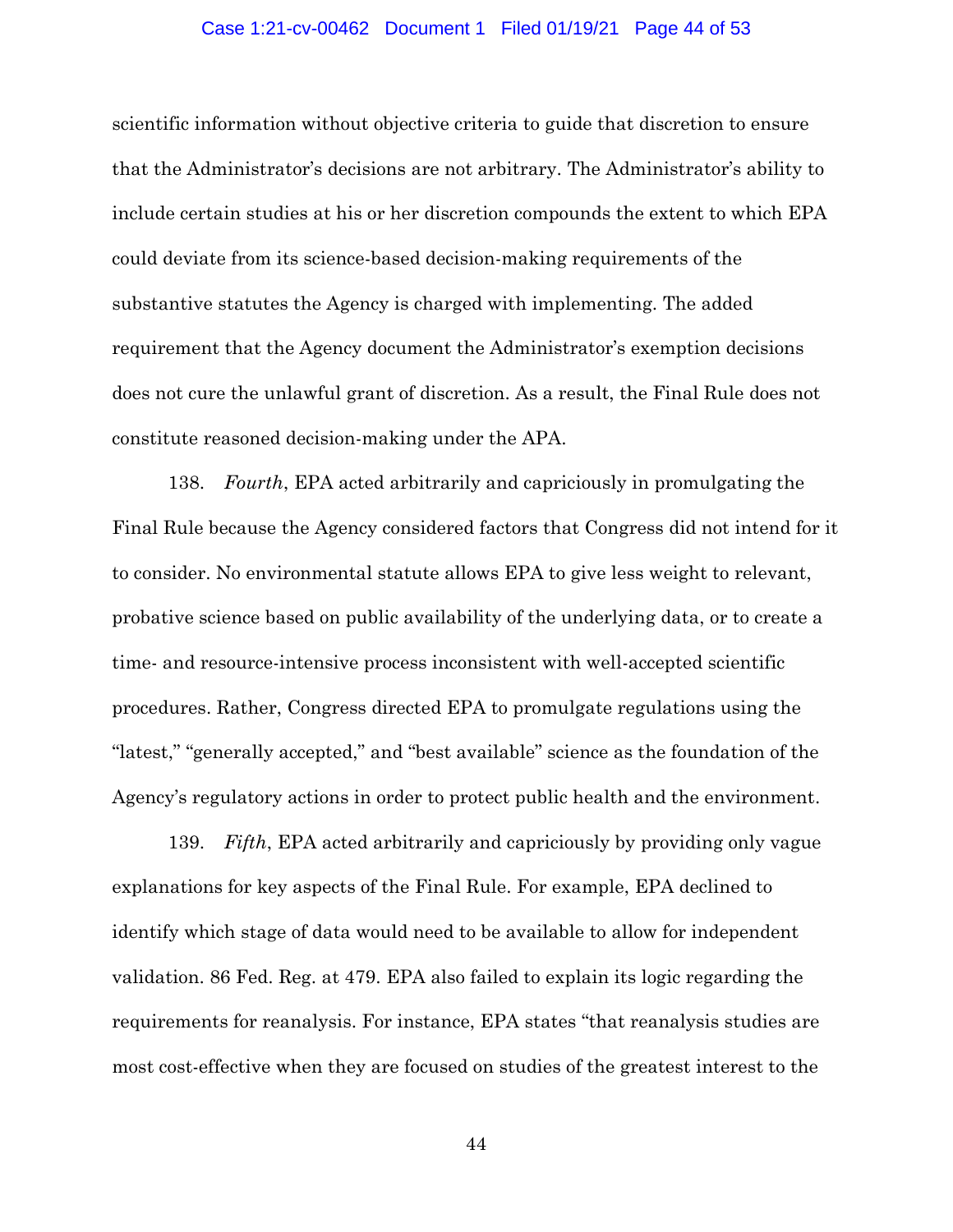#### Case 1:21-cv-00462 Document 1 Filed 01/19/21 Page 45 of 53

scientific community," but the Agency does not provide any justification or support for this contention. *Id*. at 480. EPA also indicated that it "may opt, at its discretion, to incur the costs associated with making data available when it is in the public interest to do so," but the Agency gave no indication of what would constitute the public interest. *Id*. at 488. Because many aspects of the Final Rule are vague or left wholly unexplained, EPA failed to engage in reasoned decision-making or adequately consider important aspects of the problem.

140. *Sixth*, EPA acted arbitrarily and capriciously by failing to consider relevant Executive Orders and Office of Management and Budget memoranda, further demonstrating the agency's lack of reasoned decision-making:

- a. Executive Order No. 13,132: The Final Rule violates Executive Order No. 13,132, which requires agencies to have an accountable process to ensure meaningful and timely input by state and local officials in the development of regulatory policies that have federalism implications. The Final Rule has substantial federalism implications because state and local communities are directly and significantly impacted by healthand risk-based standards established by EPA.
- b. Executive Order No. 12,866: The Final Rule violates Executive Order No. 12,866, which provides that federal agencies should promulgate only such regulations that are required by law, are necessary to interpret the law, or are made necessary by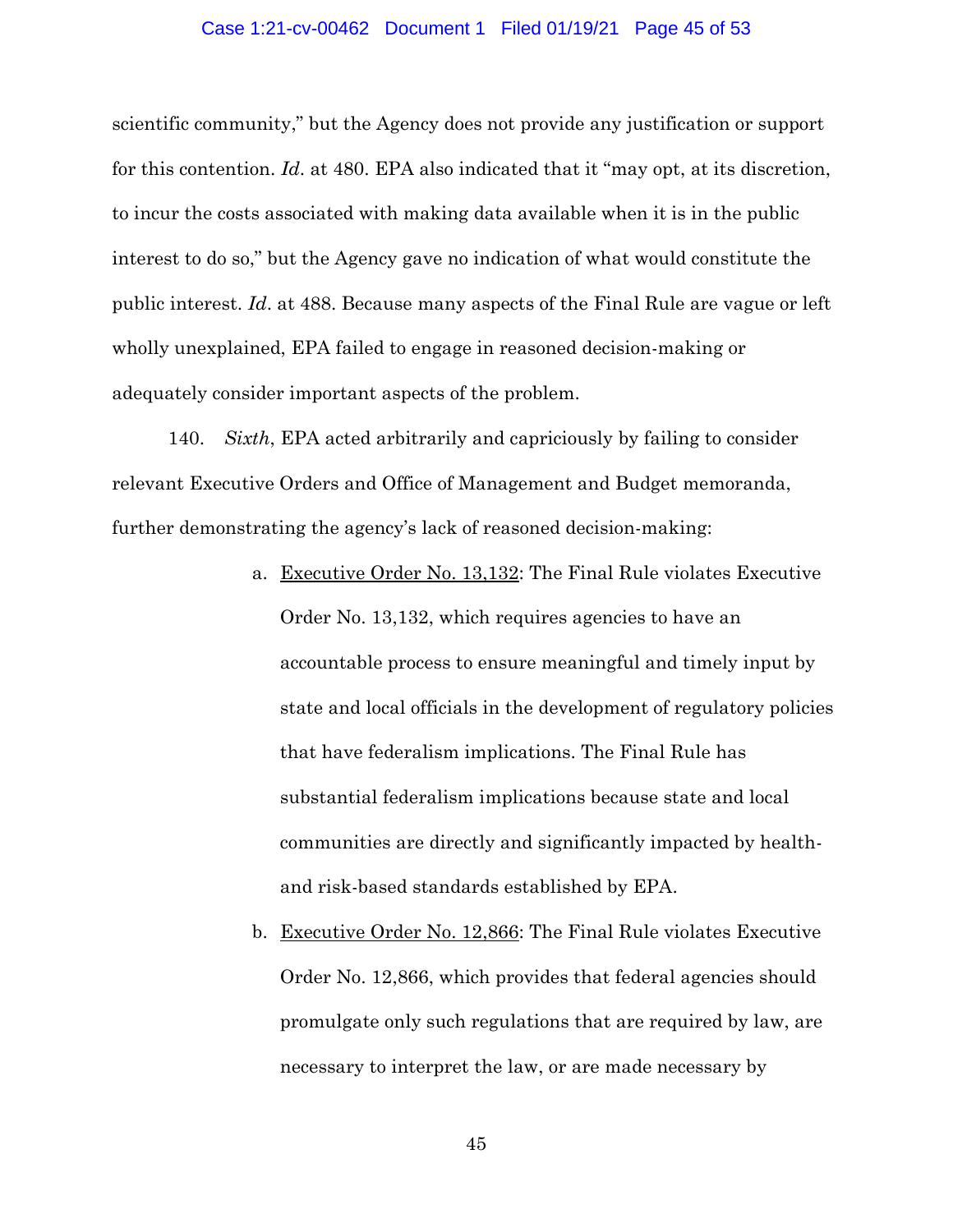compelling public need. EPA acted arbitrarily and capriciously because it established a Final Rule that is inconsistent with EPA's longstanding policy and procedures for review of scientific studies for the sake of transparency of scientific data that is unlawful, unnecessary, and inconsistent with standard scientific practices, in contravention of Executive Order No. 12,866.

- c. OMB Memorandum M-05-03: The Final Rule violates OMB Memorandum M-05-03, Final Information Quality Bulletin for Peer Review, which establishes government-wide guidance to enhance the practice of peer review of government science documents, as it prevents and limits EPA's reliance on peerreviewed research unless the underlying data can be made available for public review.
- d. Executive Order No. 12,898: The Final Rule violates Executive Order No. 12,898, which requires agencies to identify and address the disproportionately high and adverse human health or environmental effects of their actions on environmental justice communities—minority populations or low-income communities—already overburdened by environmental harms. By shifting EPA's regulatory decision-making from the best available peer-reviewed science to a system that restricts consideration of studies based on public availability of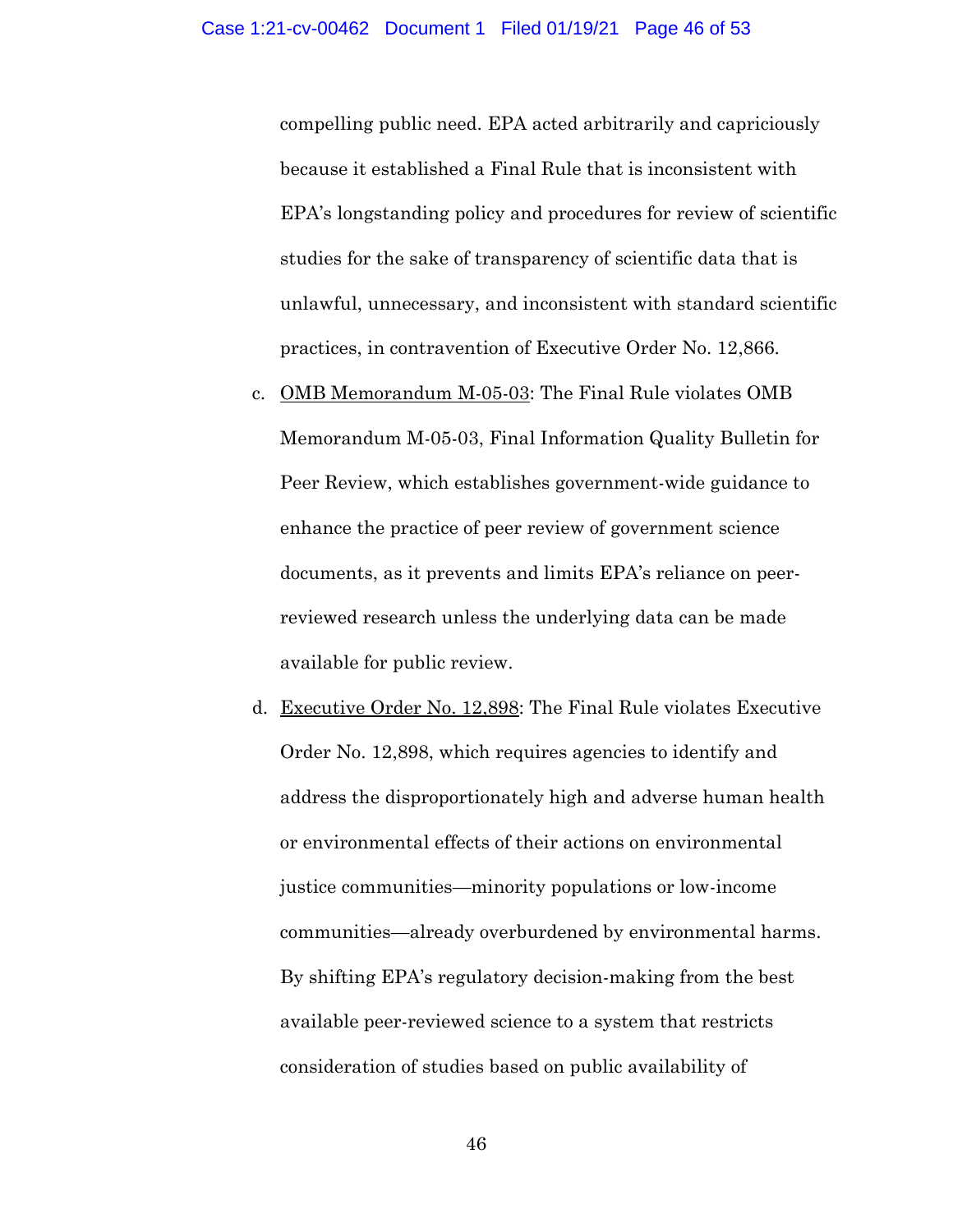underlying dose-response data, the Final Rule has significant, impermissible environmental justice implications, as it limits the use of relevant, probative studies when setting standards for air pollution or other toxic exposure levels.

141. For these reasons, EPA's Final Rule should be held arbitrary and capricious, and be vacated under the APA, 5 U.S.C. § 706(2)(A).

## **FOURTH CLAIM FOR RELIEF EPA Illegally Declared the Rule Immediately Effective**

142. Plaintiffs reallege and incorporate by reference the allegations set forth in all preceding paragraphs.

143. EPA acted arbitrarily and capriciously and not in accordance with law in declaring that the Final Rule is immediately effective upon publication. 86 Fed. Reg. at 472–73.

144. Because the Final Rule is a substantive rule and not an interpretative rule or statement of policy, EPA cannot exempt the Final Rule from the 30-day delayed effective-date requirement under the APA.  $5 \text{ U.S.C.} \$  $553\text{ (d)}\text{ (2)}$ .

145. In addition, EPA cannot rely on the "good cause" exception to the thirty-day delayed effective-date requirement. 5 U.S.C. § 553(d)(3).

146. For these reasons, EPA's declaration that the Final Rule is immediately effective should be rejected as arbitrary and capricious and not in accordance with law under the APA, 5 U.S.C. § 706(2)(A).

## **PRAYER FOR RELIEF**

WHEREFORE, Plaintiffs respectfully request that this Court enter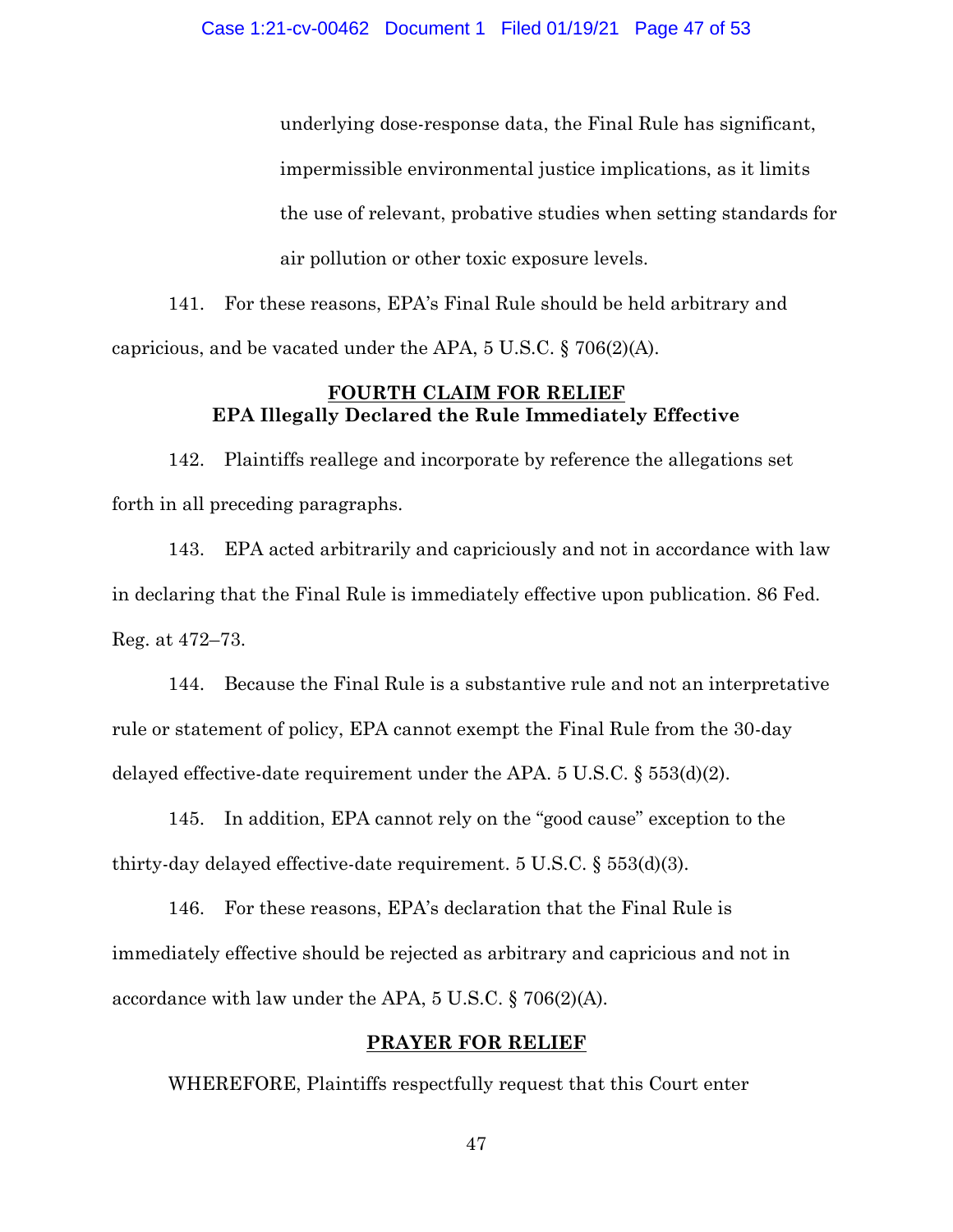## Case 1:21-cv-00462 Document 1 Filed 01/19/21 Page 48 of 53

judgment:

A. Declaring that the Final Rule is in excess of EPA's statutory jurisdiction, authority, or limitations; is not in accordance with law; and is arbitrary and capricious;

B. Vacating the Final Rule;

C. Awarding Plaintiffs their reasonable fees, costs, and expenses,

including attorneys' fees, pursuant to 28 U.S.C. § 2412; and

D. Granting such further relief as the Court deems just and proper.

Dated: January 19, 2021 Respectfully submitted,

 $\overline{a}$ 

## FOR THE STATE OF NEW YORK

LETITIA JAMES Attorney General

*/s/ Gavin G. McCabe*<sup>1</sup> GAVIN G. McCABE Assistant Attorney General ASHLEY GREGOR Special Assistant Attorney General Environmental Protection Bureau 28 Liberty Street, 19th Floor New York, NY 10005 (212) 416-8479 [gavin.mccabe@ag.ny.gov](mailto:gavin.mccabe@ag.ny.gov)

<sup>1</sup> Counsel for the State of New York represents that the other parties listed in the signature blocks on this document consent to this filing.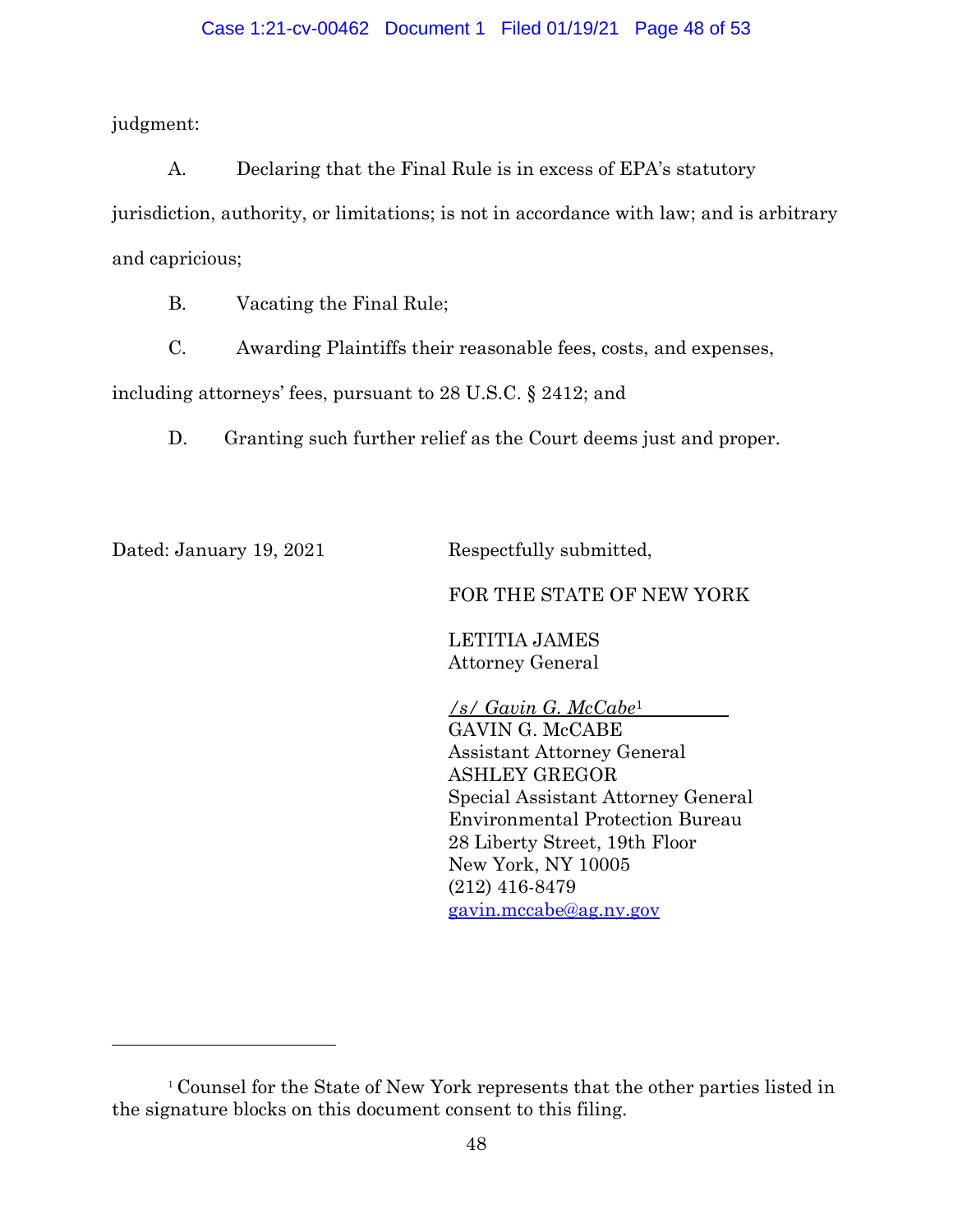FOR THE STATE OF NEW JERSEY

GURBIR S. GREWAL Attorney General

*/s/ Lisa J. Morelli* LISA J. MORELLI\* ELSPETH FAIMAN HANS Deputy Attorneys General New Jersey Division of Law 25 Market Street Trenton, NJ 08625 (609) 376-2745 [Lisa.Morelli@law.njoag.gov](mailto:Lisa.Morelli@law.njoag.gov)

## FOR THE STATE OF CALIFORNIA

XAVIER BECERRA Attorney General

ROBERT W. BYRNE EDWARD H. OCHOA Senior Assistant Attorneys General

*/s/ David A. Zonana* DAVID A. ZONANA SARAH MORRISON MYUNG J. PARK Supervising Deputy Attorneys General MEREDITH J. HANKINS COREY M. MOFFAT JONATHAN WIENER Deputy Attorneys General 1515 Clay Street Oakland, CA 94612 (510) 879-1248 [David.Zonana@doj.ca.gov](mailto:David.Zonana@doj.ca.gov)

## FOR THE STATE OF CONNECTICUT

# WILLIAM TONG Attorney General

*/s/ Jill Lacedonia* JILL LACEDONIA Assistant Attorney General Office of the Attorney General 165 Capitol Avenue Hartford, CT 06106 (860) 808-5250 [Jill.Lacedonia@ct.gov](mailto:Jill.Lacedonia@ct.gov)

# FOR THE STATE OF DELAWARE

# KATHLEEN JENNINGS Attorney General

*/s/ Christian Douglas Wright* CHRISTIAN DOUGLAS WRIGHT Director, Impact Litigation VALERIE S. EDGE Deputy Attorney Generals Delaware Department of Justice 102 W. Water Street Dover, DE 19904 (302) 257-3219 [Christian.Wright@delaware.gov](mailto:Christian.Wright@delaware.gov)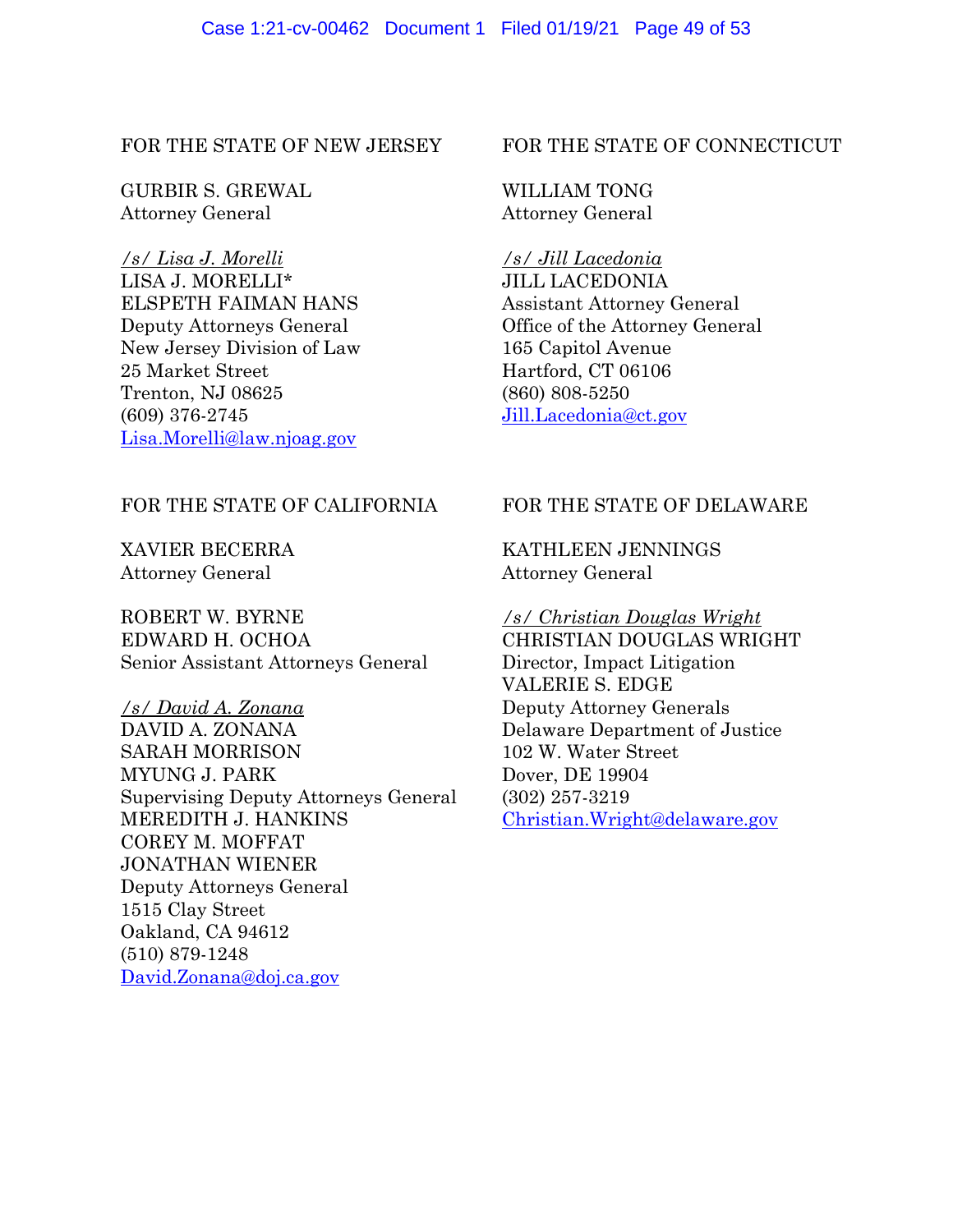## FOR THE STATE OF ILLINOIS

KWAME RAOUL Attorney General

*/s/ Daniel I. Rottenberg* DANIEL I. ROTTENBERG\* Assistant Attorney General MATTHEW J. DUNN Chief, Environmental Enforcement/Asbestos Litigation Division Office of the Attorney General 69 W. Washington Street, 18th Floor Chicago, IL 60602 (312) 814-3816 [DRottenberg@atg.state.il.us](mailto:DRottenberg@atg.state.il.us)

# FOR THE PEOPLE OF THE STATE OF MICHIGAN

DANA NESSEL Attorney General

*/s/ Gillian E. Wener* GILLIAN E. WENER Assistant Attorney General Michigan Department of Attorney General Environment, Natural Resources, & Agriculture Division 525 W. Ottawa Street P.O. Box 30755 Lansing, MI 48909 (517) 335-7664 [wenerg@michigan.gov](mailto:wenerg@michigan.gov)

## FOR THE STATE OF MAINE

AARON M. FREY Attorney General

*/s/ Jonathan Bolton*  JONATHAN BOLTON Assistant Attorney General 6 State House Station Augusta, ME 04333 (207) 626-8551 [Jonathan.Bolton@maine.gov](mailto:Jonathan.Bolton@maine.gov)

## FOR THE STATE OF MARYLAND

BRIAN E. FROSH Attorney General

## */s/ Joshua M. Segal*

JOSHUA M. SEGAL\* Special Assistant Attorney General Office of the Attorney General 200 St. Paul Place Baltimore, MD 21202 (410) 576-6446 [jsegal@oag.state.md.us](mailto:jsegal@oag.state.md.us)

## FOR THE COMMONWEALTH OF MASSACHUSETTS

MAURA HEALEY Attorney General

## /s/ *Turner H. Smith*

TURNER H. SMITH\* Assistant Attorney General Environmental Protection Division Office of Attorney General Maura Healey One Ashburton Place Boston, MA 02108 (617) 963-2782 [turner.smith@mass.gov](mailto:turner.smith@mass.gov)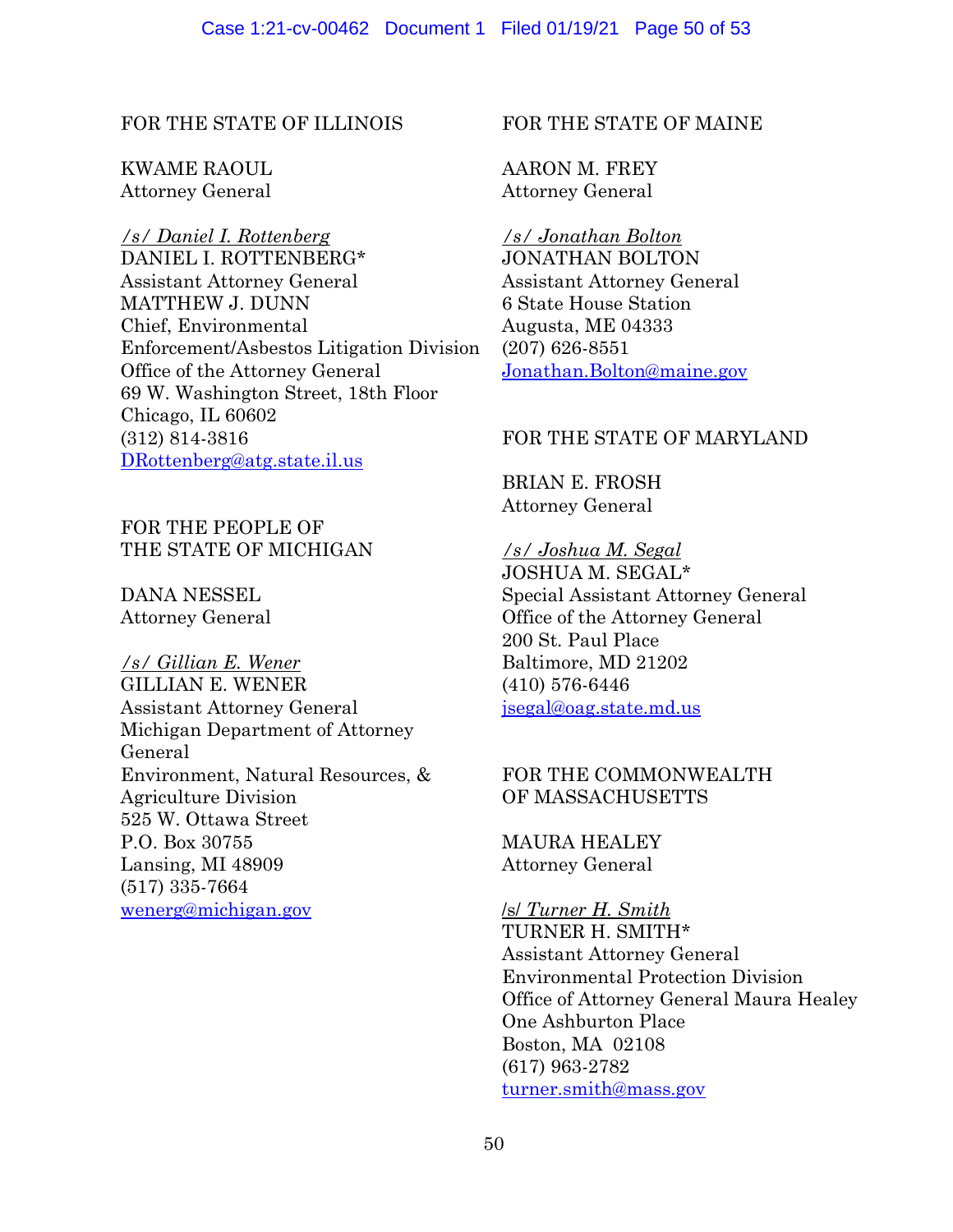FOR THE STATE OF MINNESOTA

KEITH ELLISON Attorney General

*/s/ Leigh K. Currie* LEIGH K. CURRIE\* Special Assistant Attorney General Minnesota Attorney General's Office 445 Minnesota Street, Suite 900 Saint Paul, MN 55101 (651) 757-1291 [leigh.currie@ag.state.mn.us](mailto:leigh.currie@ag.state.mn.us)

## FOR THE STATE OF NEW MEXICO

HECTOR BALDERAS Attorney General of New Mexico

*/s/ William Grantham*  WILLIAM GRANTHAM\* Assistant Attorney General 201 Third Street NW, Suite 300 Albuquerque, NM 87102 (505) 717-3520 [wgrantham@nmag.gov](mailto:wgrantham@nmag.gov)

## FOR THE STATE OF OREGON

ELLEN F. ROSENBLUM Attorney General

*/s/ Steve Novick* STEVE NOVICK Special Assistant Attorney General Natural Resources Section Oregon Department of Justice 1162 Court Street NE Salem, OR 97301 (503) 947-4593 [Paul.Garrahan@doj.state.or.us](mailto:Paul.Garrahan@doj.state.or.us)

FOR THE STATE OF NORTH CAROLINA

JOSHUA H. STEIN Attorney General DANIEL S. HIRSCHMAN Senior Deputy Attorney General

*/s/ Taylor H. Crabtree* TAYLOR H. CRABTREE\* Assistant Attorney General North Carolina Department of Justice P.O. Box 629 Raleigh, NY 27602 (919) 716-6600 tcrabtree@ncdoj.gov

# FOR THE COMMONWEALTH OF PENNSYLVANIA

JOSH SHAPIRO Attorney General MICHAEL J. FISCHER Chief Deputy Attorney General

## */s/ Aimee D. Thomson*

AIMEE D. THOMSON Deputy Attorney General ANN JOHNSTON Senior Deputy Attorney General Impact Litigation Section Pennsylvania Office of Attorney General 1600 Arch Street, Suite 300 Philadelphia, PA 19103 [athomson@attorneygeneral.gov](mailto:athomson@attorneygeneral.gov)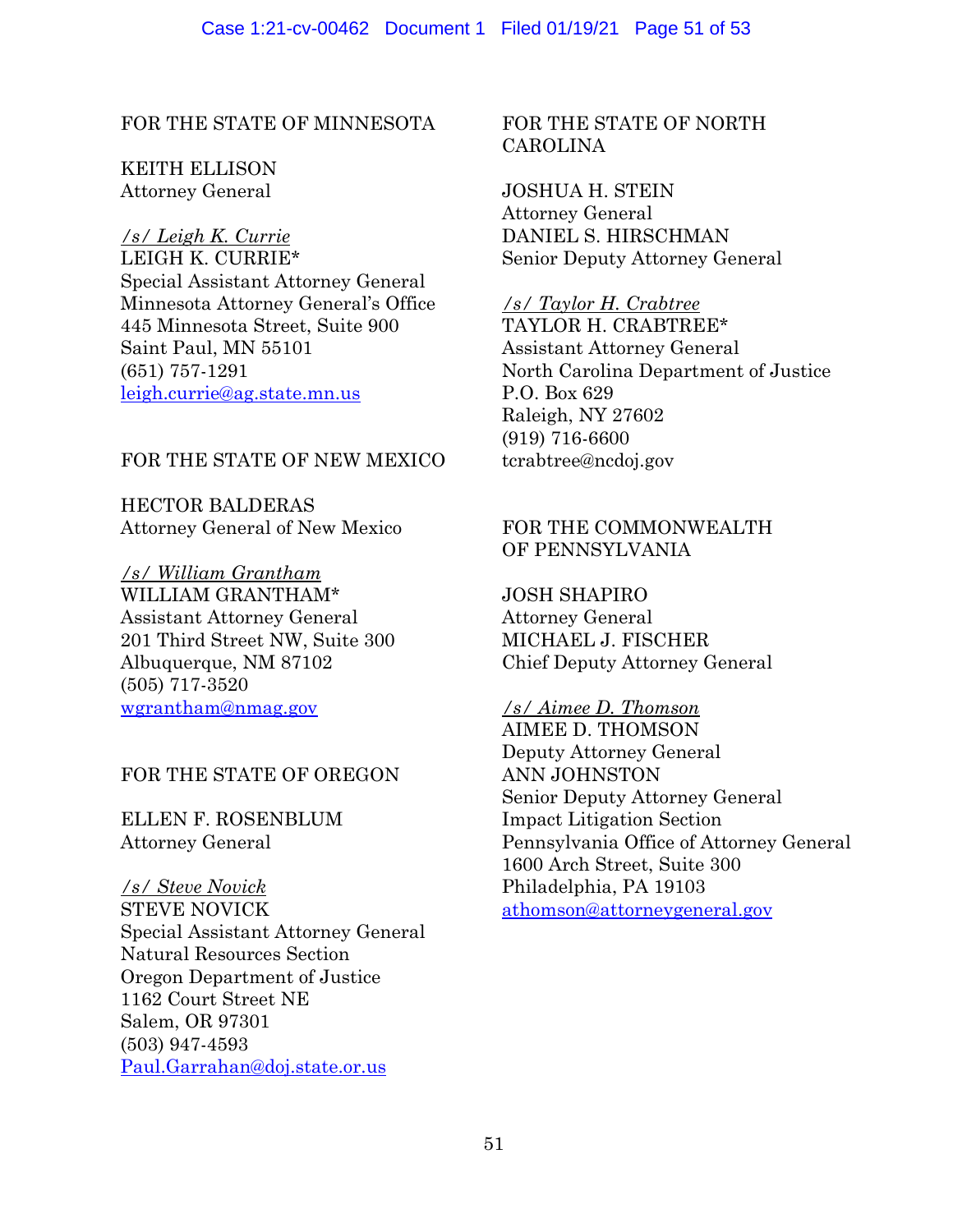### Case 1:21-cv-00462 Document 1 Filed 01/19/21 Page 52 of 53

## FOR THE STATE OF VERMONT

THOMAS J. DONOVAN, JR. Attorney General

*/s/ Jill S. Abrams* JILL S. ABRAMS NICHOLAS F. PERSAMPIERI Assistant Attorneys General Office of the Attorney General 109 State Street Montpelier, VT 05609 (802) 828-3171 [jill.abrams@vermont.gov](mailto:jill.abrams@vermont.gov)

# FOR THE COUNTY OF KING, **WASHINGTON**

DANIEL T. SATTERBERG Prosecuting Attorney

*/s/Jennifer Stacy* JENNIFER STACY\* Senior Deputy Prosecuting Attorney King County Courthouse 516 Third Avenue, W400 Seattle, WA 98104 (206) 477-1167 [Jennifer.Stacy@kingcounty.gov](mailto:Jennifer.Stacy@kingcounty.gov)

## FOR THE STATE OF WASHINGTON

ROBERT W. FERGUSON Attorney General

*/s/ Elizabeth Harris* ELIZABETH HARRIS Assistant Attorney General Washington Attorney General's Office Environmental Protection Division 800 5th Avenue, Suite 2000 TB-14 Seattle, WA 98104 (206) 233-3391 [Elizabeth.Harris@atg.wa.gov](mailto:Elizabeth.Harris@atg.wa.gov)

## FOR THE STATE OF WISCONSIN

JOSHUA L. KAUL Attorney General

*/s/ Bradley J. Motl* BRADLEY J. MOTL\* Assistant Attorney General Wisconsin Department of Justice Post Office Box 7857 Madison, WI 53707 (608) 267-0505 [motlbj@doj.state.wi.us](mailto:motlbj@doj.state.wi.us)